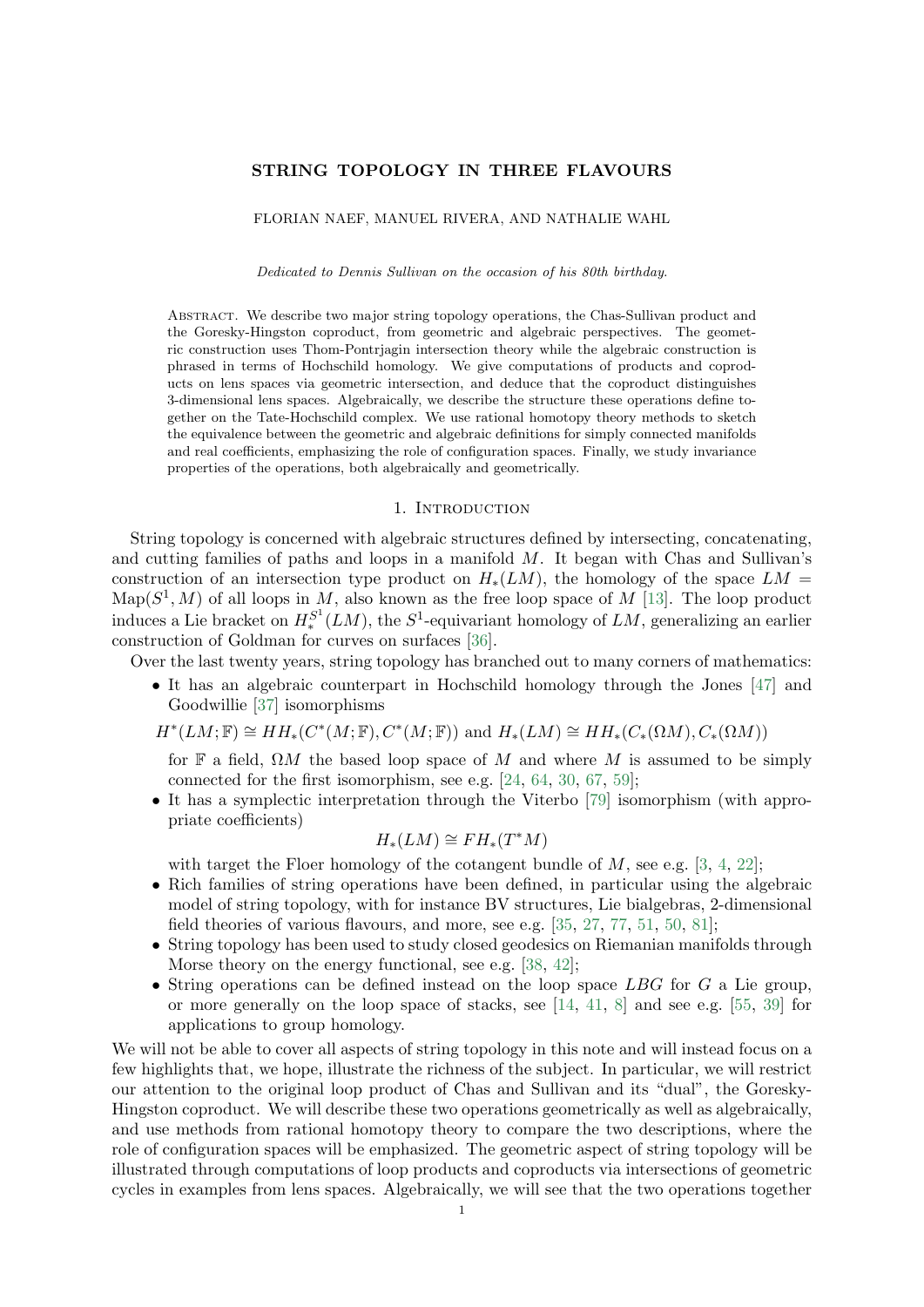

define a single product on the Tate-Hochschild complex, defined below, and are encoded by the data of a Manin triple. Finally, we will address the question of invariance of the product and coproduct.

We describe now in more detail the content of this text. Throughout, M will be a closed oriented manifold of dimension n, and homology is with  $\mathbb{Z}$ -coefficients unless otherwise stated.

Intersection products. Recall that the classical intersection product

$$
\bullet: H_p(M) \otimes H_q(M) \to H_{p+q-n}(M)
$$

can be computed by geometric intersection for transverse cycles: if  $A, B \in H_*(M)$  are homology classes represented by smooth transversally embedded submanifolds, then their product  $A \bullet B$ is given by the geometric intersection  $A \cap B$  of the cycles. The original idea behind the Chas-Sullivan product is to define a product on  $H_*(LM)$  by likewise transversally intersecting two families of loops in M at their basepoints, which is an intersection in M, and concatenating loops at the locus of intersection. This results in a graded commutative and associative product

$$
\wedge: H_p(LM) \otimes H_q(LM) \to H_{p+q-n}(LM),
$$

that is, by construction, compatible with the intersection product under the evaluation map  $ev_0: LM \to M$ . We will refer to the Chas-Sullivan product as the *loop product*.

Following ideas going back to Cohen-Jones [\[24\]](#page-37-1), we give in Section [2.2](#page-6-0) a formal definition of this product by lifting the definition of the classical intersection product phrased in terms of a Thom-Pontrjagin construction for the diagonal embedding  $\Delta : M \to M \times M$ .

The Goresky-Hingston coproduct [\[38\]](#page-38-9), also considered by Sullivan [\[75\]](#page-39-3) and refered to as the loop coproduct here, has the form

$$
\vee: H_p(LM, M) \to H_{p-n+1}(LM \times LM, LM \times M \cup M \times LM).
$$

The idea of the coproduct is, given a family of loops, to look for all the self-intersections in the family of the form  $\gamma(0) = \gamma(t)$ , for  $\gamma$  a loop and  $t \in I$  is a time coordinate, and then cut. Following Hingston-Wahl [\[43\]](#page-38-14), we show that it can be defined using a simple variant of the definition of the loop product. The operation is most naturally a relative operation because the interval  $I$  has non-trivial boundary; see Remark [2.3](#page-8-0) for non-relative versions of the coproduct.

The loop product and coproduct can be diagramatically described as

$$
LM \times L\overline{M} \xleftarrow{\sim} \text{Fig(8)} \xrightarrow{\text{concat}} LM
$$
\n
$$
L\overline{M} \times \overline{I} \xleftarrow{\sim} \overline{J} \xrightarrow{\text{cut}} LM \times LM
$$
\n
$$
\text{ev}_0 \times \text{ev}_0
$$
\n
$$
M \times M \xleftarrow{\Delta} M
$$
\n
$$
\text{ev}_0 \times \text{ev}_t
$$
\n
$$
M \times M \xleftarrow{\Delta} M
$$

where the middle spaces Fig(8)  $\cong LM \times_M LM$  and  $\mathcal{F} \subset LM \times I$  are the subspaces where the desired intersection holds, and where the dashed arrows are "intersection products" that are only defined on homology (or on chains). In Sections [4.1](#page-26-0) and [4.2,](#page-27-0) we will formulate the data used from M to define these intersection products in terms of an *intersection context* (see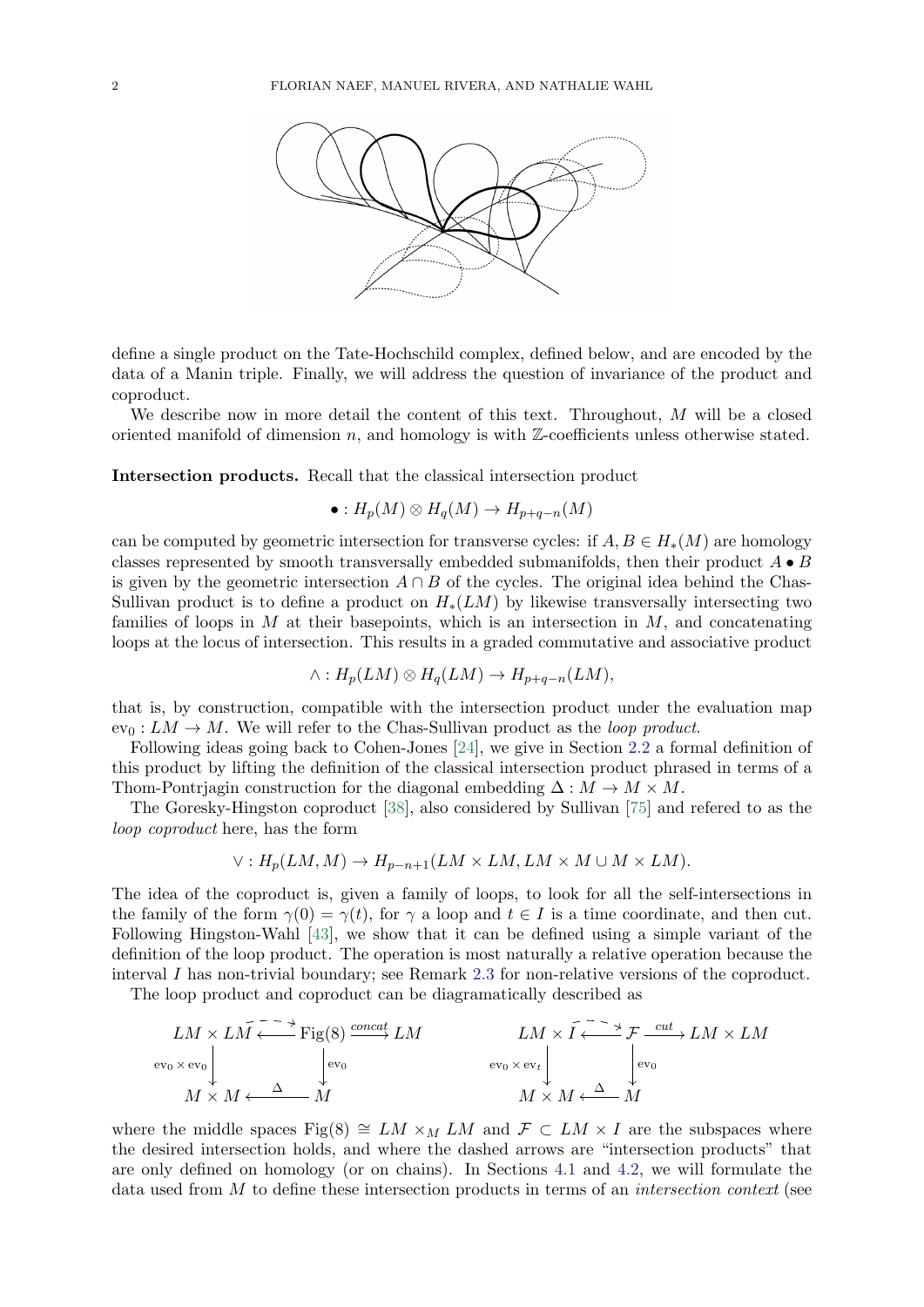Definition [4.7\)](#page-28-0). Our preferred intersection context associated to a manifold M will be



where  $FM<sub>2</sub>$  is the configuration space of two points in M and  $UTM$  the unit tangent bundle of M.

Geometric computations. Just like the intersection product  $\bullet$  can be computed by geometric intersection for nice enough cycles, the loop product and coproduct can be computed by a direct intersection for cycles that are appropriately transverse. This is made precise in Proposition [2.4,](#page-9-0) following [\[43\]](#page-38-14), and illustrated through the computation of the loop product and coproduct of a family of classes generating  $H_3(L\mathcal{L}_{p,q})$ , for  $\mathcal{L}_{p,q}$  a 3-dimensional lens spaces; see Propositions [2.5](#page-10-0) and [2.8.](#page-11-0) As an application of the computation, we prove the following

<span id="page-2-1"></span>Theorem A (Theorem [2.11\)](#page-13-0). The loop coproduct distinguishes non-homeomorphic 3-dimensional lens spaces.

This result is an extension of a computation of the first author in [\[66\]](#page-38-15), used in that paper to show that the loop coproduct is not homotopy invariant; see below for more details about the invariance properties of the loop product and coproduct.

String topology algebraically. Assume now that M is a simply connected closed manifold. The isomorphism  $HH_*(C^*(M;\mathbb{F}), C^*(M;\mathbb{F})) \cong H^*(LM;\mathbb{F})$  mentioned above, actually holds independently of the fact that  $M$  is a manifold. However, the algebraic structure of the Hochschild complex becomes much richer once one inputs that  $H^*(M)$  statisfies Poincaré duality, or in other words that it is a Frobenius algebra (see Definition [3.2\)](#page-16-0). In the above isomorphism, we can replace  $C^*(M;\mathbb{F})$  by any algebra A quasi-isomorphic to it in the category of dg algebras. By a theorem of Lambrechts-Stanley, it is possible to find a model  $A$  for the rational cochains  $C^*(M; \mathbb{Q})$  that has the structure of a (strict) commutative dg Frobenius algebra compatible with the Frobenius structure on  $H^*(M; \mathbb{Q})$  (see Theorem [3.4](#page-17-0) and Example [3.5\)](#page-17-1). The relevant consequence for us is that:

The algebraic structure of the Hochschild chains or cochains of dg Frobenius algebras reflects rational string topology.

For Frobenius algebras, we indeed have an isomorphism between the linear dual of the Hochschild chain complex  $C_*(A, A)$  and the Hochschild cochain complex  $C^*(A, A)$ , so both complexes are relevant (see Remark [3.10\)](#page-19-0).

There is a wealth of literature on the algebraic structure of the Hochschild chains and cochains of Frobenius algebras, including algebraic versions of the product and coproduct just described, see e.g.  $[24, 64, 2, 31]$  $[24, 64, 2, 31]$  $[24, 64, 2, 31]$  $[24, 64, 2, 31]$  $[24, 64, 2, 31]$  $[24, 64, 2, 31]$  $[24, 64, 2, 31]$  for the loop product and  $[2, 54]$  $[2, 54]$  $[2, 54]$  for the loop coproduct, or e.g.  $[77, 51, 50, 50]$  $[77, 51, 50, 50]$  $[77, 51, 50, 50]$  $[77, 51, 50, 50]$  $[77, 51, 50, 50]$  $[77, 51, 50, 50]$ [52,](#page-38-17) [81\]](#page-39-2) for larger structures encompassing both, or [\[54,](#page-38-16) [80\]](#page-39-4) for a prop of universal operations on the Hochschild complex of symmetric or commutative Frobenius algebras. (See also [\[9\]](#page-37-11) in the present volume.)

It turns out that the loop product identifies with the classical cup product on Hochschild cochains [\[30\]](#page-37-2), while the loop coproduct becomes the following product on relative Hochschild chains (see Definition [4.1\)](#page-25-0):

<span id="page-2-0"></span>**Theorem B.** [\[67\]](#page-38-4) Let A be a dg Frobenius algebra model for  $C^*(M;\mathbb{R})$ . Under a relative version of the Jones isomorphism  $H^*(LM;\mathbb{R}) \cong HH_*(C^*(M;\mathbb{R}), C^*(M;\mathbb{R})) \cong HH_*(A, A)$ , the linear dual of the loop coproduct is given on cochains by the formula

$$
(\overline{a_1}\otimes\cdots\otimes\overline{a_p}\otimes a_{p+1})\ast(\overline{b_1}\otimes\cdots\otimes\overline{b_q}\otimes b_{q+1})=\sum_i\pm\overline{b_1}\otimes\cdots\otimes\overline{b_{q+1}e_i}\otimes\overline{a_1}\otimes\cdots\otimes\overline{a_p}\otimes a_{p+1}f_i,
$$

where  $\Delta(1) = \sum_i e_i \otimes f_i \in A \otimes A$  represents the Thom class of the diagonal in  $M \times M$ . (See Example [3.3](#page-16-1) and Definition [3.15\)](#page-21-0).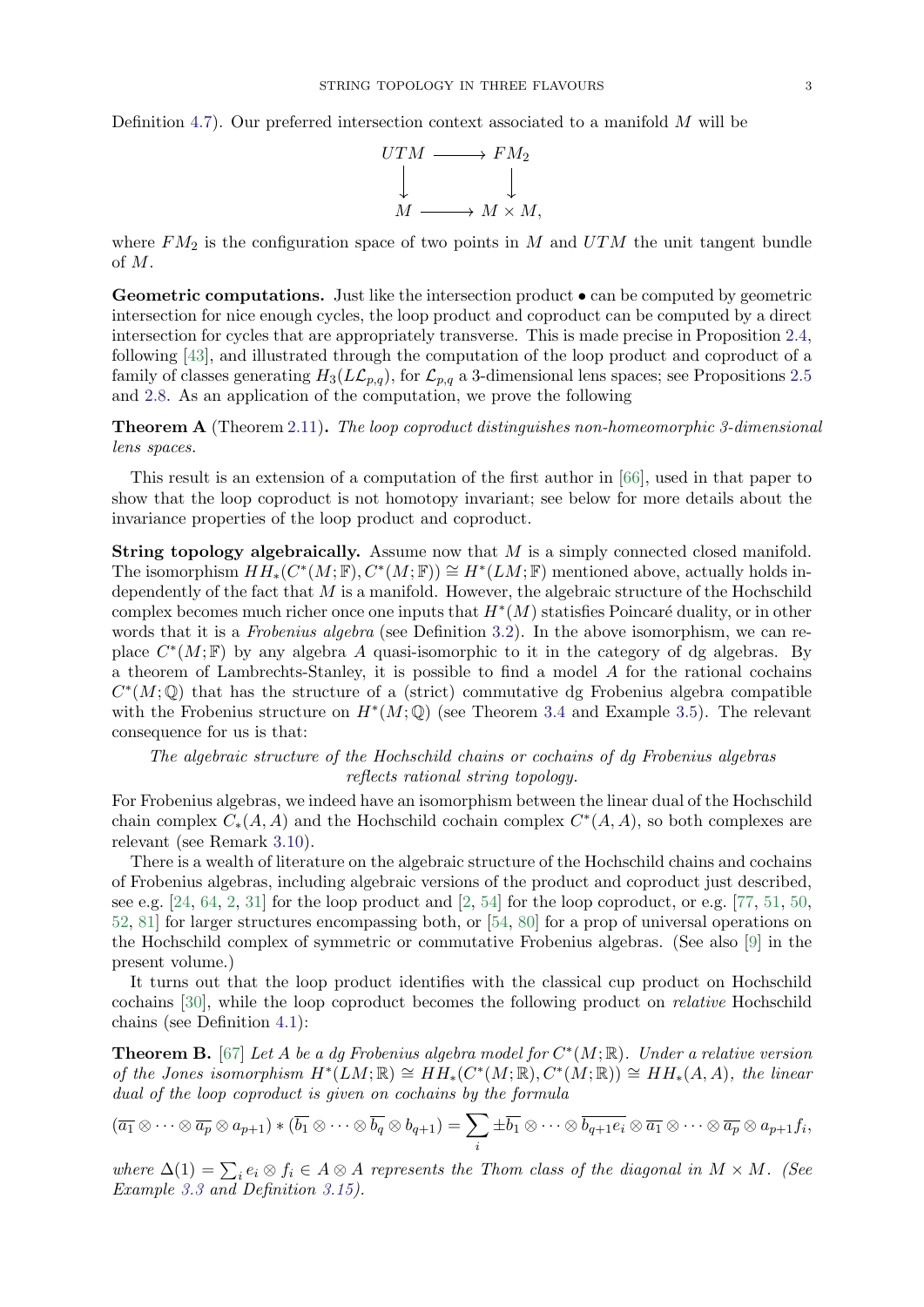This result is stated as Theorem [4.2](#page-25-1) in the present paper, and we give a sketch proof of the result in Section [4.4.](#page-30-0)

In Section [3.6,](#page-21-1) we will focus on the following aspect of the algebraic structure defined by the algebraic product and coproduct:

<span id="page-3-0"></span>**Theorem C.** [\[72\]](#page-39-5) The algebraic product and coproduct extend to define toghether a single  $A_{\infty}$ structure on the Tate-Hochschild complex

 $\mathcal{D}^{*,*}(A, A) = \cdots \xrightarrow{\partial_h} s^{1-k}C_{-1,*}(A, A) \xrightarrow{\partial_h} s^{1-k}C_{0,*}(A, A) \xrightarrow{\gamma} C^{0,*}(A, A) \xrightarrow{\delta_h} C^{1,*}(A, A) \xrightarrow{\delta_h} \cdots$ 

that is compatible with the natural pairing between Hochschild chains and cochains and with an extension of Connes' operator B to the Tate-Hochschild complex. On cohomology, the product is graded commutative, and  $H^*(\mathcal{D}^*(A, A))$  identifies, as an algebra, with the endomorphism algebra of A in the singularity category of A-A-bimodules (see Remark [3.13\)](#page-20-0).

Here the Tate-Hochschild complex "glues together" the Hochschild chains and cochains along the map  $\gamma$  that can be thought of as an Euler characteristic, constructed using the Frobenius structure of A, see Section [3.4](#page-19-1) for a complete definition of this complex. In Remark [3.18,](#page-22-0) we give a description of this structure in terms of Manin triples, and this implies a form of infinitesimal bialgebra compatibility between the Goresky-Hingston coproduct and the Chas-Sullivan loop product. Note that Cieliebak-Hingston-Oancea have given a geometric version of the above Tate construction, including its algebra structure, using Rabinowitz-Floer homology, a theory that combines symplectic homology and cohomology via a "V-shaped" Hamiltonian [\[17,](#page-37-12) [23,](#page-37-13) [21,](#page-37-14) [20\]](#page-37-15). Theorem [C](#page-3-0) is stated as Theorem [3.17](#page-21-2) in the text.

The Tate-Hochschild complex satisfies the following strong invariance property, that is a consequence of the interpretation in terms of the singularity category:

<span id="page-3-1"></span>Theorem D. [\[72\]](#page-39-5) If two simply connected symmetric dg Frobenius algebras are quasi-isomorphic as dg associative algebras, then their Tate-Hochschild cohomologies are isomorphic as algebras.

This result is stated as Theorem [3.19](#page-23-0) in the text. A direct consequence of the result is that the algebraic version of the loop coproduct is a homotopy invariant in the simply connected setting (see Corollary [3.20\)](#page-23-1).

Naturality and invariance. One of the original motivations of Chas and Sullivan in studying free loop spaces was to understand what characterizes the algebraic topology of manifolds and to construct algebraic invariants that could detect beyond the homotopy type; in Sullivan's own words to us

"...it is the question that has fascinated me since grad school: what is the algebraic chain level meaning of a space being a combinatorial or smooth manifold?"

The particular instance of this question we will adress here is the following: a homotopy equivalence  $M \xrightarrow{\simeq} N$  induces an isomorphism  $H_*(LM) \xrightarrow{\simeq} H_*(LN)$ , and likewise on relative homology, and one can ask whether this induced map respects the loop product or coproduct. We summarize in the following result what is known about the question:

**Theorem E.** (1) [\[25\]](#page-37-16) The Chas-Sullivan product on  $H_*(LM)$  is invariant under homotopy equivalences of manifolds  $M \xrightarrow{\sim} N$ .

- (2) ([\[72\]](#page-39-5) and [\[67\]](#page-38-4)) The Goresky-Hingston coproduct on  $H_*(LM;\mathbb{R})$  is invariant under homotopy equivalences of simply connected manifolds  $M \xrightarrow{\sim} N$ .
- (3) [\[66\]](#page-38-15) The Goresky-Hingston coproduct on  $H_*(LM)$  is not homotopy invariant in general.

Alternative proofs of part  $(1)$  of the theorem were given by [\[40,](#page-38-18) [30,](#page-37-2) [26\]](#page-37-17). We give here a sketch proof of this result, in Theorem [4.11,](#page-29-0) stated in terms of homotopy invariance of general intersection products. Part (2) of the theorem is a direct consequence of combining Theorems [B](#page-2-0) and [D,](#page-3-1) while part (3) is a consequence of Theorem [A.](#page-2-1)

The essential difference between the loop product and coproduct is that the loop coproduct uses a relative intersection product, and the proof of homotopy invariance of intersection product does not extend to proving the relative result. The article [\[66\]](#page-38-15) suggests that the failure of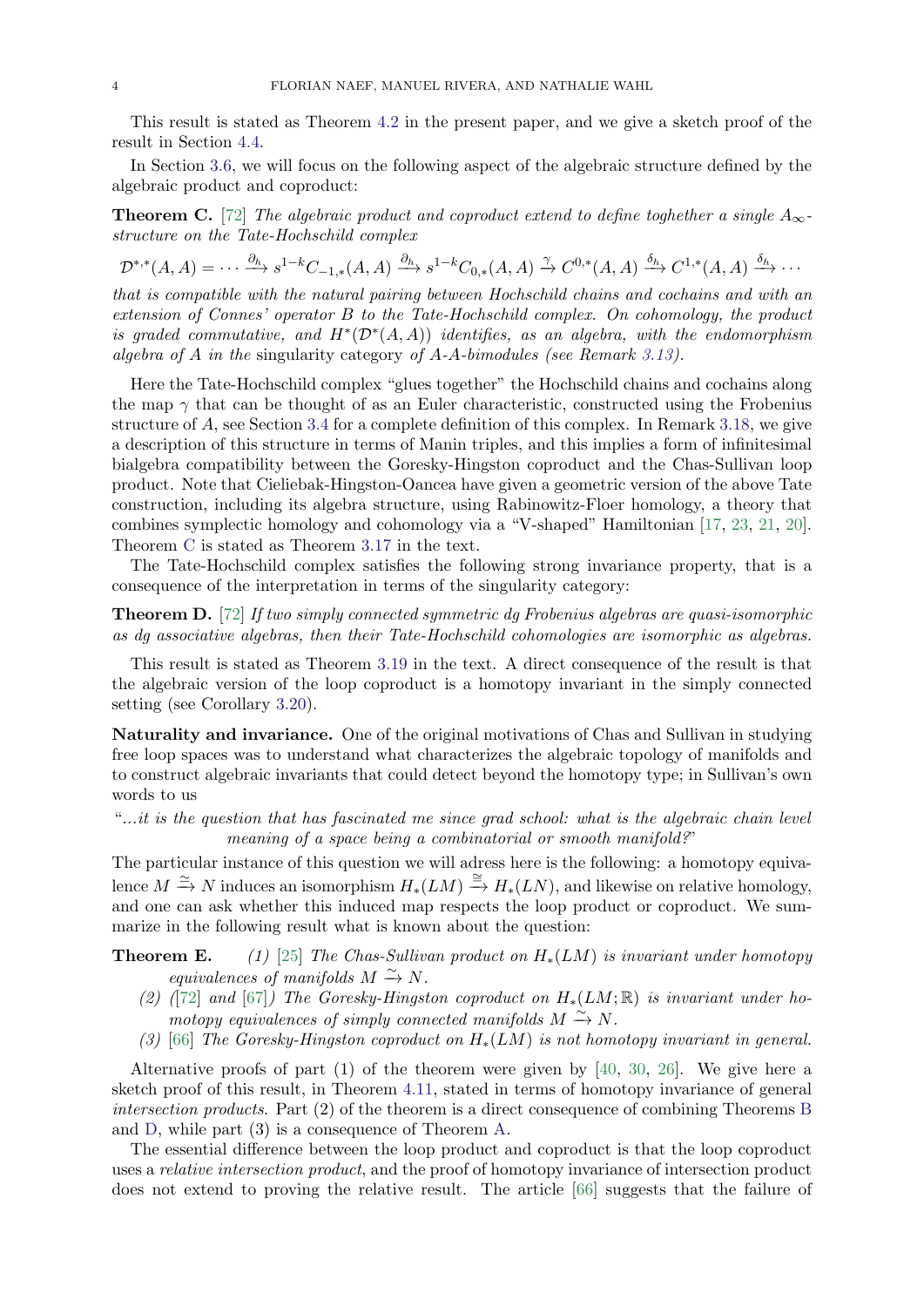invariance of the loop coproduct is related to Reidemeister torsion, which is compatible with Theorem [A.](#page-2-1) See also [\[44\]](#page-38-19) for conditions on the homotopy equivalences under which the coproduct

is invariant.

A non-invariance result was earlier obtained by Basu for a modified version of the coproduct [\[7\]](#page-37-18). Naef used the lens spaces  $\mathcal{L}_{1,7}$  and  $\mathcal{L}_{2,7}$  in [\[66\]](#page-38-15) to show non-homotopy invariance of the coproduct on homology. The very same lens spaces where used by Longoni-Salvatore in [\[58\]](#page-38-20) to show that the configuration space of two points in a manifold is likewise not a homotopy invariant of the manifold. Although we do not directly relate these two computations of nonhomotopy invariance, we have already seen above that the configuration space of two points is an important ingredient in the definition of the loop coproduct, being part of the data needed to define the corresponding (relative) intersection product, see Sections [4.1](#page-26-0) and [4.2.](#page-27-0)

The Lie bialgebra structure at the level of  $S^1$ -equivariant homology is a homotopy invariant for simply connected manifolds by [\[66\]](#page-38-15). The recent paper [\[19\]](#page-37-19) proves that homotopy invariance over the reals is also satisfied for a chain level version of the Lie bialgebra structure (also known as  $IBL_{\infty}$ -algebra) in the case of 2-connected manifolds. It is so far unknown whether the chain level Lie bialgebra structure on  $S^1$ -equivariant chains (or a chain level version of the coalgebra structure in the non-equivariant case) is a homotopy invariant for simply connected manifolds.

Organisation of the paper. In Section [2,](#page-5-0) after recalling the Thom-Pontrjagin definition of the intersection product, we give a chain level definition of the loop product and coproduct. Section [2.3](#page-9-1) gives the computations of the loop products and coproducts on  $H_3(L\mathcal{L}_{p,q})$  for 3-dimensional lens spaces  $\mathcal{L}_{p,q}$ . The coproduct computation is used in Section [2.4](#page-12-0) to show that the loop coproduct is not homotopy invariant. Then Section [2.5](#page-14-0) gives an alternative definition of the loop coproduct as a relative version of the so-called "trivial coproduct", the coproduct on the loop space that only looks for basepoint self-intersections at time  $t = \frac{1}{2}$  $\frac{1}{2}$ . This definition will be used in Section [4](#page-25-2) to show the equivalence between the algebraic and geometric descriptions of the coproduct.

Section [3](#page-15-0) is concerned with the algebraic version of string topology. It starts with recalling and setting in context the concepts of Frobenius algebras, Hochshild chains and cochains. Section [3.4](#page-19-1) then gives the definition of the Tate-Hochschild complex of a dg Frobenius algebra. The loop product and coproduct are defined algebraically in Section [3.5](#page-20-1) as products on the Hochschild cochains and chains respectively. These two products are assembled to a single product on the Tate-Hochschild complex in Section [3.6,](#page-21-1) where it is also interpreted in the language of Manin triples. The invariance of the product on the Tate-Hochschild complex is stated at the end of the section.

Section [4](#page-25-2) takes a closer look at the "intersection products" that appear in the definition of the loop product and coproduct. After revisiting the definitions of the loop product and coproduct in Section [4.1,](#page-26-0) the notion of intersection context is defined in Section [4.2,](#page-27-0) a data one can construct intersection and relative intersection products from. The naturality and invariance properties of such intersection products are discussed in Section [4.3.](#page-28-1) Finally, Section [4.4](#page-30-0) gives a sketch proof of the equivalence between the algebraic and geometric coproduct (Theorem [4.2\)](#page-25-1) using an intersection context featuring the configuration space of two points in  $M$  and its real model [\[11,](#page-37-20) [45\]](#page-38-21).

Acknowledgements. The authors would like to thank Dennis Sullivan for being a constant source of mathematical inspiration and for encouraging us to compare and combine our different approaches to the question of invariance of the loop coproduct, with the goal of illuminating the conceptual tensions in our (at times contradictory!) results. We see this paper as a first step in this direction.

FN and NW have received funding from the European Union's Horizon 2020 research and innovation programme under the Marie Sklodowska-Curie (grant agreement No. 896370) and the European Research Council (grant agreement No. 772960) respectively, and were both supported by the Danish National Research Foundation through the Copenhagen Centre for Geometry and Topology (DNRF151). MR was supported by NSF Grant 210554 and the Karen EDGE Fellowship.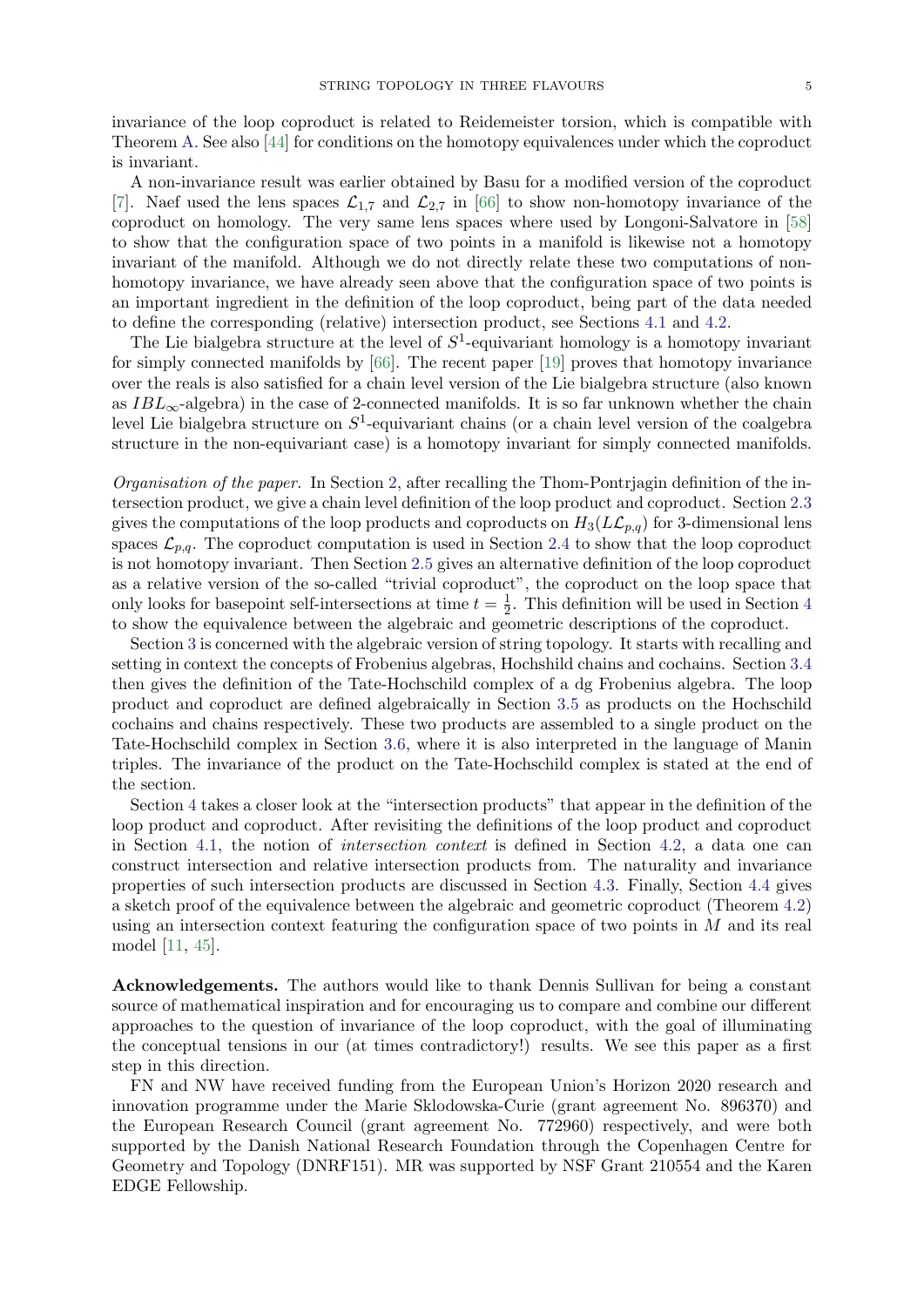#### **CONTENTS**

| Introduction<br>1.                             |                                                                              | $\mathbf{1}$   |
|------------------------------------------------|------------------------------------------------------------------------------|----------------|
| 2.                                             | String topology via geometric intersection                                   | $\overline{6}$ |
| 2.1.                                           | The intersection product as a Thom-Pontriagin construction                   |                |
| 2.2.                                           | Definition of the product and coproduct as lifts of the intersection product | 7              |
| 2.3.                                           | Computation via geometric intersections                                      | 10             |
| 2.4.                                           | Homotopy invariance                                                          | 13             |
|                                                | 2.5. The good and the bad coproduct                                          | 15             |
| 3.<br>String topology via Hochschild complexes |                                                                              | 16             |
| 3.1.                                           | Differential graded algebras                                                 | 16             |
| 3.2.                                           | Differential graded Frobenius algebras                                       | 17             |
| 3.3.                                           | Hochschild chains and cochains                                               | 18             |
| 3.4.                                           | Tate-Hochschild complex                                                      | 20             |
| 3.5.                                           | Two operations on Hochschild complexes                                       | 21             |
| 3.6.                                           | Cyclic $A_{\infty}$ -algebra on the Tate-Hochschild complex                  | 22             |
| 3.7.                                           | Final remarks                                                                | 24             |
| 4. String topology and configuration spaces    |                                                                              | 26             |
| 4.1.                                           | Intersection products                                                        | 27             |
| 4.2.                                           | Intersection contexts                                                        | 28             |
|                                                | 4.3. Invariance of intersection products                                     | 29             |
| 4.4.                                           | Equivalence between algebraic and geometric models for the loop coproduct    | 31             |
| References                                     |                                                                              | 38             |

### 2. String topology via geometric intersection

<span id="page-5-0"></span>Let M be a closed oriented manifold of dimension n, and pick a Riemannian metric on  $M$ . The loop space  $LM = \text{Map}(S^1, M)$  is homotopy equivalent to the space  $\Lambda M$  of  $H^1$ -loops on which the energy functional is defined:

$$
LM \simeq \Lambda M \stackrel{E}{\longrightarrow} \mathbb{R}
$$
, where  $E(\gamma) = \int_{S^1} |\gamma'(t)|^2 dt$ .

The critical points of the energy are precisely the closed geodesics. Given that the energy is nice enough to do Morse theory, it follows that the homology  $H_*(LM) \cong H_*(\Lambda M)$  "knows", or even "is build out of" closed geodesics. (See e.g., [\[69\]](#page-38-22) for a survey of Morse theory on the free loop space.)

As a graded abelian group,  $H_*(LM)$  depends only on the homotopy type of M, whereas the closed geodesics depend on  $M$  as a Riemannian manifold. This naturally leads to the question of whether there is some additional structure on  $H_*(LM)$  that depends on a more refined structure than just the homotopy type of  $M$ . When  $M$  is a closed manifold, its homology satisfies Poincaré duality, and this duality takes the cup product of  $H^*(M)$  to the *intersection* product:

$$
H_p(M) \otimes H_q(M) \xrightarrow{\bullet} H_{p+q-n}(M).
$$

The lifts of the intersection product given by the Chas-Sullivan product

$$
H_p(LM)\otimes H_q(LM)\stackrel{\wedge}{\longrightarrow} H_{p+q-n}(LM)
$$

and Goresky-Hingston coproduct

$$
H_p(LM, M) \xrightarrow{\vee} H_{p+1-n}(LM \times LM, M \times LM \cup LM \times M)
$$

briefly described in the introduction, give a potential answer to the above question. Following ideas of Cohen-Jones [\[24\]](#page-37-1) as implemented in [\[43\]](#page-38-14), we explain here how both operations can be defined on chains as direct lifts of the intersection product, by using a chain-level definition of the intersection product in terms of a Thom-Pontrjagin construction. Section [2.3](#page-9-1) will give example computations, obtained from intersecting geometric cycles, from which we will be able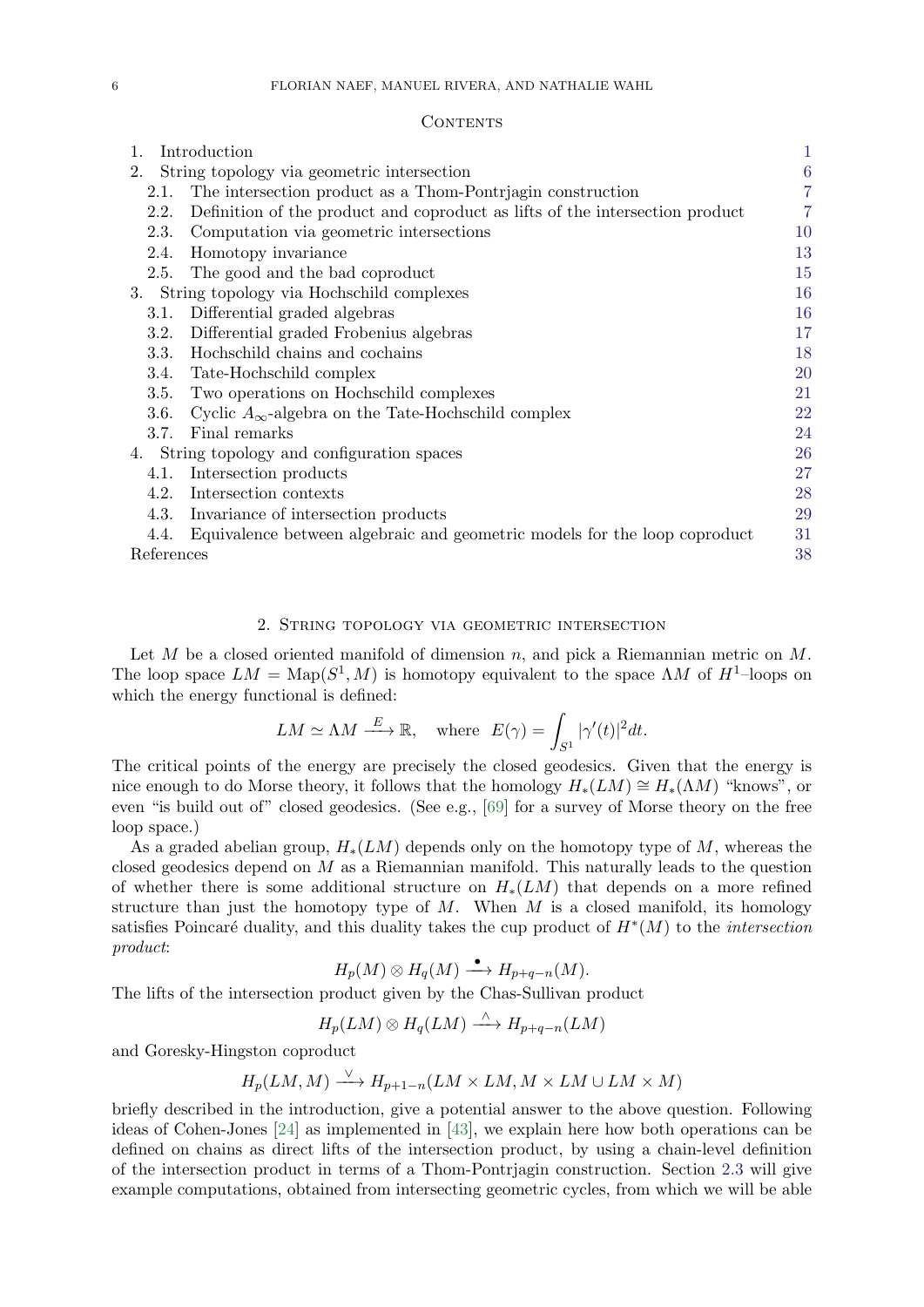to deduce in Section [2.4](#page-12-0) that the coproduct does detect more than the homotopy type. Finally, Section [2.5](#page-14-0) will give an alternative definition of the coproduct.

Note that homology in this section will always mean homology with integral coefficients:  $H_*(-):=H_*(-;\mathbb{Z})$ , and the same for cohomology.

<span id="page-6-1"></span>2.1. The intersection product as a Thom-Pontrjagin construction. The normal bundle of the diagonal embedding  $\Delta : M \hookrightarrow M \times M$  is isomorphic to the tangent bundle TM. Identifying  $TM \equiv TM_{\epsilon}$  with its subbundle of *small vectors*, i.e. vectors of length at most  $\epsilon \ll \rho$  for  $\rho$ the injectivity radius, the map

$$
\nu_M: TM \hookrightarrow M \times M \text{ defined by } \nu_M(x, V) = (x, x + \exp_x V)
$$

is an explicit tubular neighborhood for  $\Delta$ , with image the  $\epsilon$ -neighborhood of the diagonal

$$
\nu_M: TM \xrightarrow{\cong} U_M = \{(x, y) \in M \times M \mid |x - y| < \epsilon\}.
$$

Under this identification, the bundle projection map  $TM \to M$  becomes the retraction r:  $U_M \to M$  defined by  $r(x, y) = x$ . We let

(2.1) 
$$
\tau_M \in C^n(M \times M, M \times M \backslash M) \xleftarrow{\sim} C^n(TM, TM \backslash M)
$$

denote the image of a cochain representative for the Thom class for  $TM$ , where  $M \subset M \times M$ is the diagonal, and the arrow is the map  $\nu_M^*$ , which is a quasi-isomorphism by excision.

Out of this data, we can give the following chain level description of the intersection product on  $H_*(M)$ :

<span id="page-6-2"></span>
$$
(2.2) \qquad \bullet: C_p(M) \otimes C_q(M) \xrightarrow{\times} C_{p+q}(M \times M) \xrightarrow{[\tau_M \cap]} C_{p+q-n}(U_M) \xrightarrow{r} C_{p+q-n}(M),
$$

where the middle map is the following composition:

<span id="page-6-4"></span>
$$
(2.3) \quad [\tau_M \cap] : C_*(M \times M) \to C_*(M \times M, M \times M \setminus M) \xrightarrow{\sim} C_*(U_M, U_M \setminus M) \xrightarrow{\tau_M \cap} C_{*-n}(U_M),
$$

with the middle map being a homotopy inverse to excision, as can be obtained, for example, by subdividing simplices. (To be precise, this definition differs by a sign from the intersection product defined as the Poincaré dual of the cup product, see eg. [\[43,](#page-38-14) Proposition B.1].)

An important property of the intersection product, for computational purposes, is that it can indeed be computed by geometric intersection for homology classes that can be represented by transverse embedded submanifolds: if  $A, B \subset M$  are embedded transverse submanifolds of M, with  $[A] \in H_p(M)$  and  $[B] \in H_q(M)$  the corresponding homology classes, then

<span id="page-6-3"></span>
$$
[A] \bullet [B] = [A \cap B] \in H_{p+q-n}(M).
$$

See eg. [\[10,](#page-37-22) VI Theorem 11.9].

<span id="page-6-0"></span>2.2. Definition of the product and coproduct as lifts of the intersection product. Let  $ev_0: LM \to M$  denote the evaluation at 0. The Chas-Sullivan product  $\wedge$  being a lift of the intersection product • means that both products should fit in a commutative diagram of the form

(2.4) 
$$
H_p(LM) \otimes H_q(LM) \xrightarrow{\wedge} H_{p+q-n}(LM)
$$

$$
\downarrow^{\text{ev}_0 \otimes \text{ev}_0} \downarrow^{\text{ev}_0}
$$

$$
H_p(M) \otimes H_q(M) \xrightarrow{\bullet} H_{p+q-n}(M)
$$

We explain now how this can be achieved simply by "pulling back" all the ingredients of the above definition of the intersection product to the loop space along the evaluation map  $ev_0 \times ev_0$ .

Recall from above the  $\epsilon$ -neighborhood  $U_M$  of the diagonal in  $M \times M$  and define

$$
U_{\text{CS}} = (e \times e)^{-1} U_M = \{ (\gamma, \lambda) \in LM \times LM \mid |\gamma(0) - \lambda(0)| < \epsilon \}.
$$

The retraction  $r: U_M \to M$  lifts to a retraction

$$
R_{\text{CS}}: U_{\text{CS}} \longrightarrow \text{Fig(8)} = \{ (\gamma, \lambda) \in LM \times LM \mid \gamma(0) = \lambda(0) \} = (\text{ev}_0 \times \text{ev}_0)^{-1} (M \subset M \times M)
$$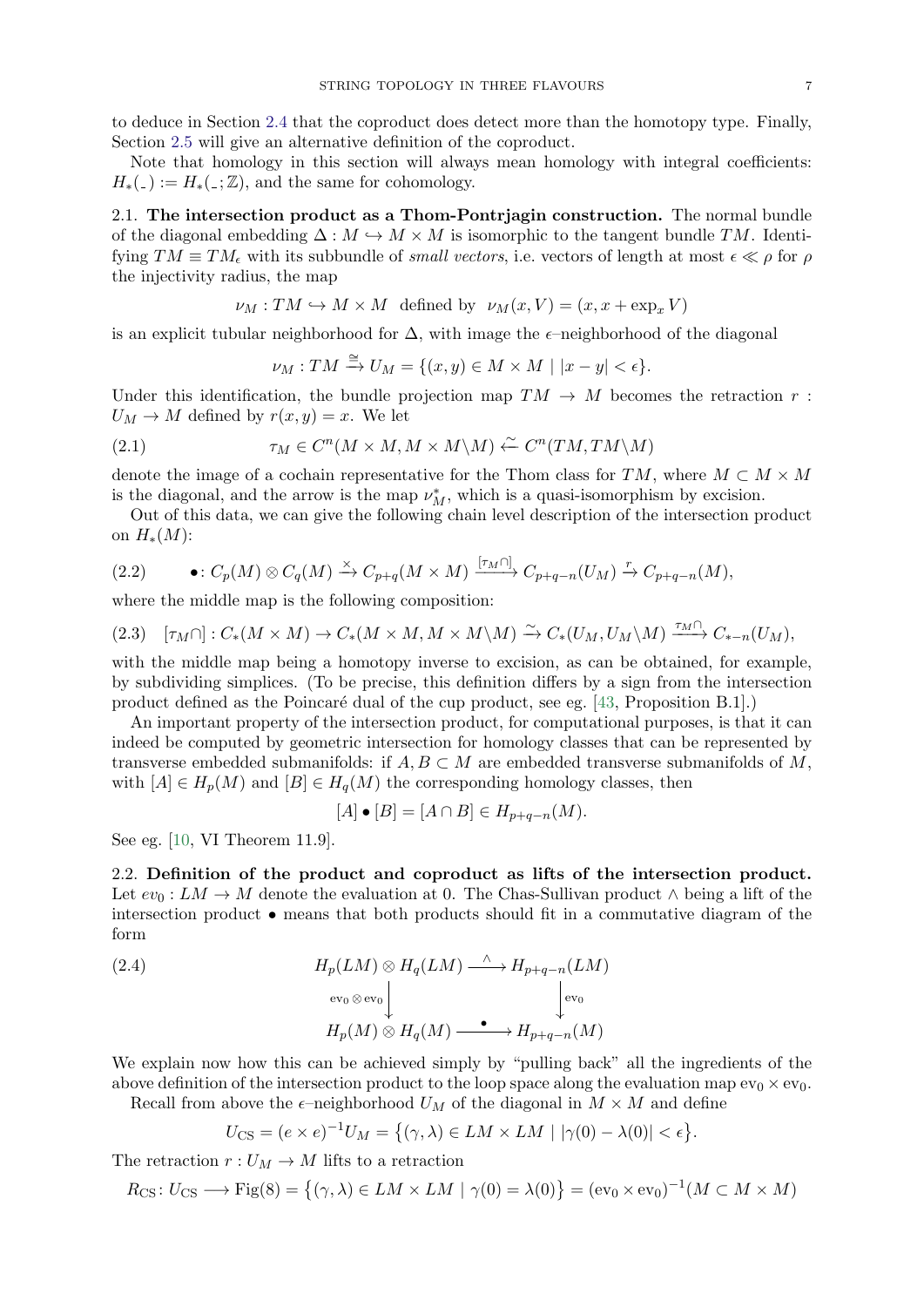by concatenating with a geodesic stick to connect the loops so that they form a "figure 8":

$$
R_{\text{CS}}(\gamma,\lambda) = (\gamma \ , \ \overline{\gamma(0)\lambda(0)} \star \lambda \star \overline{\lambda(0)\gamma(0)})
$$

where, for  $x, y \in M$  with  $|x - y| < \rho$ ,  $\overline{xy}$  denotes the unique minimal geodesic path  $[0, 1] \to M$ from x to y, which is possible by our choice of  $\epsilon$ , and  $\star$  is the concatenation of paths.<sup>[∗](#page-7-0)</sup> See also Figure  $1(a)$  $1(a)$ .



<span id="page-7-1"></span>FIGURE 1. The retraction maps  $R_{\text{CS}}$  and  $R_{\text{GH}}$ .

Pulling back our representative of the Thom class  $\tau_M$  along the evaluation map gives a cochain

 $\tau_{\text{CS}} := (e \times e)^* \tau_M \in C^*(LM \times LM, \text{Fig(8)}^c).$ 

Together,  $U_{\text{CS}}$ ,  $R_{\text{CS}}$  and  $\tau_{\text{CS}}$  are all the ingredients we need to define the desired product:

<span id="page-7-3"></span>Definition 2.1. The following sequence of chain maps is a chain model for the Chas-Sullivan product:

<span id="page-7-2"></span>
$$
(2.5) \quad \wedge: C_p(LM) \otimes C_q(LM) \xrightarrow{\times} C_{p+q}(LM \times LM) \xrightarrow{[\tau_{\text{CS}} \cap ]} C_{p+q-n}(U_{\text{CS}})
$$
\n
$$
\xrightarrow{R_{\text{CS}}} C_{p+q-n}(\text{Fig}(8)) \xrightarrow{\text{concat}} C_{p+q-n}(LM),
$$

where, just as in  $(2.2)$ , the middle map is the composition of an homotopy inverse to excision followed by the capping map.

Naturality of the maps gives that the resulting homology product on the homology  $H_*(LM)$ makes Diagram [\(2.4\)](#page-6-3) commute. And it is shown in [\[43,](#page-38-14) Proposition 2.4] that this simple minded chain description of the Chas-Sullivan product agrees in homology with the definition of Cohen-Jones [\[24\]](#page-37-1) given in terms of a tubular neighborhood of the figure 8 space Fig(8) inside  $LM \times LM$ .

The coproduct can be defined completely analogously, replacing the evaluation map  $ev_0 \times ev_0$ :  $LM \times LM \rightarrow M \times M$  by the evaluation map

 $e_I: LM \times I \to M \times M$  defined by  $e_I(\gamma, s) = (\gamma(0), \gamma(s)).$ 

Indeed, setting

$$
U_{\text{GH}} = e_I^{-1} U_M = \left\{ (\gamma, s) \in LM \times I \mid |\gamma(0) - \gamma(s)| < \epsilon \right\},\
$$

we again have a retraction map

$$
R_{\rm GH} \colon U_{\rm GH} \longrightarrow \mathcal{F} = \{ (\gamma, s) \in LM \times I \mid \gamma(0) = \gamma(s) \} = e_I^{-1} (M \subset M \times M)
$$

by concatenating with a geodesic stick to force a self-intersection:

$$
R_{\text{CS}}(\gamma, s) = (\gamma[0, s] \star \overline{\gamma(s)\gamma(0)} \star_s \overline{\gamma(0)\gamma(s)} \star \gamma[s, 0], s)
$$

where we choose the parametrization of the concatenated loop so that it exactly passes through  $\gamma(0)$  at time s; this is possible even if  $s = 0$  or 1 as in that case  $\gamma(0) = \gamma(s)$  to begin with and the geodesic sticks are thus length 0. See also Figure [1\(](#page-7-1)b).

We can consider the sequence of maps

$$
C_p(LM) \xrightarrow{\times I} C_{p+1}(LM \times I) \xrightarrow{[\tau_{\text{GH}} \cap]} C_{p+1-n}(U_{\text{GH}}) \xrightarrow{R_{\text{GH}}} C_{p+1-n}(\mathcal{F}) \xrightarrow{\text{cut}} C_{p+q-n}(LM \times LM).
$$

totally analogous to the maps [\(2.5\)](#page-7-2) defining the product above. The only new issue that arises in the coproduct compared to the product is that the first map in the sequence, crossing with an interval, is not a chain map because the interval has non-trivial boundary. This corresponds to the fact that the operation is now parametrized by an interval I. To obtain an induced

<span id="page-7-0"></span><sup>∗</sup>See eg., [\[43,](#page-38-14) Sec 1.2] for a definition of an associative concatenation.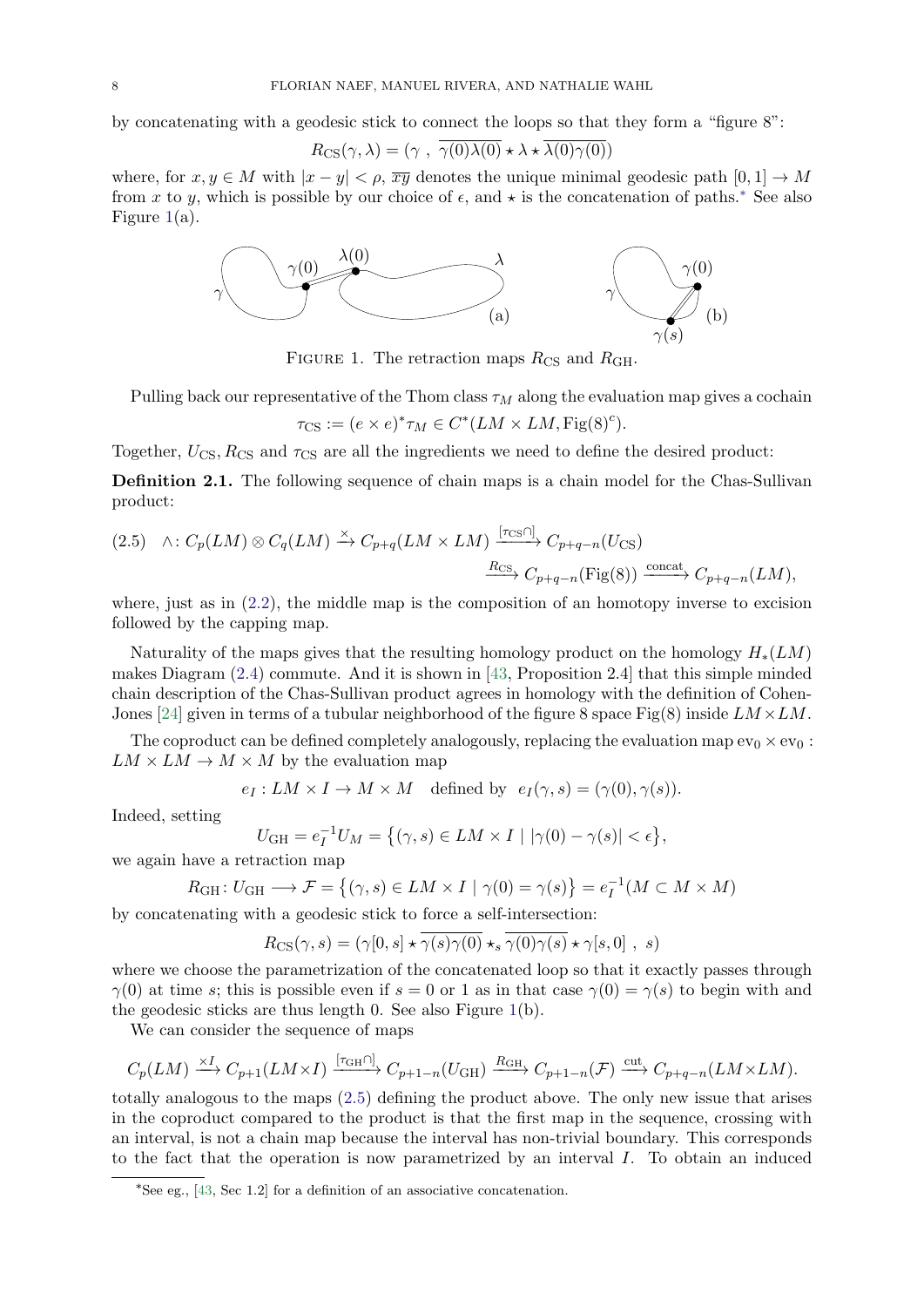operation on homology, we need to appropriately kill the resulting "boundary operation" at the endpoints of the interval. The simplest way to do this is to consider the operation as a relative operation, noting that, when  $s = 0$  or 1, the above sequence of maps creates a left or right constant loop.

<span id="page-8-1"></span>Definition 2.2. The following sequence of chain maps is a chain model for the Goresky-Hingston-Sullivan coproduct:

(2.6)  
\n
$$
\vee: C_p(LM, M) \xrightarrow{\times I} C_{p+1}(LM \times I, LM \times \partial I \cup M \times I) \xrightarrow{[\tau_{GH} \cap]} C_{p+1-n}(U_{GH}, LM \times \partial I \cup M \times I)
$$
\n
$$
\xrightarrow{R_{GH}} C_{p+1-n}(\mathcal{F}, LM \times \partial I \cup M \times I) \xrightarrow{\text{cut}} C_{p+q-n}(LM \times LM, M \times LM \cup LM \times M)
$$

This sequence of maps now indeed induces a well-defined degree  $1-n$  coproduct on  $H_*(LM, M)$ :

$$
\vee: H_p(LM, M) \longrightarrow H_{p+1-n}(LM \times LM, M \times LM \cup LM \times M);
$$

if we work with field coefficients, the target is isomorphic to  $H_*(LM, M)^{\otimes 2}$ . It is shown in [\[43,](#page-38-14) Proposition 2.12] that this chain level description of the Goresky-Hingston-Sullivan coproduct agrees with the definition given in [\[38\]](#page-38-9) using a tubular neighborhood of  $\mathcal F$  inside  $LM \times I$  away from the boundary  $LM \times \partial I$ , together with a limit argument reach to the boundary.

Applying the evaluation map  $e_I$  gives a diagram of the same form as Diagram [\(2.4\)](#page-6-3), with the coproduct replacing the Chas-Sullivan product on the top row, but now with intersection product relative to M on the bottom row, which is a trivial operation! Hence there is no formal way in which the homology loop coproduct is a lift of the homology intersection product. We will however see in Section [2.3](#page-9-1) that the coproduct still can be computed by an appropriate geometric intersection, for nice enough geometric cycles, away from the "trivial self-intersections" coming from constant loops or from the intersection times  $s = 0$  and  $s = 1$ .

<span id="page-8-0"></span>Remark 2.3 (Lifting the coproduct to a non-relative operation). There exists several ways to lift the coproduct ∨ to a non-relative operation.

- (1) One such lift is the *extension by zero* of [\[43,](#page-38-14) Sec 4], that uses the splitting  $H_*(LM) \cong$  $H_*(LM, M) \oplus H_*(M)$  coming from the inclusion of the constant loops and the evaluation cst :  $M \rightleftarrows LM$  : ev<sub>0</sub>, declaring the coproduct to be zero on constant loops.
- (2) If the Euler characteristic of the manifold is zero, one can instead use a nowhere vanishing vector field  $\overline{v}$  to define such an extension, by replacing the diagonal  $M \subset M \times M$  in the above definition of the coproduct, with the homotopy equivalent subspace  $\Delta_{\overline{v}}M =$  ${(m, \exp_m \overline{v}_m) \in M \times M \mid m \in M}$ . Indeed, if the vector field has no zeros, the coproduct will then automatically be trivial at the special points with  $s = 0$  or  $s = 1$ . See also [\[67,](#page-38-4) Sec 3.4] for an analogous definition of a lifted coproduct in the  $\chi(M) = 0$ case, using instead a lift of the Thom class.

If the Euler characteristic is not zero, one can instead pick a vector field vanishing only in the neighborhood of a single point, which will yield a coproduct in reduced homology of the loop space instead, corresponding to what we will see in the algebraic version of the coproduct, see Definition [3.15.](#page-21-0)

- (3) The following variant of the previous idea has been described for the case of surfaces in [\[53\]](#page-38-23). Instead of attaching the non-vanishing vector field to the manifold  $M$  one can attach it to the loop. That is one considers loops in the unit tangent bundle of  $M$ . In the case of surfaces, such loops can be identified with regular homotopy classes of immersed curves. Moreover, in case the surface has a non-vanishing vector field, the above construction is recovered by using that every homotopy class of a loop in a surface has a unique representative as an immersed loop with rotation number 0 with respect to the vector field. This is the point of view taken in [\[6\]](#page-37-23).
- (4) As we will see in Section [3.6](#page-21-1) in the algebraic context, following the paper [\[72\]](#page-39-5) (see [\[17,](#page-37-12) [23\]](#page-37-13) for a geometric version), the loop product and coproduct together define a single (non-relative) product on the Tate-Hochschild complex, a complex that combines both the chains and cochains of the loop space, attached together using the Euler class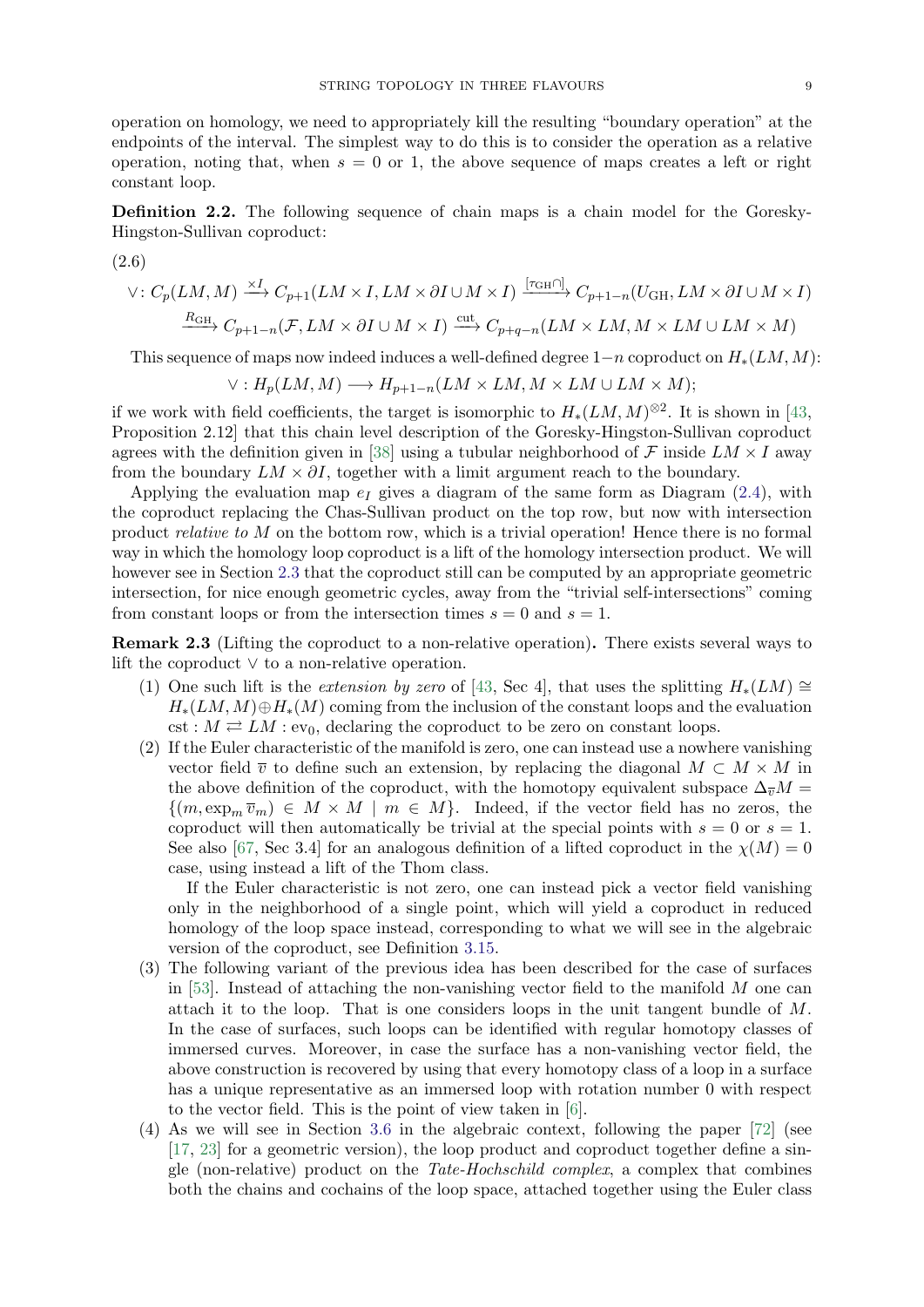(see Section [3.4\)](#page-19-1). When the Euler characteristic of the manifold vanishes, the Tate complex splits and this recovers a non-relative cohomology product, dual to the homology coproduct.

<span id="page-9-1"></span>2.3. Computation via geometric intersections. Recall that two smooth maps  $f: X \to M$ and  $q: Y \to M$  are transverse if for every x, y such that  $f(x) = m = q(y)$ , we have  $f_*T_xX +$  $g_*T_yY = T_mM$ . Because the product and coproduct are defined as lifts of the intersection product along evaluation maps, they can both be computed by geometric intersection, under appropriate transversality assumptions on the cycles representing the homology classes:

# <span id="page-9-0"></span>Proposition 2.4. [\[43,](#page-38-14) Propositions 3.1 and 3.7]

(1) If  $Z_1: \Sigma_1 \to LM$  and  $Z_2: \Sigma_2 \to LM$  are smooth cycles with the property that the maps  $ev_0 \circ Z_1 : \Sigma_1 \to M$  and  $ev_0 \circ Z_2 : \Sigma_2 \to M$  are transverse, then the loop product

$$
Z_1 \wedge Z_2 = (Z_1 \star Z_2)|_{\Sigma_1 \times_{\text{ev}_0} \Sigma_2} \in H_*(LM)
$$

is the concatenation of the loops of  $Z_1$  and  $Z_2$  along the locus of basepoint-intersections  $\Sigma_1 \times_{\text{ev}_0} \Sigma_2 \subset \Sigma_1 \times \Sigma_2$ , oriented as stated in [\[43\]](#page-38-14).

(2) If  $Z: (\Sigma, \Sigma_0) \to (LM, M)$  is a smooth relative cycle with the property that the restriction of  $e_I \circ (Z \times I) : \Sigma \times I \to M \times M$  to  $(\Sigma \backslash \Sigma_0) \times (0, 1)$  is transverse to the diagonal, then

$$
\forall Z = \text{cut} \circ (Z \times I)|_{\overline{\Sigma_{\Delta}}} \in H_*(LM \times LM, M \times LM \cup LM \times M)
$$

for  $\overline{\Sigma_{\Delta}}$  the closure in  $\Sigma \times I$  of the locus of basepoint self-intersecting loops  $\Sigma_{\Delta} \subset$  $(\Sigma \backslash \Sigma_0) \times (0, 1)$ , oriented as stated in [\[43\]](#page-38-14).

We illustrate this proposition here through a loop product and coproduct computation for lens spaces. The coproduct computation will be used in Section [2.4](#page-12-0) to show that the coproduct is not homotopy invariant, following [\[66\]](#page-38-15).

Let  $S^3$  be the 3-sphere, considered as the unit sphere in  $\mathbb{C}^2$ . We will write elements of  $S^3$  in spherical coordinates as tuples  $(r, \theta) = ((r_1, \theta_1), (r_2, \theta_2))$  with  $\theta_i \in \mathbb{R}/\mathbb{Z}$  and  $r_i \geq 0$ , satisfying  $r_1^2 + r_2^2 = 1$ . The lens space  $\mathcal{L}_{p,q}$ , for p, q coprime, is the quotient of  $S^3$  by the relation

$$
((r_1, \theta_1), (r_2, \theta_2)) \sim ((r_1, \theta_1 + \frac{1}{p}), (r_2, \theta_2 + \frac{q}{p})).
$$

This relation comes from the action of the torus  $S^1 \times S^1$  on  $S^3 \subset \mathbb{C}^2$  rotating each coordinate, where we have picked a particular subgroup  $\mathbb{Z}/p$  inside  $S^1 \times S^1$ . Note that there is a residual torus action on the lens space:

$$
\alpha: (S^1 \times S^1) \times \mathcal{L}_{p,q} \rightarrow \mathcal{L}_{p,q}, ((s,t),(r,\underline{\theta})) \rightarrow ((r_1,\theta_1+\frac{s}{p}),(r_2,\theta_2+\frac{sq}{p}+t)).
$$

In particular, given a point  $(r, \theta)$  on the lens space, and a pair of integers  $(\ell, m)$ , we get a loop  $t \mapsto (\ell t, mt)$  in the torus, and hence a loop  $\gamma_{r,\theta}^{\ell,m}$  in the lens space based at  $(\underline{r}, \underline{\theta})$  by composing with the action. Explicitly, the loop  $\gamma_{r,\theta}^{\ell,m} : S^1 \to \mathcal{L}_{p,q}$  is defined by

$$
\gamma_{\underline{r},\underline{\theta}}^{\ell,m}(t) = ((r_1, \theta_1 + \frac{\ell t}{p}), (r_2, \theta_2 + \frac{q\ell t}{p} + mt)).
$$

As the action is continuous, varying the startpoint  $(r, \theta)$  of the loop gives a family of loops  $\rho_{\ell,m} : \mathcal{L}_{p,q} \to L\mathcal{L}_{p,q}$  parametrized by the lens space itself, and hence for each pair of integers  $(\ell, m)$  a class

$$
\rho_{\ell,m} \in H_3(L\mathcal{L}_{p,q}),
$$

where we use the same notation  $\rho_{\ell,m}$ . Note that each class  $\rho_{\ell,m}$  is non-trivial as it maps to the fundamental class of  $\mathcal{L}_{p,q}$  under the evaluation map

$$
\text{ev}_0: H_3(L\mathcal{L}_{p,q}) \longrightarrow H_3(\mathcal{L}_{p,q}).
$$

We will here compute the loop products and coproducts of these classes.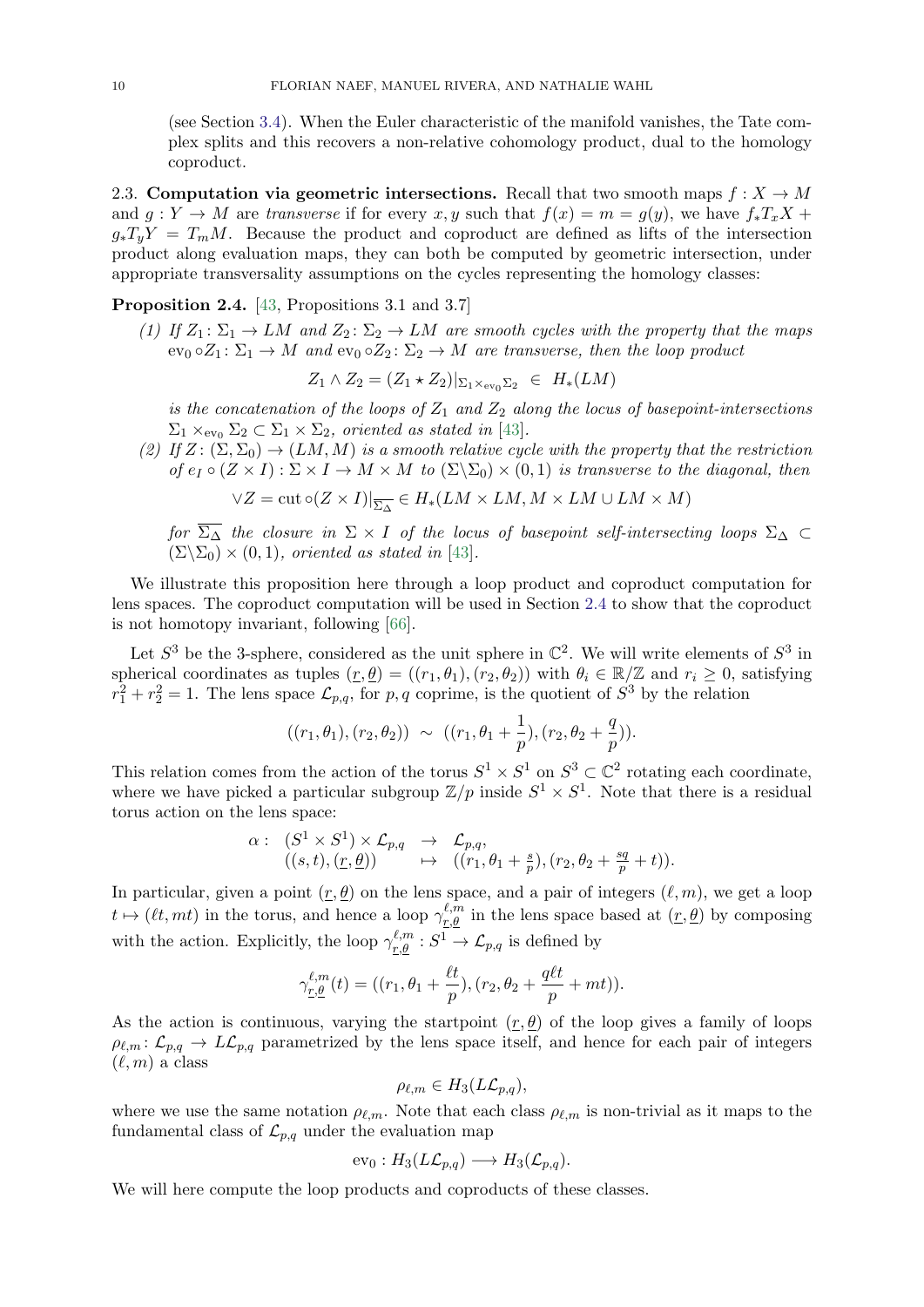We consider first the product:

$$
\wedge: H_3(L\mathcal{L}_{p,q}) \otimes H_3(L\mathcal{L}_{p,q}) \longrightarrow H_{3+3-3}(L\mathcal{L}_{p,q}) = H_3(L\mathcal{L}_{p,q}).
$$

<span id="page-10-0"></span>**Proposition 2.5.** The Chas-Sullivan loop product of the classes  $\rho_{\ell,m} \in H_3(L\mathcal{L}_{p,q})$  defined above, is given by summing the indices:

$$
\rho_{\ell_1,m_1} \wedge \rho_{\ell_2,m_2} = \rho_{\ell_1+\ell_2,m_1+m_2}.
$$

*Proof.* The cycles  $\rho_{\ell,m} : L_{p,q} \to L\mathcal{L}_{pq}$  are smooth cycles parametrized  $\mathcal{L}_{p,q}$ . To apply Proposition [2.4,](#page-9-0) we need to check that the maps

$$
\mathcal{L}_{p,q} \xrightarrow{\rho_{\ell_i,m_i}} L\mathcal{L}_{p,q} \xrightarrow{\text{ev}_0} \mathcal{L}_{p,q}
$$

are transverse. But for each  $(\ell_i, m_i)$ , this composition is the identity on the lens space, so the maps are certainly transverse, and the locus of basepoint-intersections is the diagonal  $\Delta\mathcal{L}_{p,q}$  $\mathcal{L}_{p,q} \times \mathcal{L}_{p,q}$ . The product is thus explicitly given by

$$
\rho_{\ell_1,m_1}\wedge \rho_{\ell_2,m_2}=(\rho_{\ell_1,m_1}\star \rho_{\ell_2,m_2})|_{\Delta \mathcal{L}_{p,q}}\colon \mathcal{L}_{p,q}\equiv \Delta \mathcal{L}_{p,q}\longrightarrow L\mathcal{L}_{p,q}
$$

for  $\star$  the concatenation of the loops in the image at their common basepoint. At each point  $(r, \theta)$ in  $\mathcal{L}_{p,q}$ , we are thus left to compute the concatenation  $\gamma_{r,\theta}^{\ell_1,m_1} \star \gamma_{r,\theta}^{\ell_2,m_2}$  which is exactly the image under the torus action of the concatenation of the loops  $(\ell_1, m_1)$  and  $(\ell_2, m_2)$  in the torus. This concatenation in the torus is homotopic to the loop  $(\ell_1+\ell_2, m_1+m_2)$  (corresponding to the fact that  $\pi_1(S^1 \times S^1) \cong \mathbb{Z} \times \mathbb{Z}$  and hence the above product is homotopic the loop  $\gamma_{r,\theta}^{\ell_1+\ell_2,m_1+m_2}$ . As this homotopy originates in the torus, it defines a continuous homotopy over the lens space. It follows that the Chas-Sullivan product of such classes is as claimed.  $\hfill \Box$ 

The coproduct of homology classes of degree 3 in  $L\mathcal{L}_{p,q}$  is a map

$$
\vee: H_3(L\mathcal{L}_{p,q}, \mathcal{L}_{p,q}) \longrightarrow H_1(L\mathcal{L}_{p,q} \times L\mathcal{L}_{p,q}, \mathcal{L}_{p,q} \times L\mathcal{L}_{p,q} \cup L\mathcal{L}_{p,q} \times \mathcal{L}_{p,q}).
$$

For the classes  $\rho_{\ell,m}$ , it will given in terms of  $\beta$ –classes in the target, that we describe now.

Let  $\lambda: S^1 \to \mathcal{L}_{p,q}$  be the loop defined by  $\lambda(t) = ((1, \frac{t}{n})$  $(\frac{t}{p}), 0$ , tracing the points  $(\underline{r}, \underline{\theta}) \in \mathcal{L}_{p,q}$  with  $r_2 = 0$ . This is a generator of  $\pi_1 \mathcal{L}_{p,q} \cong \mathbb{Z}/p$ . Note that  $\lambda = \gamma_{((1,0),0)}^{1,0}$  is the evaluation of the class  $\rho_{1,0}$  at  $((1,0),0) \in \mathcal{L}_{p,q}$ . In particular, it is freely homotopic to  $\gamma_{(0,(1,0))}^{1,0}$ , the evaluation of  $\rho_{1,0}$  at  $(0, (1,0)),$  where we note that  $\gamma_{(0,(1,0))}^{1,0} = (\lambda')^{\star q}$  for  $\lambda' : S^1 \to \mathcal{L}_{p,q}$  defined by  $\lambda'(t) = (0, (1, \frac{t}{t}))$  $(\frac{t}{p})),$ the loop tracing the points  $(r, \theta)$  with  $r_1 = 0$ .

The coproduct of the classes  $\rho_{\ell,m}$  will be given by applying the cut map to families of figure eights

$$
\beta_{k,k'}:S^1\to L\mathcal{L}_{p,q}\times_{\mathcal{L}_{p,q}}L\mathcal{L}_{p,q}\subset L\mathcal{L}_{p,q}\times L\mathcal{L}_{p,q},
$$

based at the points of  $\lambda$  and defined by  $\beta_{k,k'}(t) = [s \mapsto ((1, \frac{t+ks}{p})$  $\left[\frac{k}{p},b\right],0]$   $\star$   $[s \mapsto ((1,\frac{t+k}{p})$  $(\frac{1}{p}, k's)$ , 0)]. We denote likewise by  $\beta_{k,k'} \in H_1(L\mathcal{L}_{p,q} \times L\mathcal{L}_{p,q})$  the associated homology class.

Just like the loop  $\lambda$  is freely homotopic to  $\lambda'^{*q}$ , the family of figure eights  $\beta_{k,k'}$  is freely homotopic to a family loops with basepoints parametrized by  $\lambda^{\prime \star q}$ :

<span id="page-10-1"></span>**Lemma 2.6.** Let  $\beta'_{k,k'} : S^1 \to L\mathcal{L}_{p,q} \times \mathcal{L}_{p,q} L\mathcal{L}_{p,q} \subset L\mathcal{L}_{p,q} \times L\mathcal{L}_{p,q}$  be the family of figure eights based at the points of  $\lambda'$  defined by  $\beta'_{k,k'}(t) = [s \mapsto (0, (1, \frac{t+ks}{p})$  $\left[\frac{kks}{p}\right)]\star[s\mapsto(0,(1,\frac{t+k^{\prime}s}{p}% -\iint(s^{\prime})ds)]$  $\frac{(n-k' s)}{p})]$ . Then

$$
\beta_{k,k'} = q\beta'_{qk,qk'} \in H_1(L\mathcal{L}_{p,q} \times L\mathcal{L}_{p,q}).
$$

*Proof.* An explicit free homotopy  $\beta_{k,k'} \simeq_H \beta'_{qk,qk'}$  between the families of loops is given by setting  $H(\tau, t) = [s \mapsto ((\tau, \frac{t+ks}{p}), (1-\tau, \frac{q(t+ks)}{p})$  $\frac{(+ks)}{p})$ )]  $\star$   $[s \mapsto ((\tau, \frac{t+k's}{p})$  $(\frac{1}{p}), (1-\tau, \frac{q(t+k's)}{p})$  $\frac{+k's)}{p})$ ).

## <span id="page-10-2"></span>Lemma 2.7. We have that

(1)  $\beta_{k,k'} = \beta_{h,h'} \in H_1(L\mathcal{L}_{p,q} \times L\mathcal{L}_{p,q})$  if and only if  $k = h \mod p$  and  $k' = h' \mod p$ .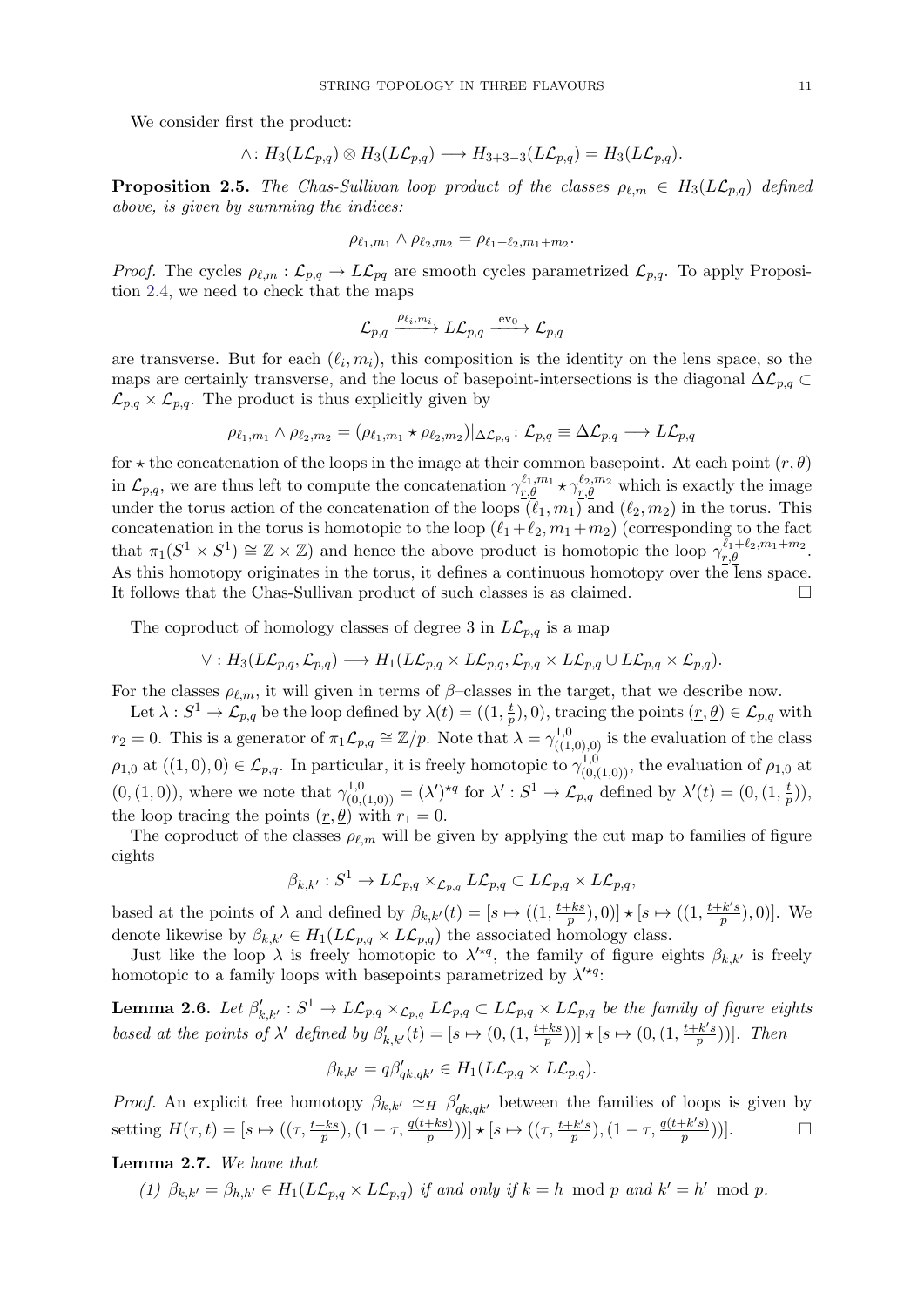(2) The relative classes

$$
\{\beta_{k,k'}\}_{\substack{0
$$

are linearly independent over  $\mathbb{Z}_p$ .

*Proof.* The evaluation at 0 takes the family of figure eights  $\beta_{k,k'}$  to the generator  $\lambda$  of  $\pi_1(\mathcal{L}_{p,q}) \cong$  $\mathbb{Z}/p$ . Hence the map  $H_1(L\mathcal{L}_{p,q} \times L\mathcal{L}_{p,q}) \to H_1(\mathcal{L}_{p,q})$  projecting on the first component and evaluating at 0, takes  $\beta_{k,k'}$  to the generator of  $H_1(\mathcal{L}_{p,q})$ . In particular, each class  $\beta_{k,k'} \in$  $H_1(L\mathcal{L}_{p,q} \times L\mathcal{L}_{p,q})$  is non-trivial.

Note now that  $\beta_{k,k'}$  has image in the component  $(k \mod p, k' \mod p)$  of the space  $L\mathcal{L}_{p,q}$  ×  $L\mathcal{L}_{p,q}$ , as each loop  $[s \mapsto ((1, \frac{t+ks}{n})]$  $\frac{p+ks}{p}$ , 0)] is homotopic to  $\lambda^{*k}$ . Given that the classes are non-zero,  $\beta_{k,k'} = \beta_{h,h'}$  thus necessarily requires that  $k = h \mod p$  and  $k' = h' \mod p$ . The converse follows from the fact that any homotopy  $\lambda^{*p} \simeq *$  extends continuously over such a family of loops, using the residual torus action to push it along  $\lambda$ , proving that  $\beta_{k,k'} = \beta_{k+np,k'+mp}$  in homology for any  $n, m \in \mathbb{N}$ , which proves (1).

Finally, by the above,  $\beta_{k,k'}$  is non-zero in relative homology precisely when k and k' are not equal to 0 mod p, as  $\beta_{0,k'}$  and  $\beta_{k,0}$  being trivial in relative homology. And the classes are linearly independent as they live in different components.

We are now ready to compute the coproduct of  $\rho$ -classes, where we will assume that  $\ell$  and m are positive for simplicity.

<span id="page-11-0"></span>**Proposition 2.8.** The coproduct of the class  $\rho_{\ell,m} \in H_3(L\mathcal{L}_{p,q},\mathcal{L}_{p,q})$  with  $\ell, m \geq 0$  is given by the formula

$$
\vee \rho_{\ell,m} = \sum_{\substack{0 < t < \ell \\ t, (\ell-t) \neq 0 \mod p}} \beta_{t,\ell-t} + q' \sum_{\substack{0 < t < q\ell + pm \\ t, (\ell-tq') \neq 0 \mod p}} \beta_{tq',\ell-tq'}
$$

where  $q'$  is the multiplicative inverse of  $q \mod p$ .

Using the previous lemma, one deduces that the coproduct of  $\rho$ -classes is non-trivial most of the time.

*Proof.* To compute the coproduct  $\vee \rho_{\ell,m}$  by geometric intersection applying Proposition [2.4,](#page-9-0) we need the map

$$
\mathcal{L}_{p,q}\times(0,1)\xrightarrow{\rho_{\ell,m}\times\mathrm{id}}L\mathcal{L}_{p,q}\times(0,1)\xrightarrow{e_I}\mathcal{L}_{p,q}\times\mathcal{L}_{p,q},
$$

where  $e_I$  evaluates the loops at 0 and  $s \in (0,1) \subset I$ , to be transverse to the diagonal embedding  $\Delta: \mathcal{L}_{p,q} \to \mathcal{L}_{p,q} \times \mathcal{L}_{p,q}$  after removing the locus of constant loops. In the present case, either  $(\ell, m) = (0, 0)$  in which case all loops are constant, with  $\rho_{(0,0)} = 0$  in homology relative to the constant loops, or  $(\ell, m) \neq (0, 0)$  and the cycle has no constant loop in its image. So we can assume  $(\ell, m) \neq (0, 0)$  and work with the parametrizing pair  $(\Sigma, \Sigma_0) = (\mathcal{L}_{p,q}, \emptyset)$  for our relative cycle.

To achieve transversality, we represent the homology class of  $\rho_{\ell,m}$  by the homotopic family  $\tilde{\rho}_{\ell,m} : \mathcal{L}_{p,q} \to L\mathcal{L}_{p,q}$  defined by  $\tilde{\rho}_{\ell,m}(\underline{r}, \underline{\theta}) = \tilde{\gamma}_{\underline{r},\underline{\theta}}^{\ell,m}$  for  $\tilde{\gamma}_{\underline{r},\underline{\theta}}^{\ell,m} : S^1 \to \mathcal{L}_{p,q}$  the loop based at  $(\underline{r}, \underline{\theta})$ given by

$$
\tilde{\gamma}_{\underline{r},\underline{\theta}}^{\ell,m}(t) = ((\tilde{r}_1(t), \theta_1 + \frac{\ell t}{p}), (\tilde{r}_2(t), \theta_2 + \frac{q\ell + pm}{p}t)),
$$

where  $(\tilde{r}_1(t), \tilde{r}_2(t))$  is a deformation of  $(r_1, r_2)$  with  $(\tilde{r}_1(t), \tilde{r}_2(t)) = (r_1, r_2)$  only when  $r_1$  or  $r_2 = 0$ , or when  $t = 0$  or 1. Such a deformation can be obtained by e.g., interpolating back and forth between the identity on  $r_1$  at times  $t = 0$  and 1 and  $r_1^2$  at  $t = \frac{1}{2}$  $\frac{1}{2}$ , with  $\tilde{r}_2(t) = \sqrt{1 - \tilde{r}_1(t)^2}$ .

The map  $e_I \circ (\tilde{\rho}_{\ell,m} \times id)|_{\mathcal{L}_{p,q} \times (0,1)}$  intersects the diagonal whenever a loop  $\tilde{\gamma}_{\ell,\theta}^{\ell,m}$  has a selfintersection  $\tilde{\gamma}_{r,\theta}^{\ell,m}(0) = \tilde{\gamma}_{r,\theta}^{\ell,m}(t)$  for some  $t \in (0,1)$ . Such self-intersections can only happen when  $r_1 = 0$  or  $r_2 = 0$ , as otherwise  $\tilde{r}_i(t) \neq r_i(0)$ , and when

$$
\begin{cases} 0 < t = \frac{a}{\ell} < 1 & \text{if } r_2 = 0\\ 0 < t = \frac{b}{q\ell + pm} < 1 & \text{if } r_1 = 0 \end{cases}
$$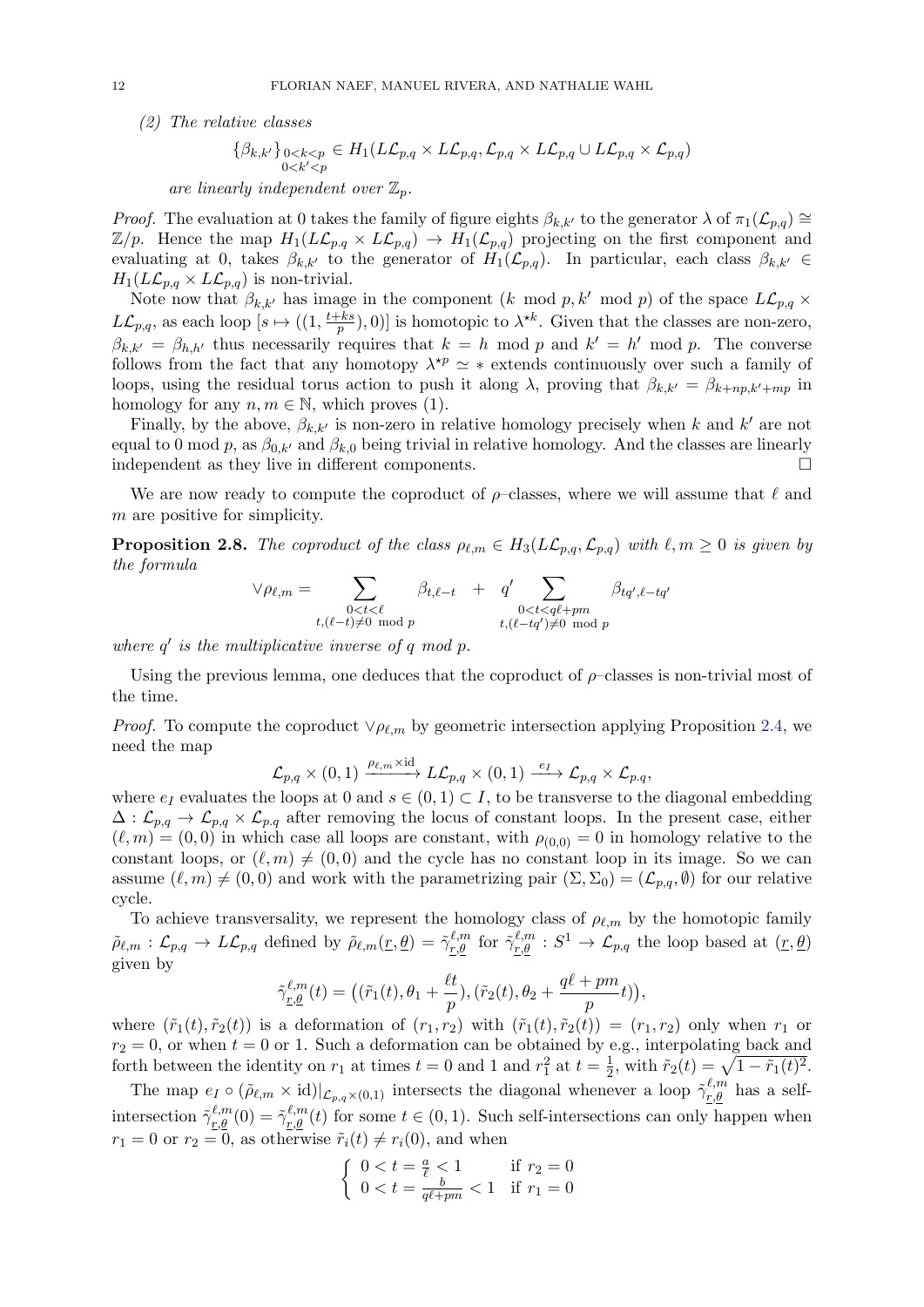for some  $a, b \in \mathbb{N}$ . That is the locus of self-intersections of  $\tilde{\rho}_{\ell,m} \times id|_{\mathcal{L}_{p,q} \times (0,1)}$  is

$$
\Sigma_{\Delta} = \lambda \times I_1 \cup \lambda' \times I_2 \subset \mathcal{L}_{p,q} \times (0,1)
$$

for  $I_1 = \{\frac{1}{\ell}\}$  $\frac{1}{\ell}, \ldots, \frac{\ell-1}{\ell}$  $\frac{-1}{\ell}$  and  $I_2 = \{\frac{1}{q\ell + 1}\}$  $\frac{1}{q\ell +pm}$ , ...,  $\frac{q\ell +pm-1}{q\ell +pm}$  $\frac{\ell + pm - 1}{q\ell + pm}$ , and  $\lambda$ ,  $\lambda'$  the loops parametrizing the points with  $r_2 = 0$  and  $r_1 = 0$  respectively, as above.

We need to check that these self-intersections are transverse to the diagonal. This can be checked in local coordinates  $(r_1, \theta_1, \theta_2, t) = (z, \theta_2, t) \in \mathbb{C} \times \mathbb{R}^2$  around points with  $r_1 = 0$ , and similarly with coordinates  $(\theta_1, r_2, \theta_2, t) = (\theta_1, z, t)$  when  $r_2 = 0$ . In those coordinates, the function  $e_I \circ (\tilde{\rho}_{\ell,m} \times id)$  has the form

$$
(z, \theta, t) \mapsto ((z, \theta), (e^{2\pi i \alpha t} r(t) z, \theta + \beta t))
$$

where  $r(t)$  is a function so that  $r(t) = 1$  only for  $t = 0, 1$ . It is transversal to all the diagonals

$$
\Delta_k = (z, \theta, e^{2\pi i \frac{k}{p}} z, \theta + \frac{kq}{p}) \quad \text{resp.} \quad (z, \theta, e^{2\pi i \frac{k}{p}} z, \theta + \frac{kq'}{p})
$$

because the zeros of the functions  $f_k(z, \theta, t) = ( (e^{2\pi i \alpha t} r(t) - e^{2\pi i \frac{k}{p}}) z, \beta t - \frac{kq^{(')}}{p}$  $\frac{q^{N}}{p}$  are transversal. Indeed, away from  $t = 0, 1$  the factor  $(e^{2\pi i \alpha t} r(t) - e^{2\pi i \frac{k}{p}})$  is never zero, so, up to translation,  $f_k$ has the form  $f_k(z, \theta, t) = (a(t)z, \beta t)$  for  $0 \neq a(t) \in \mathbb{C}$  and  $\beta > 0$ , either equal to  $\frac{\ell}{p}$  or to  $\frac{q\ell + pm}{p}$ .

Applying Proposition [2.4,](#page-9-0) it now follows that the coproduct

$$
\vee \tilde{\rho}_{\ell,m}=[\mathrm{cut}\circ (\tilde{\rho}_{\ell,m}\times I)|_{\overline{\Sigma_\Delta}}]
$$

where  $\overline{\Sigma_{\Delta}}$  is the closure inside  $\mathcal{L}_{p,q} \times I$  of  $\Sigma_{\Delta}$ , with  $\Sigma_{\Delta}$  oriented so that the isomorphism

$$
T_{(\underline{r},\underline{\theta},t)}(\mathcal{L}_{p,q} \times I) \cong N \Delta \mathcal{L}_{p,q} \oplus T_{(\underline{r},\underline{\theta},t)} \Sigma_{\Delta},
$$

coming from transversality, is orientation preserving.<sup>[†](#page-12-1)</sup> Our computation above shows that  $\overline{\Sigma_{\Delta}}$  =  $\Sigma_{\Delta}$  is the disjoint union of circles  $\lambda \times I_1 \cup \lambda' \times I_2 \subset \mathcal{L}_{p,q} \times (0,1)$ . Given that the sign depends on choices and conventions, we only give here the important part of the sign computation for us, namely that it is independent of  $t \in I_1 \cup I_2$ , and independent of  $\ell, m$ .

Orient  $T_{(r,\theta,t)}(\mathcal{L}_{p,q}\times I)$  around  $r_1=0$  as  $\mathbb{R}^4\langle r_1,\theta_1,\theta_2,t\rangle$ . Then we have  $T_{(r,\theta,t)}(\mathcal{L}_{p,q}\times I)\cong I$  $-\mathbb{R}^3\langle r_1,\theta_1,t\rangle \oplus T\Sigma_{\Delta}\langle\theta_2\rangle$  at the intersections with  $r_1 = 0$ . Around  $r_2 = 0$ , we then have  $T_{(r,\underline{\theta},t)}(\mathcal{L}_{p,q}\times I)\cong\mathbb{R}^4\langle r_2,\theta_2,\theta_1,t\rangle$  as  $r_2=\sqrt{1-r_1^2}$  is orientation preserving, and hence likewise  $T_{(r,\theta,t)}(L_{p,q}\times I) \cong -\mathbb{R}^3\langle r_2,\theta_2,t\rangle \oplus T\Sigma_{\Delta}\langle\theta_1\rangle$ . And in local coordinate  $(z,\theta,t)$ , the map considered has the form  $(z, \theta, t) \mapsto ((z, \theta), (c(t)z, \theta + \beta))$ , independently of the point of  $\Sigma_{\Delta}$ .

Finally, we have that

$$
\text{cut}\circ(\tilde{\rho}_{\ell,m}\times I)|_{\lambda\times I_1\cup\lambda'\times I_2} = \left(\sum_{t=1}^{l-1}\beta_{t,\ell-t} + \sum_{t=1}^{q\ell+pm-1}\beta'_{t,q\ell+pm-t}\right)
$$

as a family of pairs of loops. The result thus follows from Lemmas [2.6](#page-10-1) and [2.7.](#page-10-2)  $\Box$ 

<span id="page-12-0"></span>2.4. **Homotopy invariance.** A diffeomorphism  $f : M \stackrel{\cong}{\to} N$  induces an isomorphism  $Lf_*$ :  $H_*(LM) \stackrel{\cong}{\rightarrow} H_*(LN)$ , and likewise for relative homology, that preserves both the loop product and coproduct, as all their defining ingredients are identified by diffeomorphisms. It is natural to ask whether only assuming that  $f$  is a homotopy equivalence could be enough for the induced isomorphism  $Lf_*$  to preserve the loop product and coproduct. Note that if f satisfies the even weaker assumption of being a degree 1 map, then  $f_* : H_*(M) \to H_*(N)$  already preserves the intersection product, see eg. [\[10,](#page-37-22) VI, Proposition 14.2].

The following two results show that the answer to the above question is yes for the product, and no for the coproduct.

<span id="page-12-2"></span>**Theorem 2.9.** [\[25\]](#page-37-16)(see also [\[26,](#page-37-17) [40,](#page-38-18) [30\]](#page-37-2)) Let  $f : M \to N$  be a degree 1 homotopy equivalence between two closed oriented manifolds. Then  $Lf_* : H_*(LM) \to H_*(LN)$  is an isomorphism of algebras with respect to the Chas-Sullivan product.

<span id="page-12-1"></span><sup>&</sup>lt;sup>†</sup>In our conventions,  $N\Delta M$  is oriented so that  $\tau_M \cap [M \times M] = [M]$ , for  $\tau_M$  the corresponding Thom class.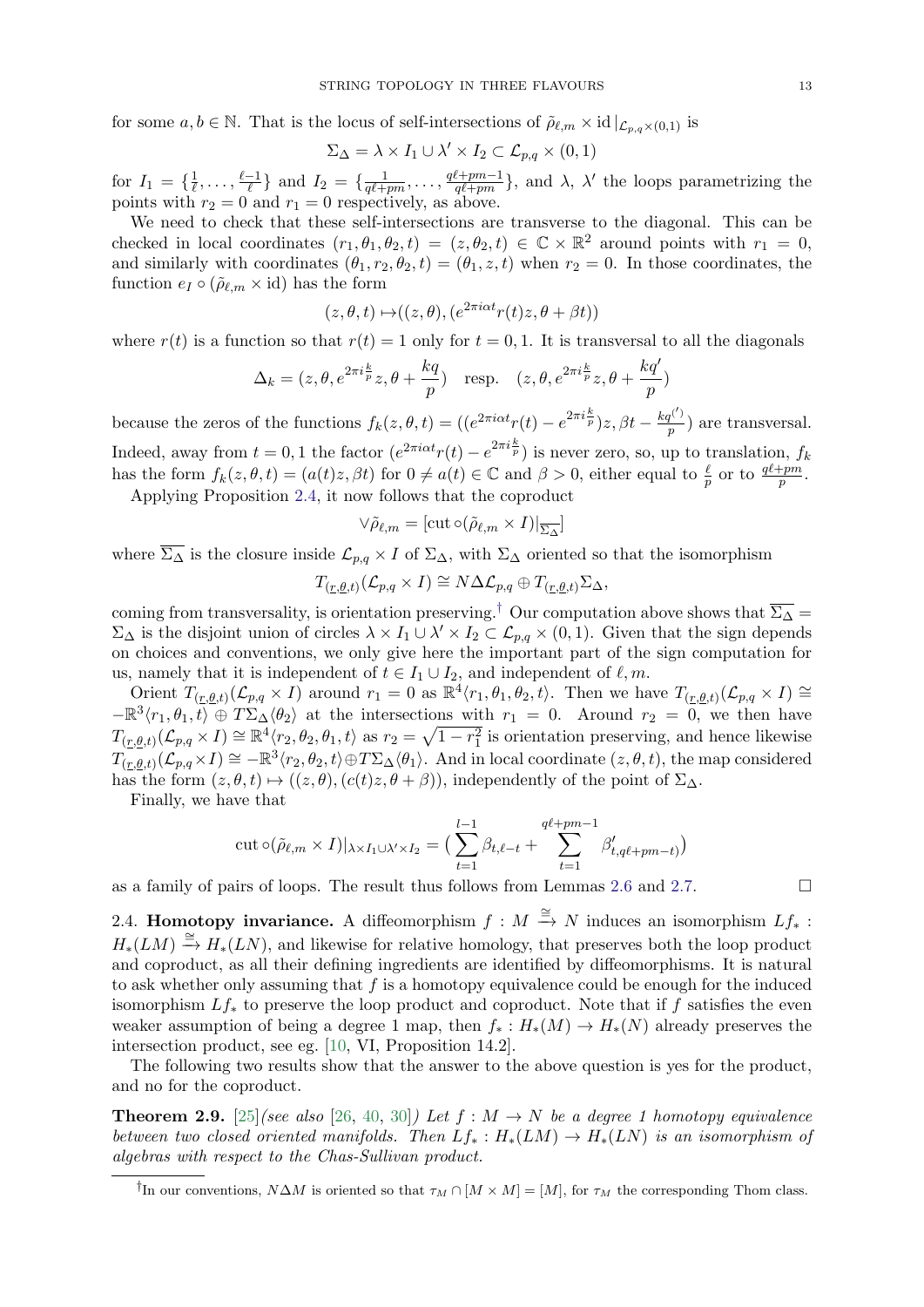The main ingredient of the proof of this theorem is sketched in Section [4.3](#page-28-1) (see Theorem [4.11\)](#page-29-0), where we will revisit the question of invariance of the loop product and coproduct after going through a deeper analysis of their defining ingredients.

In the meanwhile, as noted by the first author in [\[66\]](#page-38-15), the computations presented in Section [2.3](#page-9-1) can already be used to show that the loop coproduct is not homotopy invariant:

<span id="page-13-1"></span>**Theorem 2.10.** [\[66\]](#page-38-15) Let  $f : \mathcal{L}_{7,1} \to \mathcal{L}_{7,2}$  be a homotopy equivalence and  $\rho_{1,0} \in H_3(L\mathcal{L}_{7,1})$  be as in Section [2.3.](#page-9-1) Then

$$
0 = f(\vee(\rho_{1,0})) \neq \vee(f(\rho_{1,0})) \in H_1(L\mathcal{L}_{7,2} \times L\mathcal{L}_{7,2}, \mathcal{L}_{7,2} \times L\mathcal{L}_{7,2} \cup L\mathcal{L}_{7,2} \times \mathcal{L}_{7,2}).
$$

In particular, the loop coproduct  $\vee$  is not preserved by f.

The lens spaces  $\mathcal{L}_{7,1}$  and  $\mathcal{L}_{7,2}$  are the simplest examples of lens spaces that are homotopy equivalent, but not simple homotopy equivalent. They were also used in [\[58\]](#page-38-20) to prove that the configuration space of two points in a manifold is not a homotopy invariant of the manifold. In Section [4.2,](#page-27-0) we will see that the same configuration of two points plays an important role in the definition of the loop coproduct.

*Proof.* The class  $\rho_{1,0} \in H_3(L\mathcal{L}_{7,1})$  has trivial coproduct by Proposition [2.8](#page-11-0) as  $\ell = q = 1$  and  $m = 0$ . (This also follows, using [\[43,](#page-38-14) Theorem 3.10], from the fact that  $\rho_{1,0}$  is a family of simple loops whenever  $q = 1$ .

We need to compute the coproduct of the image  $f(\rho_{1,0})$ . The free loop space  $L\mathcal{L}_{7,q}$  has 7 components, and each component  $L_\ell\mathcal{L}_{7,q}$  has  $H_3(L_\ell\mathcal{L}_{7,q}) \cong \mathbb{Z} \oplus \mathbb{Z}/7$  (see [\[66,](#page-38-15) Sec 2.1]). From Lemma [2.7](#page-10-2) and Proposition [2.8,](#page-11-0) one can deduce that e.g. the classes  $\rho_{\ell,0}$  and  $\rho_{\ell,1}$  generate  $H_3(L_{\ell}\mathcal{L}_{p,q})$ . Now [\[65,](#page-38-24) Lemma 6.9] tells us that, because f is a homotopy equivalence,  $\rho_{1,0}$  has image in  $L_\ell\mathcal{L}_{7,2}$  for  $\ell = 2$  or 5. Hence  $f(\rho_{0,1}) = a\rho_{\ell,0} + (1 - a)\rho_{\ell,1}$  for some  $a \in \{0, \ldots, p-1\},$ with  $\ell = 2$  or 5. Now Proposition [2.8](#page-11-0) for  $\ell = 2$  shows that  $\vee \rho_{2,0} = 5\beta_{1,1} + 4(\beta_{4,5} + \beta_{5,4})$  while  $\vee \rho_{2,1} = 2\beta_{1,1} + \beta_{4,5} + \beta_{5,4} + 4(\beta_{3,6} + \beta_{6,3})$ . And one checks readily that there is no such a such that  $\vee (a\rho_{\ell,0} + (1 - a)\rho_{\ell,1}) = 0$ . A similar computation rules out the possibility in the case  $\ell = 5.$ 

Combining the invariance of the corresponding (co)product in algebra (see Theorem [3.19\)](#page-23-0), with the fact that the algebraic model indeed models the loop coproduct (see Theorem [4.2\)](#page-25-1), it follows that, when working over real coefficients and with simply connected manifolds, the coproduct is homotopy invariant, as stated in Theorem [E.](#page-0-1) On the other hand, the above computation can be extended to show the following:

<span id="page-13-0"></span>**Theorem 2.11.** A degree 1 homotopy equivalence  $f : \mathcal{L}_{p,q_1} \to \mathcal{L}_{p,q_2}$  between two 3-dimensional spaces such that  $Lf_*: H_*(L\mathcal{L}_{p,q_1}, \mathcal{L}_{p,q_1}) \to H_*(L\mathcal{L}_{p,q_2}, \mathcal{L}_{p,q_2})$  preserves the loop coproduct of degree 3 classes is homotopic to a homeomorphism.

*Proof.* Suppose f is such a homotopy equivalence. Let  $\rho_{1,0} \in H_3(L\mathcal{L}_{p_1,q_1})$  be as above. We will just as above compare  $f(\vee(\rho_{1,0}))$  with  $\vee(f(\rho_{1,0}))$ .

The class  $f(\rho_{1,0})$  lies in  $H_3(L_\ell\mathcal{L}_{p,q_1})$  for some  $\ell$  satisfying  $q_1 = \ell^2 q_2 \mod p$ , because f is a degree 1 homotopy equivalence, with f inducing multiplication by  $\ell$  on  $\pi_1$ , see e.g. [\[65,](#page-38-24) Theorem 6.11], where  $0 < q_1, q_2, \ell < p$ . We want to show that f is homotopic to a homeomorphism. By [\[65,](#page-38-24) Lemma 6.8], it is enough to check that the two lens spaces are homeomorphic, which happens precisely if either  $q_1q_2 = \pm 1 \mod p$  or  $q_1 = \pm q_2 \mod p$ , see [\[65,](#page-38-24) Theorem 1.3]. We may assume without loss of generality that  $q_2 \neq 1$ .

To avoid confusion, denote by  $\bar{\rho}_{\ell,0}, \bar{\rho}_{\ell,1} \in H_3(L\mathcal{L}_{p,q_2})$  the classes in the second lens space, and likewise for the  $\beta$ -classes. As argued above for  $\mathcal{L}_{7,2}$ , we have that  $\bar{\rho}_{\ell,0}, \bar{\rho}_{\ell,1}$  generate  $H_3(L_{\ell}\mathcal{L}_{p,q_2}),$ so we know that  $f(\rho_{1,0}) = (1 - a)\bar{\rho}_{\ell,0} + a\bar{\rho}_{\ell,1}$  for some  $a \in \{0, \ldots, p - 1\}.$ 

The answer of the computations  $f(\vee(\rho_{1,0}))$  and  $\vee(f(\rho_{1,0}))$  will be in terms of the classes  $\bar{\beta}_{k,\ell-k} \in H_1(L\mathcal{L}_{p,q_2} \times L\mathcal{L}_{p,q_2})$  (or the corresponding relative homology group). As these classes only depends on the parameter  $k$ , we will denote them by  $[k]$  below, for better readability. Note also that  $f(\beta_{k,1-k}) = \ell \bar{\beta}_{\ell k,\ell-\ell k}$  as f is multiplication by  $\ell$  on  $\pi_1$ .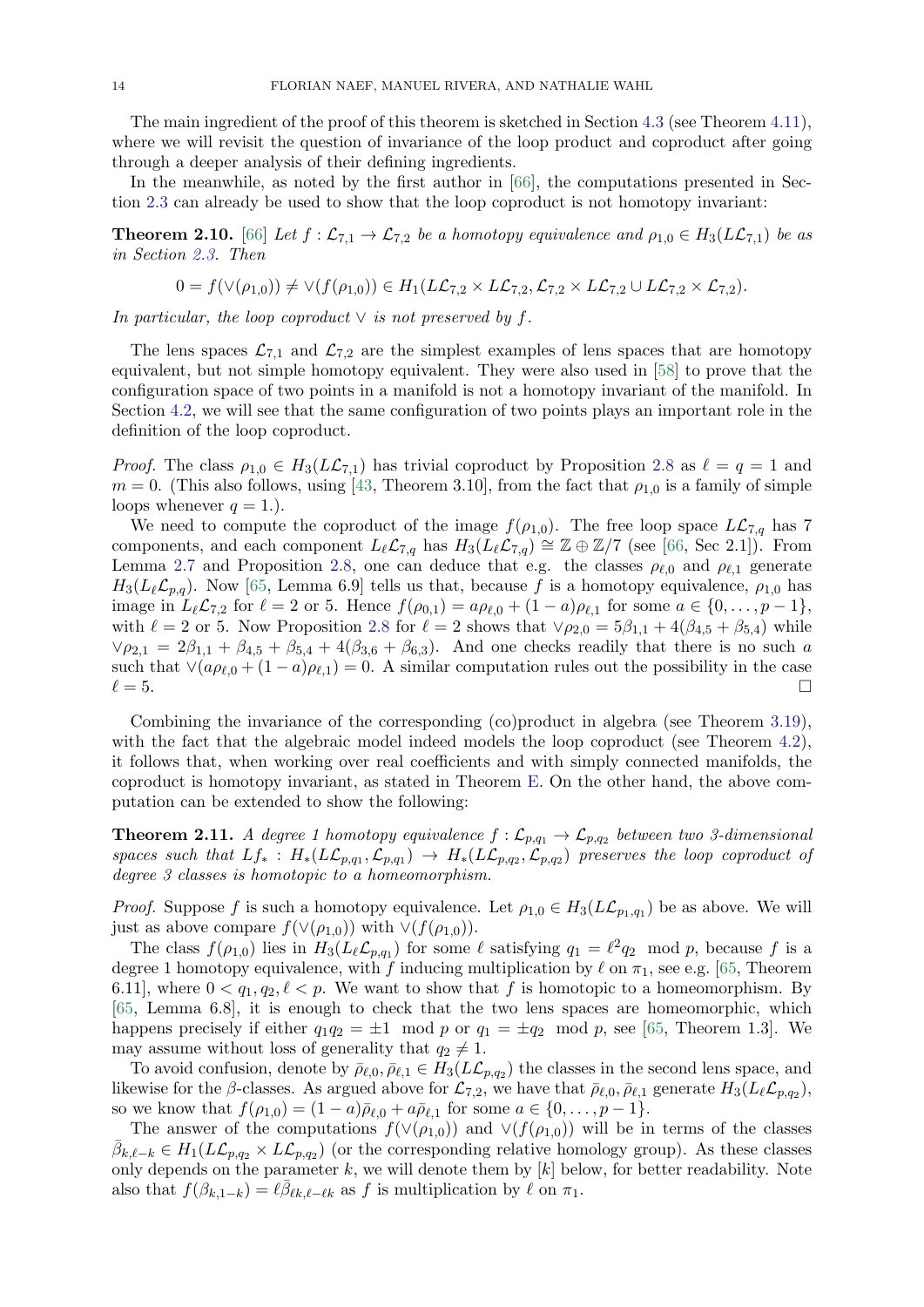From our computation above, we have that

$$
\vee \rho_{1,0} = q'_1 \sum_{0 < t < q_1} \beta_{tq'_1, 1 - tq'_1}
$$

so in the above notation,

$$
f(\vee \rho_{1,0}) = \ell q_1' \sum_{0 < t < q_1} [t \ell q_1'] = \ell' q_2' \sum_{0 < t < q_1} [t \ell' q_2']
$$

using that  $\ell q_1' = \ell' q_2$  for the second equality. On the other hand,

$$
\vee ((1-a)\bar{\rho}_{\ell,0} + a\bar{\rho}_{\ell,1}) = \sum_{0 < t < \ell} [t] + q'_2 \sum_{\substack{0 < t < q_2\ell \\ t, (\ell - tq'_2) \neq 0 \mod p}} [tq'_2] + aq'_2 \sum_{\substack{q_2\ell \leq t < q_2\ell + p \\ t, (\ell - tq'_2) \neq 0 \mod p}} [tq'_2] \newline = \sum_{0 < t < \ell} [t] + q'_2 \sum_{0 < t < d} [tq'_2] + (a+c)q'_2 \sum_{0 < t < p} [t]
$$

where  $q_2\ell = cp + d$ , for some  $0 < d < p$ .

The equality  $\vee (f(\rho_{1,0})) - f(\vee(\rho_{1,0})) = 0$  holds precisely if all possible terms [s] appear with coefficient a multiple of  $p$ . A necessary condition for that is that the terms  $[s]$  all appear in

$$
\sum_{0 < t < \ell} [t] \quad + \quad q_2' \sum_{0 < t < d} [t q_2'] \quad - \quad \ell' q_2' \sum_{0 < t < q_1} [t \ell' q_2']
$$

with the same total coefficient. Consider the sets

$$
A = \{t \mid 0 < t < \ell\}
$$
  
\n
$$
B = \{tq'_2 \mid 0 < t < d\}
$$
  
\n
$$
C = \{t\ell'q'_2 \mid 0 < t < q_1\}.
$$

Case 1:  $A = \emptyset$ , or equivalently  $\ell = 1$ . Then  $q_1 = \ell^2 q_2 = q_2 \mod p$  and f is a homeomorphism. Case 2:  $B = \emptyset$ . Then  $\ell q_2 = 1 \mod p$  (as  $d = 1$ ), so that  $q_1 = \ell^2 q_2 = \ell$ . But then  $q_1 q_2 = 1$ mod  $p$ , which also gives that  $f$  is a homeomorphism.

Case 3:  $C = \emptyset$  with  $A, B \neq \emptyset$ . So  $q_1 = 1$ , and either  $A = B$  or  $A = B^c$ . If  $A = B$ , then  $\ell = d = \ell q_2 \mod p$ , giving  $q_2 = 1$ . If  $A = B^c$ , we would need  $q'_2 = 1$  for the coefficients to agree. In both cases, this contradicts our assumption that  $q_2 \neq 1$ .

Case 4: A, B,  $C \neq \emptyset$ . If the sets are disjoint, we need the three coefficients to be equal, giving in particular  $q'_2 = 1$  which contradicting again  $q_2 \neq 1$ . The case  $A = B$  is ruled out above. If  $A = C$ , then  $\ell = q_1 = \ell^2 q_2 \mod p$ , giving  $\ell q_2 = 1 \mod p$ , i.e.  $d = 1$  contradicting that B is non-empty. And if  $B = C$ ,  $q_2\ell = q_1 = \ell^2 q_2 \mod p$ , giving  $\ell = 1$ , contradicting that  $A \neq \emptyset$ . We are now left with the case when all three sets intersect, but none are equal. In that case, we need all sums of coefficients to agree:  $1 + q'_2 = 1 - \ell' q'_2 = q'_2 - \ell' q'_2$  modulo p, implying in particular  $q'_2 = 1 \mod p$ , again a contradiction.

<span id="page-14-0"></span>2.5. The good and the bad coproduct. The coproduct we have described looks for selfintersections of the form  $\gamma(t) = \gamma(0)$  in families of loops  $\gamma$  where  $t \in I$  is any time along the interval. One could instead define a coproduct  $\vee_{\frac{1}{2}}$  that only looks for self-intersections at time  $t = \frac{1}{2}$  $\frac{1}{2}$ . This leads to a rather trivial coproduct, as noted by Tamanoi in [\[76\]](#page-39-6). Indeed, the coproduct  $\vee_{\frac{1}{2}}$  is homotopic to the coproduct  $\vee_0$  that looks for ("left-trivial") self-intersections at  $t = 0$ , i.e. of the form  $\gamma(0) = \gamma(0)$ , or likewise to the coproduct  $\vee_1$  looking for ("right-trivial") self-intersection at  $t = 1$  only. Combining these two facts can be used to show that the coproduct  $\vee_1$  is only non-trivial on the fundamental class of [M], considered as a family of constant loops, and only when  $\chi(M) \neq 0$ , with  $\vee_{\frac{1}{2}} [M] = (-1)^n \chi(M) [\{ * \} \times {\{ * \}}] \in H_0(LM \times LM)$  (see e.g., [\[43,](#page-38-14) Lemma 4.5]). In fact, the "good" coproduct  $\vee$  that we have worked with here can be thought of as a secondary operation, coming from these two reasons that  $\vee_{\frac{1}{2}}$  is trivial, homotoping it to its  $t = 0$  or  $t = 1$  versions.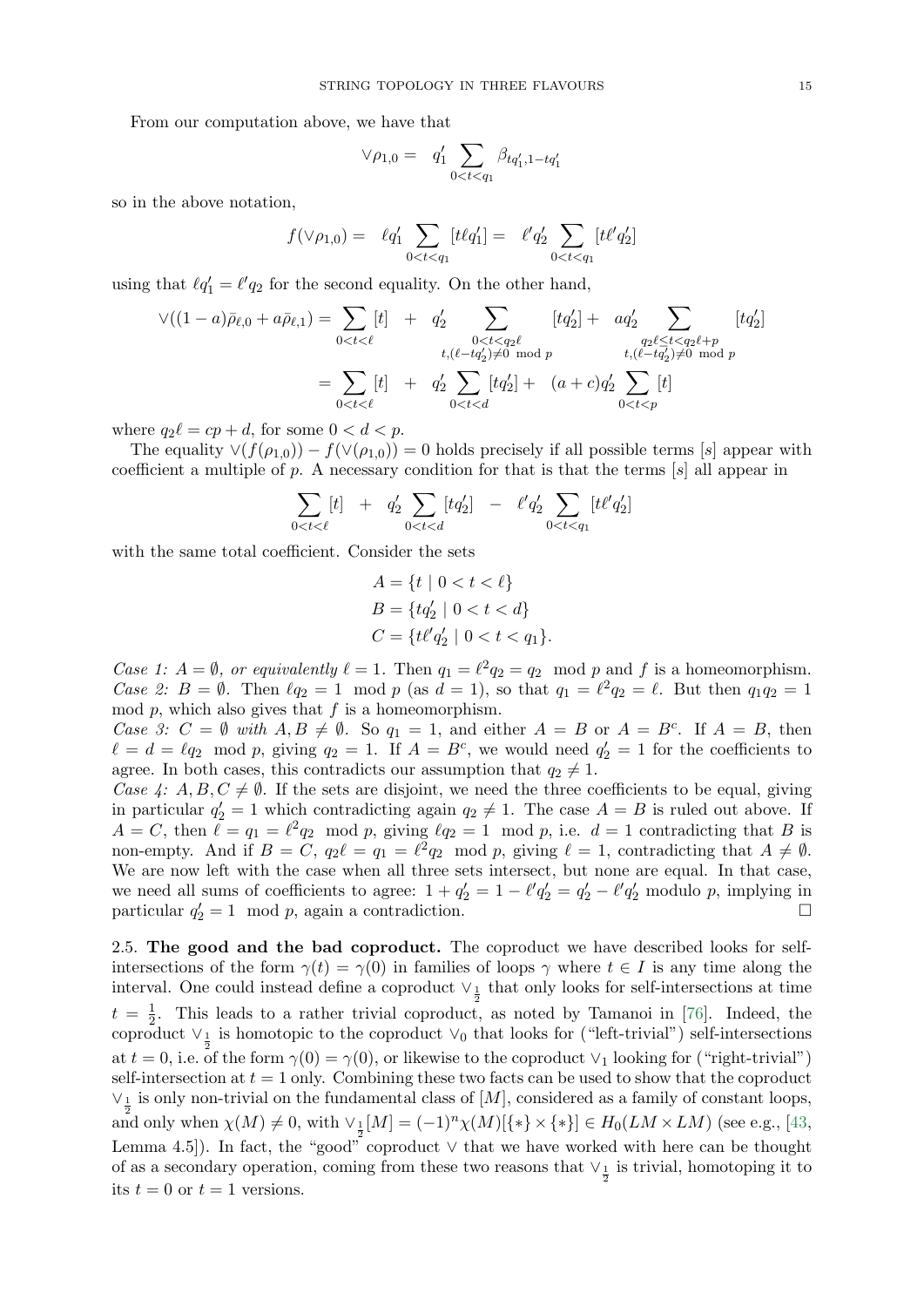One way to formulate this relationship between the two coproduct is as follows: the coproduct ∨ can be defined as a *relative version* of the coproduct  $\vee_{\frac{1}{2}}$ , as we explain now. This form of definition first appeared in [\[38,](#page-38-9) Section 9], in the definition of the dual cohomology product.

The coproduct  $\vee_{\frac{1}{2}}$  is defined just like  $\vee$  but replacing the evaluation  $e_I$  by the map  $ev_{0,\frac{1}{2}} =$  $(\text{ev}_0, \text{ev}_{\frac{1}{2}}): LM \to M \times M$ . Denoting Fig(8) =  $\text{ev}_{0,\frac{1}{2}}^{-1}(\Delta M) \subset LM$  is the space of "figure eights", i.e. loops  $\gamma$  with a self-intersection  $\gamma(0) = \gamma(\frac{1}{2})$ , and  $(\frac{1}{2})$ , and  $U_{\epsilon}(\text{Fig}(8)) = \text{ev}_{0,\frac{1}{2}}^{-1}(U_M)$  its  $\epsilon$ -neighborhood, we have

$$
\vee_{\frac{1}{2}}: H_*(LM) \xrightarrow{\text{(ev}_{0,\frac{1}{2}})^*\tau_M \cap} H_*(U_{\epsilon}(\text{Fig}(8)) \xrightarrow{R_{\frac{1}{2}}} H_*(\text{Fig}(8)) \xrightarrow{cut} H_*(LM \times LM),
$$

for  $R_1$  a retraction map defined just like the retraction map R used for  $\vee$ .

Let  $J: LM \times I \to LM$  be the reparametrizing map defined by  $J(\gamma, s) = \gamma \circ \theta_{\frac{1}{2} \to s}$  where  $\theta_{\frac{1}{2} \to s} : [0, 1] \to [0, 1]$  is the piecewise linear map that fixes 0 and 1 and takes  $\frac{1}{2}$  to s. Note that  $\overline{J}$  restricts on the boundary to a map  $J:LM \times \partial I \to \mathcal{R}$  for

(2.7) 
$$
\mathcal{R} := \{ \gamma \in LM \mid \gamma|_{[0,\frac{1}{2}]} \text{ or } \gamma|_{[\frac{1}{2},1]} \text{ is constant} \}
$$

the subspace of LM of half-constant loops.

<span id="page-15-3"></span>**Proposition 2.12.** The loop coproduct  $\vee$  can equivalently be defined as the composition of the following sequence of maps:

<span id="page-15-2"></span>
$$
(2.8) \quad H_*(LM,M) \xrightarrow{\times I} H_{*+1}(LM \times I, LM \times \partial I \cup M \times \partial I) \xrightarrow{J} H_*(LM,\mathcal{R})
$$
  

$$
\xrightarrow{(\text{ev}_{0,\frac{1}{2}})^*\tau_M \cap} H_*(U_{\epsilon}(\text{Fig}(8)),\mathcal{R}) \xrightarrow{R_{\frac{1}{2}}} H_*(\text{Fig}(8),\mathcal{R}) \xrightarrow{cut} H_*(LM \times LM, M \times LM \cup LM \times M).
$$

See [\[43,](#page-38-14) Theorem 2.13] for a proof that this new definition is equivalent to the one of Section [2.2.](#page-6-0) Note that the last three maps in the statement indeed compose to a relative version of the coproduct  $\vee_{\frac{1}{2}}$ .

### 3. String topology via Hochschild complexes

<span id="page-15-0"></span>In this section we define a product on the Tate-Hochschild complex of any connected dg Frobenius algebra A. The Tate-Hochschild complex is an amalgam of the Hochschild chains and cochains, that model, by results of Jones and Chen, the cohomology and homology of the free loop space of simply connected manifolds, respectively. We will see below and in Section [4](#page-25-2) that, in this case, the product on the Tate-Hochschild complex relates to both the Chas-Sullivan product, when restricted to the Hochschild cochains, and the Goresky-Hingston coproduct, when restricted to the Hochschild chains.

<span id="page-15-1"></span>3.1. Differential graded algebras. Let  $\mathbb K$  be a commutative ring with unit. Recall that a  $dg$ K-module, or chain complex, is a graded K-module  $V = \bigoplus_{j \in \mathbb{Z}} V^j$  equipped with a differential  $d_V: V \to V$ ; in this section, all differentials will have degree +1. The *dual* of  $(V, d_V)$  is the dg K-module  $(V^{\vee}, d_{V^{\vee}})$  with  $(V^{\vee})^{-j} = \text{Hom}_{\mathbb{K}}(V^{j}, \mathbb{K})$  and the differential defined by  $d_{V^{\vee}}(\alpha)(x) =$  $-(-1)^{|\alpha|}\alpha(d_V(x))$  on homogeneous elements  $\alpha \in V^{\vee}$ , where  $|\alpha|$  denotes the degree of  $\alpha$ .

A dg K-algebra  $A = (A, d, \mu)$ , or dg-algebra for short, is a dg K-module  $(A, d)$  equipped with an associative product  $\mu: A \otimes A \rightarrow A$  of degree zero satisfying the Leibniz rule

$$
\mu \circ (d \otimes id + id \otimes d) = d \circ \mu.
$$

We write  $\mu(a \otimes b) = ab$ . The multiplication is (graded) commutative if  $ab = (-1)^{|a||b|}ba$ , and unital if there is a map  $u: \mathbb{K} \to A$  such that the image of  $1 \in \mathbb{K}$  is a unit for the multiplication of A.

The *cohomology*  $H^*(A)$  of a dg algebra  $A = (A, d, \mu)$  becomes a graded K-algebra with product  $H^*(A) \otimes H^*(A) \to H_*(A)$  induced by  $\mu : A \otimes A \to A$ . A morphism of dg algebras  $f: A \to A'$  is a quasi-isomorphism if it induces an isomorphism of graded algebras  $H^*(f)$ :  $H^*(A) \stackrel{\cong}{\rightarrow} H^*(A').$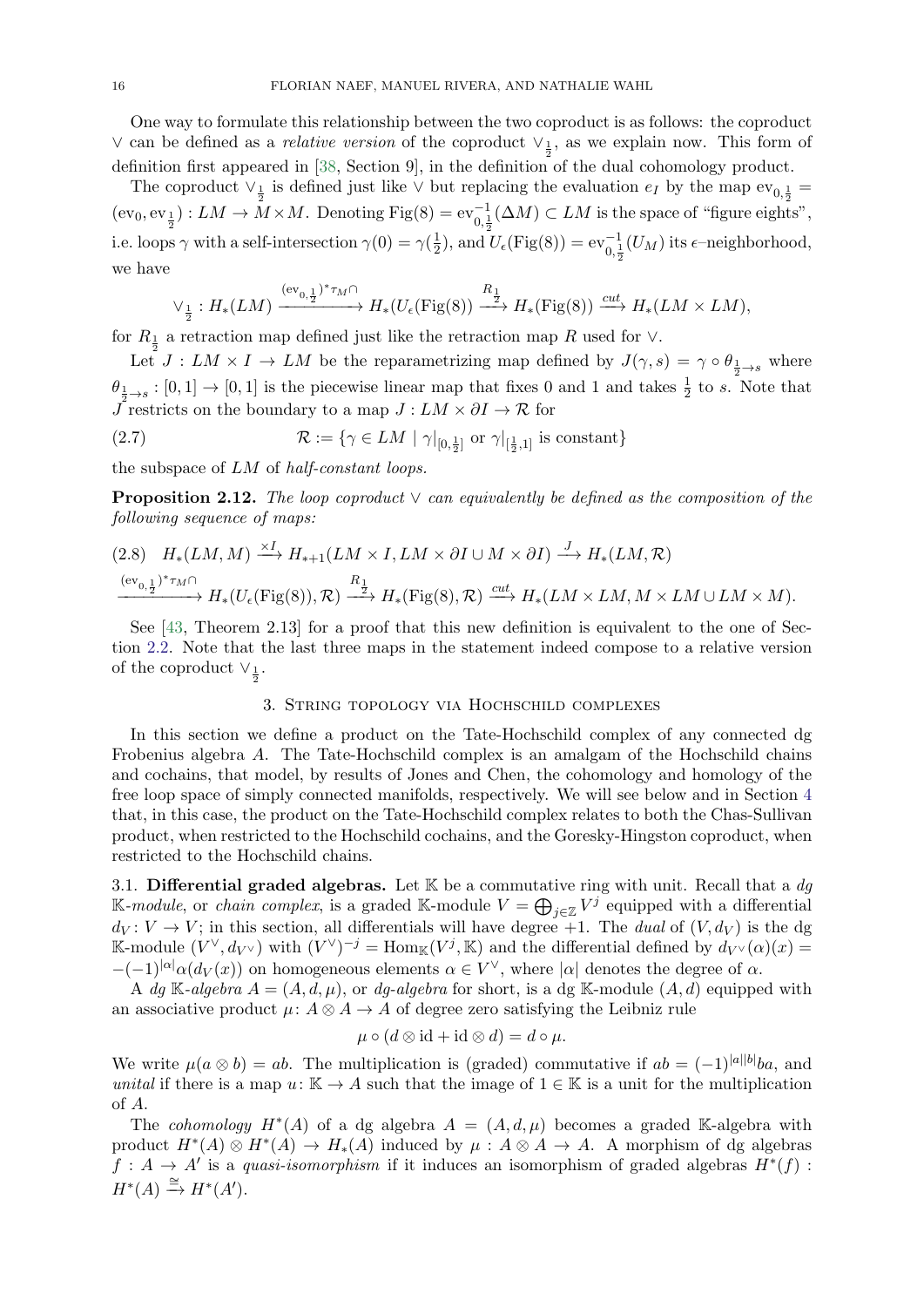Example 3.1. The following examples are particularly relevant to our discussion:

- (1) The singular cochains on a topological space  $X$  equipped with the simplicial differential and cup product define a dg algebra  $(C^*(X;\mathbb{K}), d, \vee)$ . The cup product is associative and homotopy commutative.
- (2) When  $\mathbb{K} = \overline{\mathbb{Q}}$  the dg algebra  $(C^*(X; \mathbb{Q}), d, \smile)$  is quasi-isomorphic to a *commutative* dg algebra  $(\mathcal{A}_{\text{pl}}(X), d, \wedge)$  of  $\mathbb{Q}$ -polynomial differential forms, as shown by Sullivan.

One of the main theorems discussed in this note, Theorem [3.17,](#page-21-2) involves the weaker notion of an  $A_{\infty}$ -algebra. Recall that an  $A_{\infty}$ -algebra is a graded K-module A equipped with linear maps  ${m_n : A^{\otimes n} \to A}_{n \in \mathbb{Z}_{> 0}}$ , where each  $m_n$  is of degree  $2 - n$ , satisfying the following relations:

- $m_1 \circ m_1 = 0$ , in other words,  $(A, m_1)$  is a dg K-module,
- $m_1 \circ m_2 = m_2 \circ (m_1 \otimes id_A + id_A \otimes m_1)$ , in other words, the product  $m_2$  satisfies Leibniz rule with respect to  $m_1$ ,
- more generally, for each positive integer  $n$  we have

$$
\sum (-1)^{p+qr} m_{p+1+r} \circ (\mathrm{id}_A^{\otimes p} \otimes m_q \otimes \mathrm{id}_A^{\otimes r}) = 0,
$$

where the sum runs over all triples of positive integers  $(p, q, r)$  such that  $n = p + q + r$ .

In particular, the last equation implies that  $m_3: A^{\otimes 3} \to A$  is a chain homotopy for the associativity of  $m_2$ . Hence, for any  $A_{\infty}$ -algebra A, the cohomology  $H^*(A, m_1)$  has an induced graded associative algebra structure.

<span id="page-16-2"></span>3.2. Differential graded Frobenius algebras. The notion of a symmetric dg Frobenius algebra consists of a dg algebra equipped with a non-degenerate symmetric bilinear pairing compatible with the product structure. Our interest in symmetric dg Frobenius algebras is motivated by Poincaré duality.

<span id="page-16-0"></span>**Definition 3.2.** A dg Frobenius K-algebra of dimension n is a non-negatively graded unital dg K-algebra  $(A, d, \mu)$  equipped with a pairing  $\langle -, - \rangle: A \otimes A \rightarrow \mathbb{K}$  such that

- (1)  $\langle -, \rangle$  is of degree  $-n$ , i.e. non-zero only on  $A^i \otimes A^{n-i}$  for  $i = 0, \dots, n$
- (2)  $\langle -, \rangle$  is non-degenerate, namely, the induced map

$$
\rho \colon A \to A^{\vee}, \quad a \mapsto (b \mapsto \langle a, b \rangle)
$$

is an isomorphism of degree  $-n$ 

- (3)  $\langle ab, c \rangle = \langle a, bc \rangle$  for any  $a, b, c \in A$
- (4)  $\langle d(a), b \rangle = -(-1)^{|a|} \langle a, d(b) \rangle$  for any  $a, b \in A$ .

Conditions (3) and (4) imply that  $\rho: A \to A^{\vee}$  is a map of dg A-A-bimodules of degree  $-n$ , where the A-A-bimodule structure on  $A^{\vee}$  is given by

$$
(a \otimes b) \cdot \beta(c) = (-1)^{|\beta|(|a|+|b|)+|a|(|b|+|c|)} \beta(bca), \text{ for any } \beta \in A^{\vee} \text{ and } a, b, c \in A.
$$

A dg Frobenius algebra A is said to be *symmetric* if  $\langle a, b \rangle = (-1)^{|a||b|} \langle b, a \rangle$  for any  $a, b \in A$ . Note that the isomorphism  $\rho : A \to A^{\vee}$  gives rise to a degree n product on  $A^{\vee}$ :

<span id="page-16-3"></span>
$$
A^{\vee} \otimes A^{\vee} \xrightarrow{\rho^{-1} \otimes \rho^{-1}} A \otimes A \xrightarrow{\mu} A \xrightarrow{\rho} A^{\vee}.
$$

When A is a finitely generated free K-module, e.g. when K is a field, the linear dual of that product becomes a coproduct on A:

(3.1) 
$$
\Delta: A \xrightarrow{\rho} A^{\vee} \xrightarrow{\mu^{\vee}} (A \otimes A)^{\vee} \cong A^{\vee} \otimes A^{\vee} \xrightarrow{\rho^{-1} \otimes \rho^{-1}} A \otimes A
$$

This coproduct is a map of A-A-bimodules.

<span id="page-16-1"></span>**Example 3.3** (Poincaré duality and relationship to the intersection product). Let  $M$  be a closed manifold of dimension n. The graded cohomology ring  $(H^*(M;\mathbb{K}), \smile)$  with coefficients in the commutative ring  $K$  is an example of a symmetric dg Frobenius algebra of dimension n with trivial differential  $d = 0$  and pairing given by Poincaré duality. When K is a field, the coproduct  $\Delta: H^*(M;\mathbb{K}) \to H^*(M;\mathbb{K}) \otimes H^*(M;\mathbb{K})$  is the dual of the intersection product on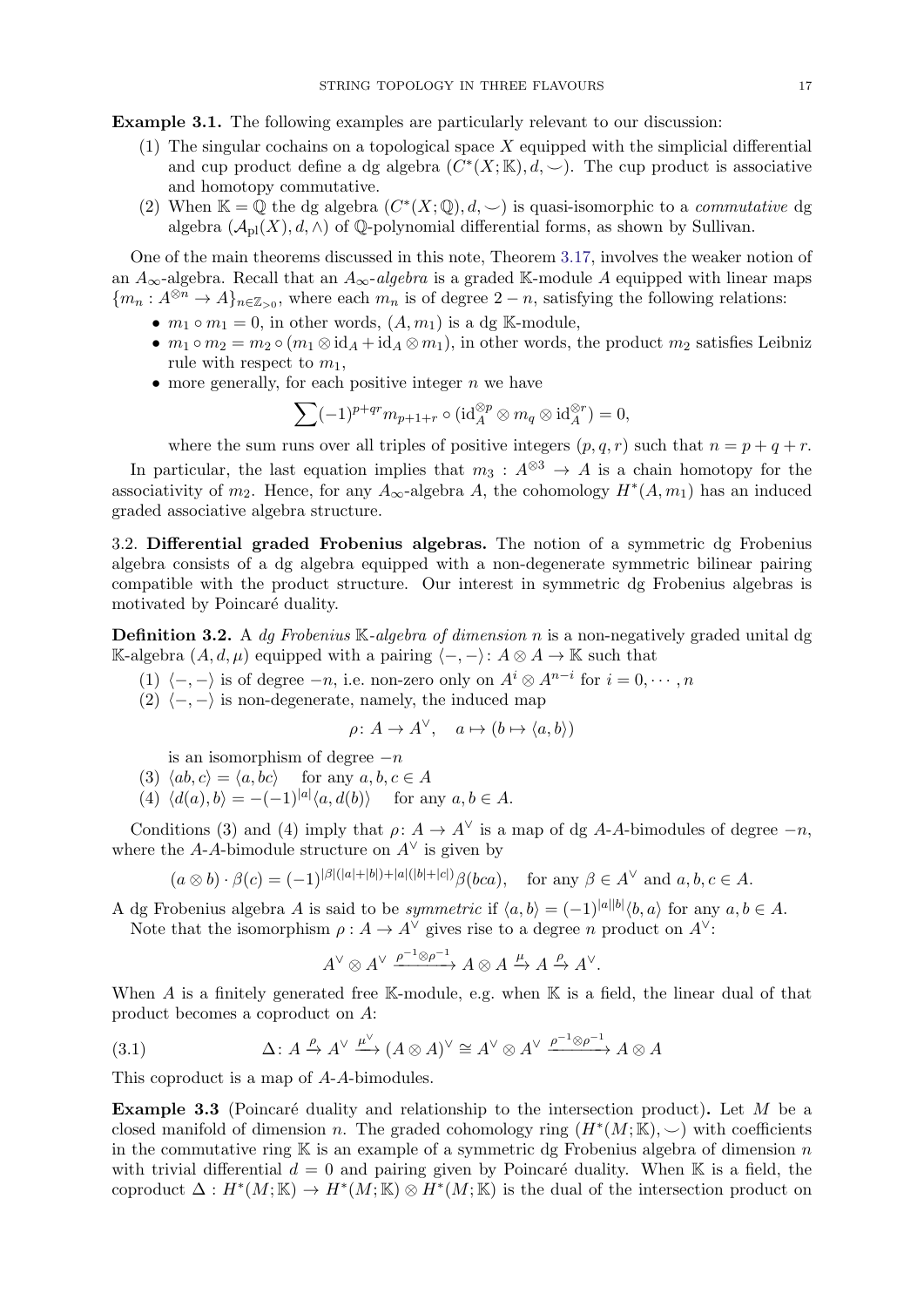homology. Indeed, the cup product is induced by the diagonal  $\Delta_M^* : H^*(M \times M) \to H^*(M)$ , so, following [\(3.1\)](#page-16-3), the coproduct  $\Delta: H^*(M;\mathbb{K}) \to H^*(M;\mathbb{K}) \otimes H^*(M;\mathbb{K})$  is the composition

$$
H^k(M; \mathbb{K}) \setminus \bigcup_{[M] \cap \bigcup_{\Delta} \in \mathcal{M}} H^{k}(M; \mathbb{K}) \otimes H^{n-j}(M; \mathbb{K})
$$
\n
$$
[M] \cap \bigcup_{\Delta} \in \mathcal{M}^k(M; \mathbb{K}) \xrightarrow{(\Delta_M)_*} H_{n-k}(M \times M; \mathbb{K}) \xleftarrow{\cong} \bigoplus_{i+j=n-k} H^{n-i}(M; \mathbb{K}) \otimes H^j(M; \mathbb{K})
$$
\n
$$
H_{n-k}(M; \mathbb{K}) \xrightarrow{(\Delta_M)_*} H_{n-k}(M \times M; \mathbb{K}) \xleftarrow{\cong} \bigoplus_{i+j=n-k} H_i(M; \mathbb{K}) \otimes H_j(M; \mathbb{K}).
$$

And the intersection product can been defined as the Poincaré dual of the cup product, i.e. precisely the linear dual of the cohomology coproduct. (See e.g., [\[43,](#page-38-14) App B] for the relationship between that definition of the intersection product and the one given in Section [2.1.](#page-6-1))

Applying the above composition of maps to  $1 \in H^0(M; \mathbb{K}) \cong \mathbb{K}$  we get a class  $\Delta(1) \in$  $\bigoplus_{i+j=n} H_i(M;\mathbb{K}) \otimes H_j(M;\mathbb{K}) \cong H_n(M \times M;\mathbb{K})$  that is the uniquely such that  $[M \times M] \cap \Delta(1) =$  $(\Delta_M)_{*}[M]$ . Hence  $\Delta(1)$  maps to the Thom class  $\tau_M \in H^n(M \times M, M \times M\setminus M)$  of Section [2.1](#page-6-1) in relative cohomology, as the Thom class is determined by this same relation.

A dg algebra A is *simply connected* if it is non-negatively graded,  $A^0 = K$ , and  $A^1 = 0$ . The following result of Lambrecths and Stanley shows that, when  $\mathbb K$  is a field and A is commutative and simply connected, a Frobenius structure on  $H^*(A)$  can be "lifted" to A.

<span id="page-17-0"></span>**Theorem 3.4.** [\[56,](#page-38-25) Theorem 1.1] Let  $K$  be any field and A be a simply connected commutative dg K-algebra equipped with a pairing  $\langle -, -\rangle_A : A \otimes A \to \mathbb{K}$  which induces a graded Frobenius algebra structure of dimension k on its cohomology  $H^*(A)$ . Then there exists a simply connected commutative symmetric dg Frobenius K-algebra A and a zig-zag of quasi-isomorphisms of commutative dg algebras between A and A inducing an isomorphism  $\hat{H}^*(A) \cong H^*(A)$  of graded Frobenius algebras.

<span id="page-17-1"></span>Example 3.5 (Frobenius models of manifolds). Let M be a simply-connected oriented closed manifold and assume  $\mathbb{K} = \mathbb{Q}$ . Then the polynomial forms  $\mathcal{A}_{\text{pl}}(M) \simeq C^*(M, \mathbb{Q})$  are a strictly commutative, simply connected model of the cochains. The above theorem then yields a commutative dg Frobenius algebra  $A_M \simeq C^*(M, \mathbb{Q})$ , that "lifts" the graded Frobenius structure of  $H^*(M; \mathbb{Q})$  to the cochain level.

<span id="page-17-2"></span>3.3. Hochschild chains and cochains. We recall here the definition of the Hochschild chain and cochain complexes and their relevance in homological algebra and topology. We will work with the normalized version of the Hochschild complex, assuming that the algebra is unital. Let A denotes the cokernel of the unit map  $\mathbb{K} \to A$ .

For any dg K-module  $(V, d)$  we denote by  $(s^i V, s^i d)$  the *i*-th shifted module given by  $(s^i V)^j$  $V^{i+j}$  and  $s^i d(v) = (-1)^i d(s^i v)$  for any  $v \in V$ . The definition of the Hochschild complex will use the suspension  $s\overline{A}$ . For simplicity, we write  $\overline{a}$  for the element  $s\overline{a} \in s\overline{A}$  where  $a \in \overline{A}$ .

<span id="page-17-3"></span>**Definition 3.6.** Let A be an unital dg algebra. The *Hochschild chain complex of A* is the complex  $(C_*(A, A), \partial = \partial_v + \partial_h)$  where

$$
C_*(A, A) = \bigoplus_{m \ge 0} (s\overline{A})^{\otimes m} \otimes A
$$

and where  $\partial_v$ , the *vertical* differential, is given by

$$
\partial_v(\overline{a_1}\otimes\cdots\otimes\overline{a_m}\otimes a_{m+1})=-\sum_{i=1}^m(-1)^{\epsilon_{i-1}}\overline{a_1}\otimes\cdots\otimes\overline{a_{i-1}}\otimes\overline{d(a_i)}\otimes\overline{a_{i+1}}\otimes\cdots\otimes a_{m+1}+(-1)^{\epsilon_m}\overline{a_1}\otimes\cdots\otimes\overline{a_m}\otimes d(a_{m+1})
$$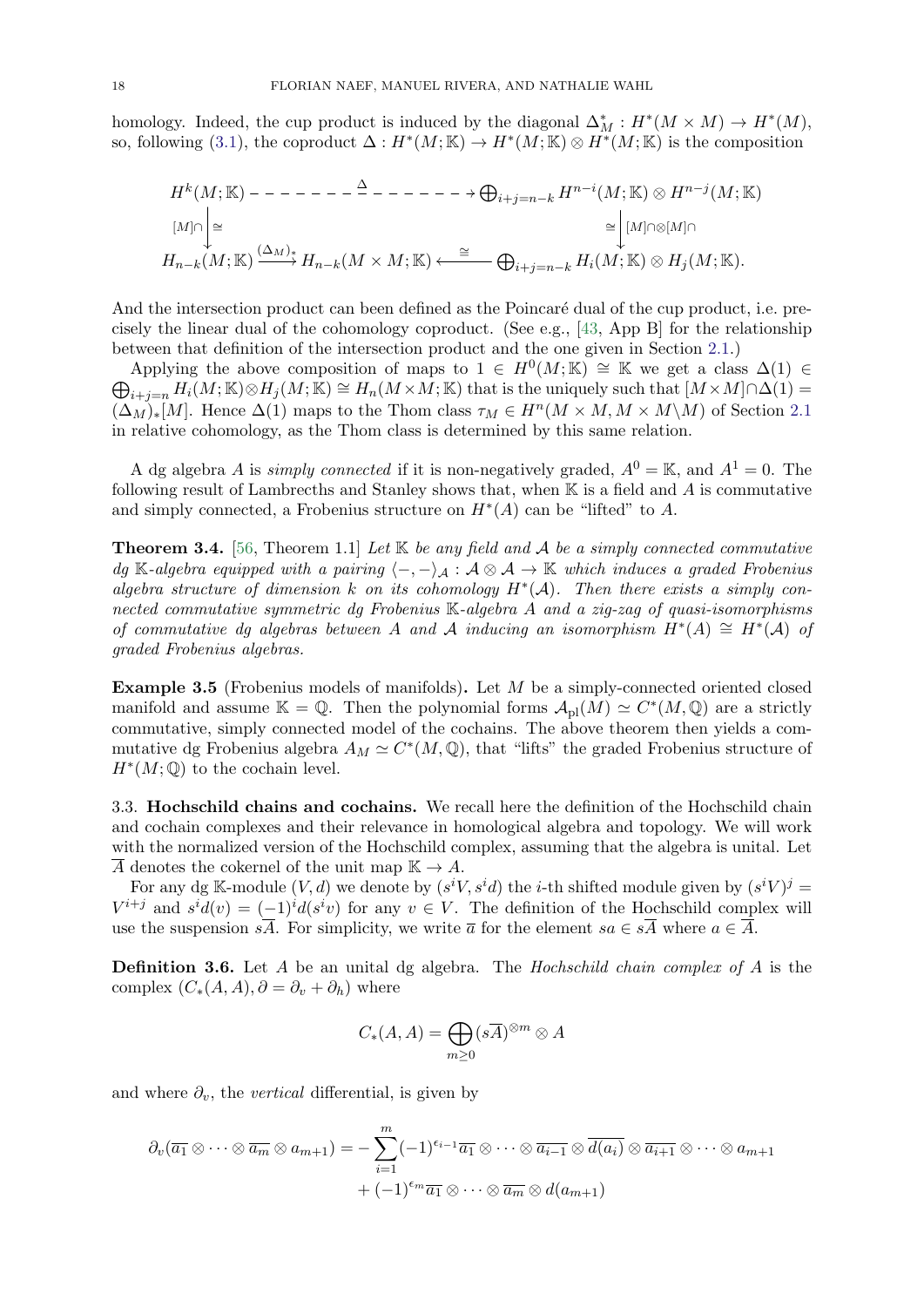and  $\partial_h$ , the *horizontal* differential, is given by

$$
\partial_h(\overline{a_1} \otimes \cdots \otimes \overline{a_m} \otimes a_{m+1}) = \sum_{i=1}^{m-1} (-1)^{\epsilon_i} \overline{a_1} \otimes \cdots \otimes \overline{a_{i-1}} \otimes \overline{a_i a_{i+1}} \otimes \overline{a_{i+2}} \otimes \cdots \otimes a_{m+1}
$$

$$
- (-1)^{\epsilon_{m-1}} \overline{a_1} \otimes \cdots \otimes \overline{a_{m-1}} \otimes a_m a_{m+1}
$$

$$
+ (-1)^{(|a_2|+\cdots+|a_{m+1}|-m+1)|a_1|} \overline{a_2} \otimes \cdots \otimes \overline{a_m} \otimes a_{m+1} a_1.
$$

Here we denote  $\epsilon_i = |a_1| + \cdots + |a_i| - i$  and  $\epsilon_0 = 0$ .

We will denote by  $C_{-m,k}(A, A) = ((s\overline{A})^{\otimes m} \otimes A)^k$  the elements in  $(s\overline{A})^{\otimes m} \otimes A$  of total degree k. In particular,  $C_k(A, A) = \bigoplus_{m \in \mathbb{Z}_{\geq 0}} C_{-m,k}(A, A)$ 

The Hochschild homology of A is defined to be the homology of  $(C_*(A, A), \partial = \partial_v + \partial_h)$  and it is denoted by  $HH_*(A, A)$ . Hochschild homology is functorial with respect to maps of unital dg algebras. Furthermore, a quasi-isomorphism  $f : A \to A'$  between unital dg algebras that are flat as K-modules induces an isomorphism

$$
HH_*(f): HH_*(A, A) \to HH_*(A', A').
$$

<span id="page-18-0"></span>Remark 3.7 (The Hochschild complex in algebra and topology). The Hochschild chain complex originates in the context of homological algebra. When  $A$  is a dg algebra which is projective as a K-module,  $C_*(A, A)$  is model for  $A \otimes_{A \otimes A^{op}}^{\mathbb{L}} A$ , the derived tensor product of A with itself in the category of A-A-bimodules. Hence,  $\overline{HH}_*(A, A) = \text{Tor}_*^{A \otimes A^{op}}(A, A)$ .

In topology, when  $\mathbb{K} = \mathbb{F}$  is a field, and  $A \simeq C^*(X; \mathbb{F})$  is a dg algebra cochain model for the singular cochains of a simply connected space  $X$ , then there is a quasi-isomorphism  $C_*(A, A) \simeq C^*(LX; \mathbb{F})$  between the Hochschild chains of A and the singular cochains of the free loop space of X. This relationship may be deduced over the reals using Chen iterated integrals (as introduced by Chen in [\[15\]](#page-37-24), see also [\[33,](#page-37-25) [64\]](#page-38-3)), or over any field using a cosimplicial model for the free loop space (as done by Jones in [\[47\]](#page-38-1)). A dual version of the result, in terms of the coHochschild complex of the singular chains coalgebra, that works for coefficients in an arbitrary ring  $\mathbb K$  may be found in [\[71\]](#page-39-7).

Goodwillie gave in [\[37\]](#page-38-2) the following "Koszul dual" version of this model of the free loop space that does not assume simple connectivity. Let  $K$  be any commutative ring and assume X is a path-connected and set instead  $A = C_*(\Omega X; \mathbb{K})$ , the singular chains on the space of (Moore) loops in  $X$ , equipped with the concatenation product. Then there is a quasi-isomorphism  $C_*(A, A) \simeq C_*(LX; \mathbb{K}).$ 

**Definition 3.8.** Let A be a unital dg algebra. The Hochschild cochain complex of A is the complex  $(C^*(A, A), \delta = \delta^v + \delta^h)$  where

$$
C^*(A, A) = \prod_{m \ge 0} \text{Hom}_{\mathbb{K}}((s\overline{A})^{\otimes m}, A)
$$

and where  $\delta^v$  is given by

$$
\delta^{v}(f)(\overline{a_1}\otimes\cdots\otimes\overline{a_m})=d(f(\overline{a_1}\otimes\cdots\otimes\overline{a_m}))+\sum_{i=1}^m(-1)^{|f|+\epsilon_{i-1}}f(\overline{a_1}\otimes\cdots\otimes\overline{d(a_i)}\otimes\cdots\otimes\overline{a_m}),
$$

and  $\delta^h$  by

$$
\delta^{h}(f)(\overline{a_{1}} \otimes \cdots \otimes \overline{a_{m+1}}) = -(-1)^{(|a_{1}|-1)|f|} a_{1} f(\overline{a_{2}} \otimes \cdots \otimes \overline{a_{m+1}})
$$

$$
- \sum_{i=1}^{m} (-1)^{|f|+\epsilon_{i}} f(\overline{a_{1}} \otimes \cdots \otimes \overline{a_{i-1}} \otimes \overline{a_{i}} a_{i+1} \otimes \overline{a_{i}} \otimes \cdots \otimes \overline{a_{m+1}})
$$

$$
+ (-1)^{|f|+\epsilon_{m}} f(\overline{a_{1}} \otimes \cdots \otimes \overline{a_{m}}) a_{m+1},
$$

with  $\epsilon_i = |a_1| + \cdots + |a_i| - i$  and  $\epsilon_0 = 0$  as before.

Denoting by  $C^{m,k}(A, A) = \text{Hom}^n_{\mathbb{K}}((s\overline{A})^{\otimes m}, A)$  the submodule of K-linear maps of degree  $k \in \mathbb{Z}$ , we have  $C^k(A, A) = \prod_{m \geq 0} C^{m, k}(A, A)$ .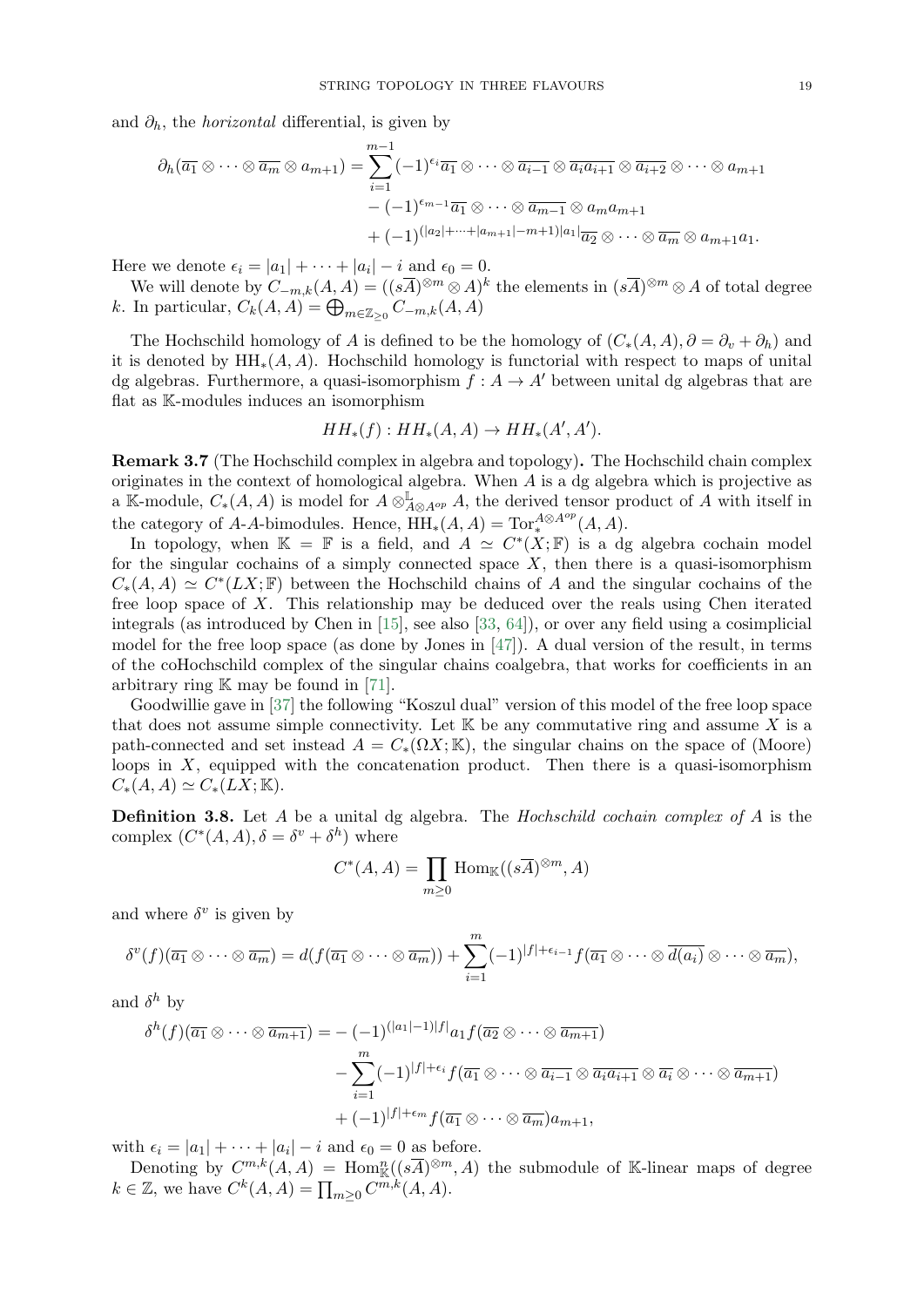The Hochschild cohomology  $HH^*(A, A)$  of A is defined to be the cohomology of  $(C^*(A, A), \delta =$  $\delta_v + \delta_h$ ). The Hochschild cochain complex is not at such natural in maps of dg algebras, but if  $f: A \to A'$  is a quasi-isomorphism of unital dg algebras that are flat as K-modules, then there is an isomorphism  $HH^*(A, \hat{A}) \cong HH^*(A', A')$ . We will see in the next section that the product structure of Hochschild cohomology is also invariant under quasi-isomorphisms.

**Remark 3.9.** When A is projective as a K-module, the complex  $C^*(A, A)$  is a model for RHom<sub>A⊗Aop</sub> (A, A), the derived hom from A to itself in the category of A-A-bimodules. Hence,  $HH^*(A, A) = Ext^*_{A \otimes A^{op}}(A, A)$ . One may also model the Yoneda product  $Ext^*_{A \otimes A^{op}}(A, A)$  via the chain level cup product  $\cup$  on  $C^*(A, A)$  of Definition [3.14.](#page-20-2) The graded algebra  $(HH^*(A, A), \cup)$ may be also equipped with a Lie bracket of degree −1 which is compatible with the cup product. The resulting algebraic structure is known as a Gerstenhaber algebra and was described in [\[32\]](#page-37-26). The Gerstenhaber algebra structure on  $HH^*(A, A)$  may be lifted to an  $E_2$ -algebra structure at the cochain level on  $C^*(A, A)$ . This statement is known as the *Deligne conjecture* and was solved in [\[63\]](#page-38-26).

<span id="page-19-0"></span>Remark 3.10 (Duality). For any dg algebra A the graded hom-tensor adjunction provides an isomorphism

$$
C_{-m,*}(A,A)^{\vee} \cong C^{m,*}(A,A^{\vee}).
$$

If A is a symmetric dg Frobenius algebra which is a finitely generated free K-module then the isomorphism of A-A-bimodules  $A \cong A^{\vee}$  induces an isomorphism of graded K-modules

$$
C_{-m,*}(A,A)^{\vee} \cong C^{m,*}(A,A^{\vee}) \cong C^{m,*}(A,A).
$$

In particular, if A is a symmetric dg Frobenius algebra model over a field  $\mathbb F$  for a simply connected closed manifold  $M$ , e.g. as provided by Theorem [3.4,](#page-17-0) combining this duality with Remark [3.7](#page-18-0) gives an isomorpism  $HH^*(A, A) \cong H_*(LM; \mathbb{F})$ . In Section [4](#page-25-2) we discuss how the Gerstenhaber algebra structure of  $HH^*(A, A)$  corresponds to the Chas-Sullivan product of Section [2](#page-5-0) and a loop bracket that in addition uses the circle action, see also [\[31\]](#page-37-10).

<span id="page-19-1"></span>3.4. Tate-Hochschild complex. In the presence of a Frobenius structure on an algebra A we may combine Hochschild chains and cochains of A into a single unbounded complex through a construction reminiscent of the Tate cohomology of a finite group.

**Definition 3.11.** [\[72\]](#page-39-5) Let A a symmetric dg Frobenius K-algebra of dimension  $n > 0$ . Write  $\Delta(1) = \sum_i e_i \otimes f_i \in A \otimes A$ . The Tate-Hochschild complex  $(\mathcal{D}^*(A, A), \delta)$  of A is the totalization of the double complex

$$
\mathcal{D}^{*,*}(A,A) = \cdots \xrightarrow{\partial_h} s^{1-n} C_{-1,*}(A,A) \xrightarrow{\partial_h} s^{1-n} C_{0,*}(A,A) \xrightarrow{\gamma} C^{0,*}(A,A) \xrightarrow{\delta_h} C^{1,*}(A,A) \xrightarrow{\delta_h} \cdots
$$
  
where  $\gamma : C_{0,*}(A,A) \cong A \to A \cong C^{0,*}(A,A)$  is given by

$$
\gamma(a) = \sum (-1)^{|f_i||a|} e_i a f_i, \text{ for any } a \in A.
$$

i

The fact that  $\partial_h \circ \gamma = 0 = \gamma \circ \delta^h$  follows from (4) Definition [3.2.](#page-16-0) Here totalization means the direct sum totalization in the Hochschild chains direction and the direct product totalization in the Hochschild cochains direction:

$$
\mathcal{D}^k(A, A) = \prod_{p \ge 0} \text{Hom}_{\mathbb{K}}((s\overline{A})^{\otimes p}, A)^k \oplus \bigoplus_{p \in \ge 0} ((s\overline{A})^{\otimes p} \otimes A)^{k-n+1}
$$

$$
= C^k(A, A) \oplus C_{k-n+1}(A, A).
$$

One can equivalently define the Tate-Hochschild complex  $\mathcal{D}^*(A, A)$  as the mapping cone of the chain map

(3.2) 
$$
\widetilde{\gamma} \colon s^{1-n} C_*(A, A) \to C^*(A, A)
$$

defined by  $\widetilde{\gamma}(\alpha) = 0$  if  $\alpha \in C_{-m,*}(A, A)$  for  $m \neq 0$  and  $\widetilde{\gamma}(\alpha) = \sum_i (-1)^{|f_i||a|} e_i a f_i$  if  $\alpha \in A = C_{\alpha}((A, A))$  $C_{0,*}(A, A).$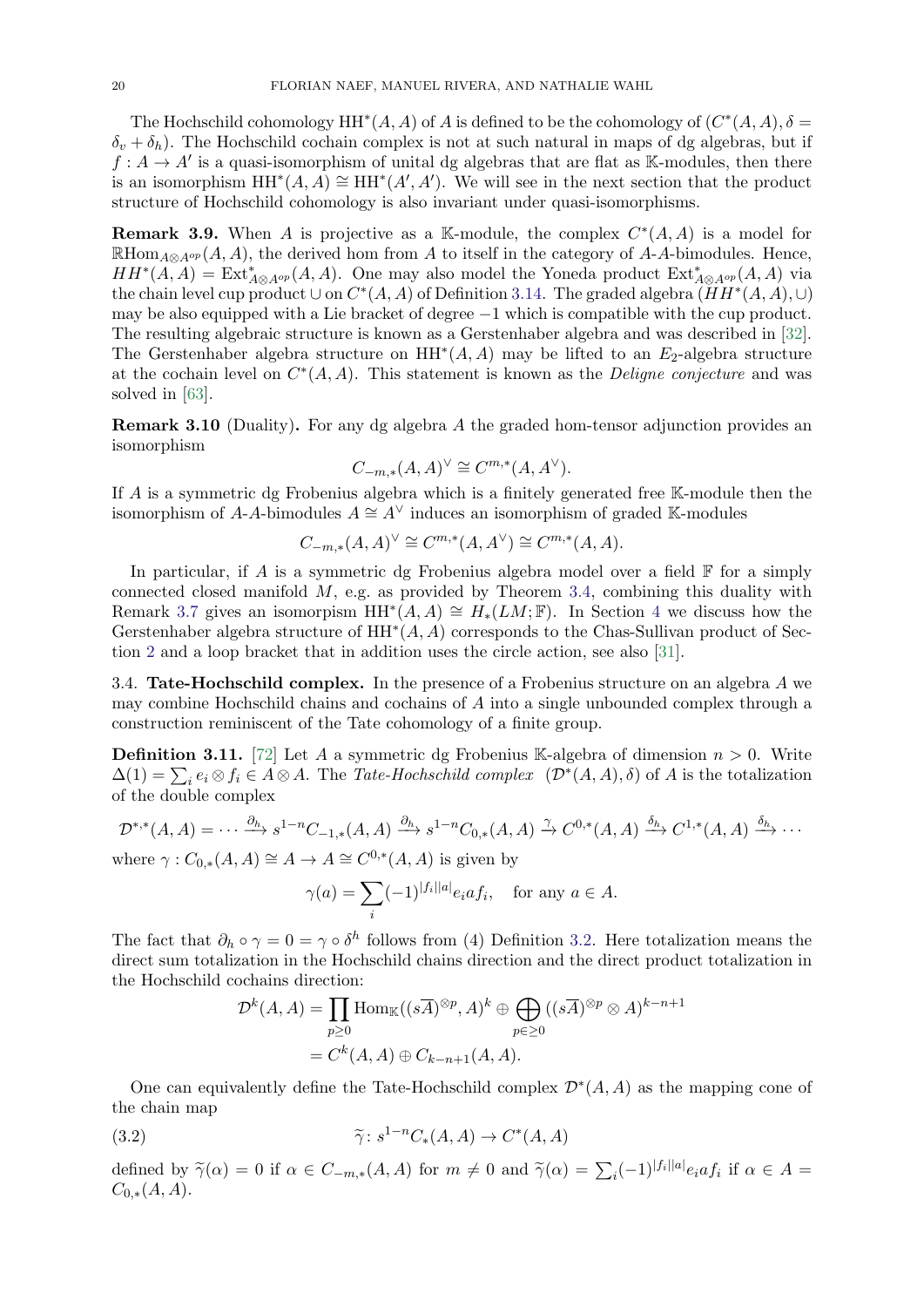<span id="page-20-3"></span>**Definition 3.12.** Let A be a dg Frobenius algebra with pairing  $\langle -, - \rangle_A : A \otimes A \to \mathbb{K}$ . Define a paring

$$
\langle -, - \rangle_{\mathcal{D}} : \mathcal{D}^*(A, A) \otimes \mathcal{D}^*(A, A) \to \mathbb{K}
$$

by

$$
\mathcal{L}^{\mathcal{L}}(\mathcal{L}^{\mathcal{L}}(\mathcal{L}^{\mathcal{L}}(\mathcal{L}^{\mathcal{L}}(\mathcal{L}^{\mathcal{L}}(\mathcal{L}^{\mathcal{L}}(\mathcal{L}^{\mathcal{L}}(\mathcal{L}^{\mathcal{L}}(\mathcal{L}^{\mathcal{L}}(\mathcal{L}^{\mathcal{L}}(\mathcal{L}^{\mathcal{L}}(\mathcal{L}^{\mathcal{L}}(\mathcal{L}^{\mathcal{L}}(\mathcal{L}^{\mathcal{L}}(\mathcal{L}^{\mathcal{L}}(\mathcal{L}^{\mathcal{L}}(\mathcal{L}^{\mathcal{L}}(\mathcal{L}^{\mathcal{L}}(\mathcal{L}^{\mathcal{L}}(\mathcal{L}^{\mathcal{L}}(\mathcal{L}^{\mathcal{L}}(\mathcal{L}^{\mathcal{L}}(\mathcal{L}^{\mathcal{L}}(\mathcal{L}^{\mathcal{L}}(\mathcal{L}^{\mathcal{L}}(\mathcal{L}^{\mathcal{L}}(\mathcal{L}^{\mathcal{L}}(\mathcal{L}^{\mathcal{L}}(\mathcal{L}^{\mathcal{L}}(\mathcal{L}^{\mathcal{L}}(\mathcal{L}^{\mathcal{L}}(\mathcal{L}^{\mathcal{L}}(\mathcal{L}^{\mathcal{L}}(\mathcal{L}^{\mathcal{L}}(\mathcal{L}^{\mathcal{L}}(\mathcal{L}^{\mathcal{L}}(\mathcal{L}^{\mathcal{L}}(\mathcal{L}^{\mathcal{L}}(\mathcal{L}^{\mathcal{L}}(\mathcal{L}^{\mathcal{L}}(\mathcal{L}^{\mathcal{L}}(\mathcal{L}^{\mathcal{L}}(\mathcal{L}^{\mathcal{L}}(\mathcal{L}^{\mathcal{L}}(\mathcal{L}^{\mathcal{L}}(\mathcal{L}^{\mathcal{L}}(\mathcal{L}^{\mathcal{L}}(\mathcal{L}^{\mathcal{L}}(\mathcal{L}^{\mathcal{L}}(\mathcal{L}^{\mathcal{L}}(\mathcal{L}^{\mathcal{L}}(\mathcal{L}^{\mathcal{L}}(\mathcal{L}^{\mathcal{L}}(\mathcal{L}^{\mathcal{L}}(\mathcal{L}^{\mathcal{L}}(\mathcal{L}^{\mathcal{L}}(\mathcal{L}^{\mathcal{L}}(\mathcal{L}^{\mathcal{L}}(\mathcal{L}
$$

$$
\langle f,\alpha\rangle_{\mathcal{D}}:=\langle f(\overline{a_1}\otimes\cdots\otimes \overline{a_m}),a_{m+1}\rangle_A
$$

for any  $\alpha = \overline{a_1} \otimes \cdots \otimes \overline{a_m} \otimes a_{m+1} \in C_{-m,*}(A, A)$  and  $f \in C^{m,*}(A, A)$ , and 0 otherwise.

The above pairing is compatible with the Tate-Hochschild differential, i.e. it satisfies

$$
\langle \delta x, y \rangle_{\mathcal{D}} = (-1)^{|x|} \langle x, \delta y \rangle_{\mathcal{D}}.
$$

Consequently, we obtain an induced pairing  $H^*(\mathcal{D}^*(A, A)) \otimes H^*(\mathcal{D}^*(A, A)) \to \mathbb{K}$ .

<span id="page-20-0"></span>**Remark 3.13** (The Tate complex in algebra and topology). Let  $K$  be a field and A a symmetric dg Frobenius K-algebra A. Then  $H^*(\mathcal{D}^*(A, A))$  is isomorphic to the graded K-vector space of morphisms from  $A$  to itself in the *singularity category* 

$$
\mathcal{D}_{\text{sg}}(A \otimes A^{\text{op}}) = \mathcal{D}^b(A \otimes A^{\text{op}}) / \operatorname{Perf}(A \otimes A^{\text{op}}),
$$

i.e. the Verdier quotient of the bounded derived category of finitely generated dg A-A-bimodules by the full subcategory of perfect dg A-A-bimodules. This statement was originally proven in Proposition 6.9 of [\[82\]](#page-39-8) when A is a (non-graded) symmetric Frobenius algebra and extended in Proposition 3.11 of [\[72\]](#page-39-5) to the case when A is a symmetric dg Frobenius algebra.

The singularity category was used in [\[70\]](#page-38-27) to study singularities of algebraic varieties.

In topology, when A is a commutative symmetric dg Frobenius model for  $C^*(M, \mathbb{K})$  for a simply connected manifold M, Remarks [3.7](#page-18-0) and [3.10,](#page-19-0) we can think of  $\mathcal{D}^*(A, A)$  as a way of connecting the singular chains and cochains on  $LM$  into a single unbounded complex via the Euler characteristic of M. Indeed, the map  $\gamma: A \to A$  in that case takes the product with the element  $\sum_i e_i f_i$ , that identifies with the Euler class of M. In other words, the map  $\gamma$ is determined by taking a representative of the Poincare dual of the fundamental class  $[M]$ to the Euler characteristic  $\chi(M)$  thought of as a top dimensional cochain on M by using a representative of the volume form. On cohomology this is just multiplication by  $\chi(M)$  thought of as a map  $\mathbb{K} \cong H^0(A) \to H^n(A) \cong \mathbb{K}$ . A symplectic version of the Tate-Hochschild construction has been described and studied in [\[17,](#page-37-12) [23\]](#page-37-13) by combining symplectic homology and cohomology via a "V-shaped" Hamiltonian.

<span id="page-20-1"></span>3.5. Two operations on Hochschild complexes. We recall the classical cup product on the Hochschild cochains of a dg algebra, and define afterwards a form of dual operation on the Hochschild chains.

<span id="page-20-2"></span>**Definition 3.14.** Let  $A$  be a dg  $\mathbb{K}$ -algebra. The cup product

$$
\cup: C^{m,*}(A, A) \otimes C^{n,*}(A, A) \to C^{m+n,*}(A, A)
$$

is defined on any  $f \in C^{m,*}(A, A), g \in C^{m,*}(A, A)$  by the formula

$$
f\cup g(\overline{a_1}\otimes\cdots\otimes \overline{a_{m+n}})=(-1)^{|g|\epsilon_m}f(\overline{a_1}\otimes\cdots\otimes \overline{a_m})g(\overline{a_{m+1}}\otimes\cdots\otimes \overline{a_{m+n}}),
$$

where  $\epsilon_m = \sum_{i=1}^m |a_i| - m$ .

The cup product gives rise to an associative product of degree 0 on  $C^*(A, A)$  that satisfies the graded Leibniz identity with respect to the Hochschild cochains differential  $\delta$ . Therefore  $(C^*(A, A), \delta, \cup)$  is a dg algebra and, consequently, the induced product on  $HH^*(A, A)$  defines a graded associative algebra structure. This computes the endomorphism graded algebra  $\operatorname{Ext}^*_{A\otimes A^{op}}(A, A)$  with the categorical Yoneda product.

We now describe a product on the Hochschild chains of a symmetric dg Frobenius algebra that behaves as a "dual" to this cup product, following [\[72,](#page-39-5) Section 2.3]. This product has also appear in a slight variation in e.g. [\[1,](#page-37-27) Section 6] and [\[54,](#page-38-16) Example 2.12].

A dg algebra A is *connected* if it is non-negatively graded and  $A^0 = \mathbb{K}$ . When A is a Frobenius of dimension n, finitely generated free as a K-module, this implies that also  $A^n \cong \mathbb{K}$ .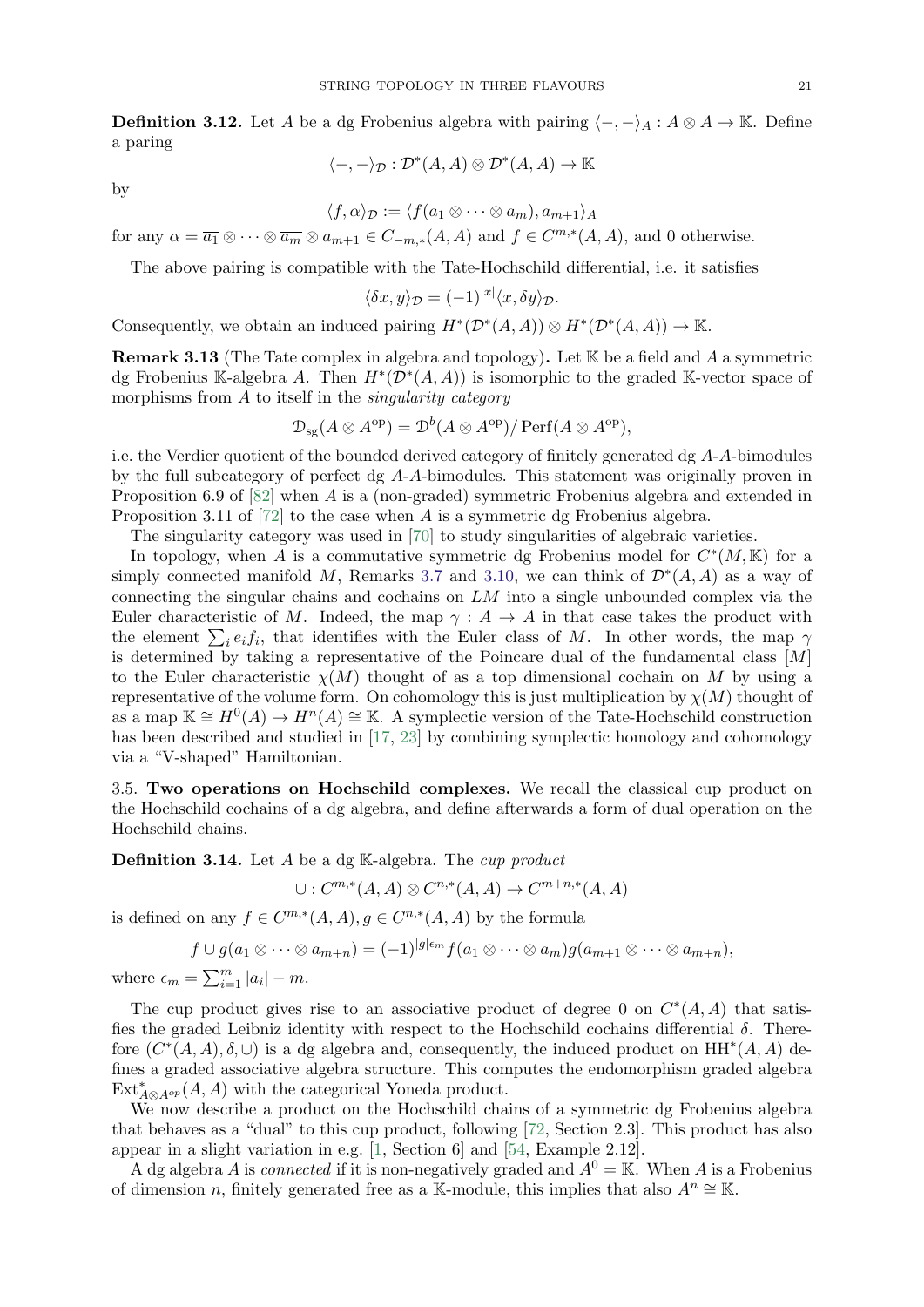<span id="page-21-0"></span>**Definition 3.15.** Suppose A is a connected symmetric dg Frobenius K algebra of dimension  $n > 0$ . The algebraic Goresky-Hingston product

$$
\ast\colon C_\ast(A,A)\otimes C_\ast(A,A)\to C_\ast(A,A)
$$

is defined on any  $\alpha = \overline{a_1} \otimes \cdots \otimes \overline{a_p} \otimes a_{p+1}$  and  $\beta = \overline{b_1} \otimes \cdots \otimes \overline{b_q} \otimes b_{q+1}$  by the formula

$$
\alpha * \beta = \sum_i (-1)^{\eta_i} \overline{b_1} \otimes \cdots \otimes \overline{b_{q+1} e_i} \otimes \overline{a_1} \otimes \cdots \otimes \overline{a_p} \otimes a_{p+1} f_i,
$$

where  $\eta_i = |\alpha||f_i| + |b_{q+1}| + (|\alpha| + n - 1)(|\beta| + n - 1)$ . The product \* induces a degree zero product on the  $(1 - n)$ -shifted graded K-module  $s^{1-n}C_*(A, A)$ .

Note that ∗ does not satisfy the Leibniz rule with respect to the Hochschild chains differential ∂. In fact, the product  $*$  may be understood as a secondary operation, or a chain homotopy, between two operations. If  $p > 0$  and  $q > 0$  we do have

(3.3) 
$$
\partial(\alpha * \beta) - \partial(\alpha) * \beta - (-1)^{|\alpha|+k-1}\alpha * \partial(\beta) = 0.
$$

However, if  $p = 0$ , so that  $\alpha = a_1 \in C_{0,*}(A, A) = A$ , we may compute

$$
\partial(\alpha * \beta) - \partial(\alpha) * \beta - (-1)^{|\alpha|+n-1} \alpha * \partial(\beta) = \sum_i (-1)^{n_i+|\beta|-1-|b_{q+1}|} \overline{b_1} \otimes \cdots \otimes \overline{b_q} \otimes b_{q+1} e_i a_1 f_i.
$$

The case  $q = 0$  is analogous.

Note that, for degree reasons,  $e_i a_1 f_i$  is only non-zero if  $a_1 \in A^0 \cong \mathbb{K}$  and, in such case,  $e_i a_1 f_i \in A^n \cong \mathbb{K}$ . It follows that \* induces a well-defined chain map on the complement of  $C_{0,0}(A, A) = A^0 \cong \mathbb{K} \subset C_*(A, A)$ , which we call the reduced Hochschild complex.

**Definition 3.16.** The reduced Hochschild chain complex  $\overline{C}_*(A, A)$  of a connected dg algebra A is the subcomplex  $\overline{C}_{*,*}(A, A) \subset C_{*,*}(A, A)$  given by  $\overline{C}_{0,0}(A, A) = 0$  and  $\overline{C}_{i,j}(A, A) = C_{i,j}(A, A)$ for all pairs of integers  $(i, j) \neq (0, 0)$ . We denote by  $\overline{\text{HH}}_{*}(A, A)$  its homology.

The algebraic Goresky-Hingston product ∗ gives rise to an associative product of degree 0

$$
*: s^{1-n}\overline{C}_*(A, A) \otimes s^{1-n}\overline{C}_*(A, A) \to s^{1-n}\overline{C}_*(A, A)
$$

that satisfies the graded Leibniz identity with respect to the reduced Hochschild chains differential. The elements that lead to obstructions for the Leibniz rule on  $C_*(A, A)$  to be satisfied are now removed in the sub-complex  $\overline{C}_*(A, A)$ . Consequently, the induced product on  $s^{1-n}\overline{\text{HH}}_{*}(A, A)$  defines a graded associative algebra structure.

# <span id="page-21-1"></span>3.6. Cyclic  $A_{\infty}$ -algebra on the Tate-Hochschild complex. The following natural questions now arise:

- $(Q_1)$  In what sense are the products  $\cup$  and  $*$  dual to each other?
- $(Q_2)$  What is the compatibility between ∪ and  $*$  and what is the general algebraic structure they are part of?
- $(Q_3)$  Do  $\cup$  and  $*$  satisfy a form of homotopy invariance?
- $(Q_4)$  Is there a homological interpretation for the product  $*$  similar to the interpretation of ∪ as the endomorphism algebra in the derived category of A-A-bimodules?
- $(Q_5)$  What is the precise relationship between the geometrically defined Chas-Sullivan and Goresky-Hingston operations and ∪ and ∗?

Question  $(Q_5)$  will be discussed in Section [4,](#page-25-2) following [\[67\]](#page-38-4). The following two statements adress the remaining questions  $(Q_1)$ — $(Q_4)$ , saying in particular that  $\cup$  and  $*$  naturally combine to a single product on the Tate-Hochschild complex.

<span id="page-21-2"></span>**Theorem 3.17.** [\[72,](#page-39-5) Theorem 6.3, Proposition 6.5] Let  $\mathbb{K}$  be a field and A be a connected symmetric dg Frobenius K-algebra of dimension n. There exists a (strictly unital)  $A_{\infty}$ -algebra structure  $\{m_1, m_2, m_3, \cdots\}$  on  $\mathcal{D}^*(A, A) = s^{1-n}C_*(A, A) \oplus C^*(A, A)$  such that

(1)  $m_1 = \delta$  is the Tate-Hochschild complex differential,  $m_2$  extends both  $*$  and  $\cup$  (i.e.  $m_2|_{s^{1-n}C_*(A,A)} = *, m_2|_{C^*(A,A)} = \cup), \text{ and } m_i = 0 \text{ for } i > 3.$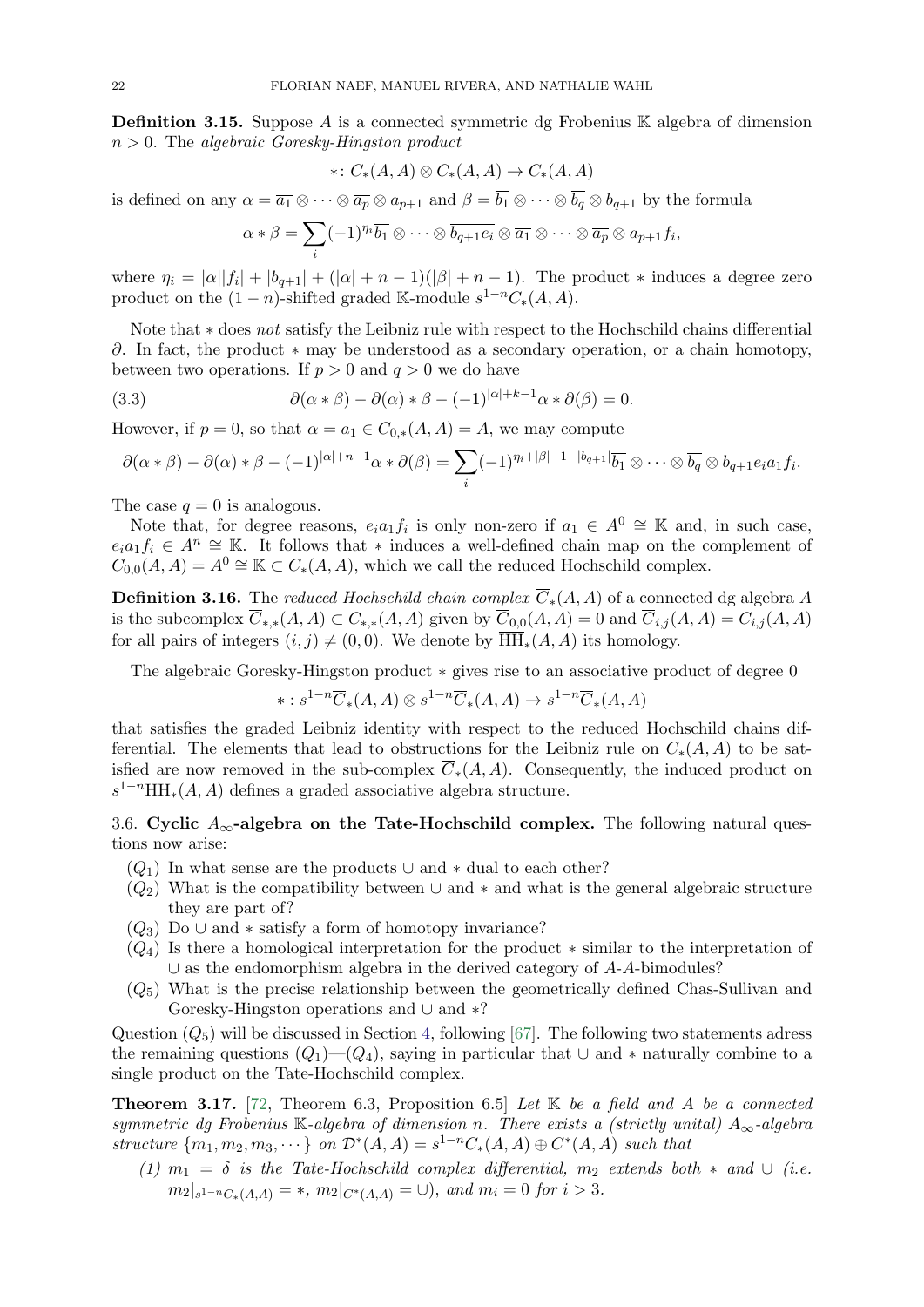(2) The A<sub>∞</sub>-algebra is cyclically compatible with the pairing  $\langle -, -\rangle_{\mathcal{D}}$ :

$$
\langle m_p(\alpha_0 \otimes \cdots \otimes \alpha_{p-1}), \alpha_p \rangle_{\mathcal{D}} = (-1)^{|\alpha_0|(|\alpha_1| + \cdots + |\alpha_p|)} \langle m_p(\alpha_1 \otimes \cdots \otimes \alpha_p), \alpha_0 \rangle_{\mathcal{D}}.
$$

(3) The induced homology product is (graded) commutative, and there is an isomorphism of graded algebras

$$
H^*(\mathcal{D}^*(A, A)) \cong \text{HH}_{sg}^*(A, A),
$$

where the latter is the endomorphism algebra from A to itself in the singularity category of A-A-bimodules.

(4) Connes' operator  $B: C_*(A, A) \to C_{*-1}(A, A)$  extends to an operator  $B_{\mathcal{D}}: \mathcal{D}^*(A, A) \to$  $\mathcal{D}^{*-1}(A, A)$  satisfying  $B_{\mathcal{D}} \circ \delta + \delta \circ B_{\mathcal{D}} = 0$ ,  $B_{\mathcal{D}} \circ B_{\mathcal{D}} = 0$ , and making  $H^*(\mathcal{D}^*(A, A))$ into a BV-algebra.

Statement (3) in Theorem [3.17](#page-21-2) provides a homological algebra interpretation for the graded associative algebra structure on  $H^*(\mathcal{D}^*(A, A))$ , thus giving an answer to  $(Q_4)$ , while an answer to questions  $(Q_1)$  and  $(Q_2)$  is given by (1) and (2).

<span id="page-22-0"></span>Remark 3.18 (Manin triples). Using constructions and language originated in the theory of quantum groups, we can say a little more about  $(Q_1)$  and  $(Q_2)$ . Denote the associative product on  $H^*(\mathcal{D}^*(A, A))$  by

$$
\star: H^*(\mathcal{D}^*(A, A)) \otimes H^*(\mathcal{D}^*(A, A)) \to H^*(\mathcal{D}^*(A, A)).
$$

Observe that there is an isomorphism

$$
H^*(\mathcal{D}^*(A, A)) \cong H^*(\ker(\tilde{\gamma})) \oplus H^*(\mathrm{coker}(\tilde{\gamma})),
$$

where  $\tilde{\gamma}: s^{1-n}C_*(A, A) \to C^*(A, A)$  is the map  $\gamma$  considered as map of chain complexes that is mostly zero. In this language, the above result imply the existence of a commutative product  $\star$  on the direct sum  $H^*(\text{ker}(\gamma)) \oplus H^*(\text{coker}(\gamma))$ , together with a pairing  $\langle -, -\rangle_{\mathcal{D}}$ , satisfying the following properties:

(i) The pairing  $\langle -,-\rangle_{\mathcal{D}}$  of Definition [3.12](#page-20-3) is non-degenerate with respect to the "monomial length" chain level filtration on  $\mathcal{D}^{*,*}(A, A) = s^{1-n}C_{*,*}(A, A) \oplus C^{*,*}(A, A)$ . More precisely, it induces an isomorphism of graded vector spaces

$$
C_{-m,*}(A,A) \xrightarrow{\cong} C^{m,*}(A,A)^{\vee}.
$$

- (ii) For any  $x, y, z \in H^*(\text{ker}(\gamma)) \oplus H^*(\text{coker}(\gamma))$  we have  $\langle x \star y, z \rangle_{\mathcal{D}} = \langle x, y \star z \rangle_{\mathcal{D}}$ .
- (iii) Both  $(H^*(\text{coker}(\gamma)), \cup)$  and  $(H^*(\text{ker}(\gamma)), *)$  are isotropic sub-algebras of

$$
(H^*(\ker(\gamma))\oplus H^*(\operatorname{coker}(\gamma)),\star)
$$

with respect to the pairing  $\langle -, -\rangle_{\mathcal{D}}$ .

The algebraic structure just described is reminiscent of a *Manin triple*, a notion originally introduced in the context of quantum groups. A Manin triple consists of a triple of Lie algebras  $(\mathfrak{g}, \mathfrak{g}_+, \mathfrak{g}_-)$  over a field K such that  $\mathfrak{g} = \mathfrak{g}_+ \oplus \mathfrak{g}_-$  as vector spaces and  $\mathfrak{g}$  is equipped with a symmetric bilinear pairing  $\langle -, -\rangle_{\mathfrak{g}} : \mathfrak{g} \otimes \mathfrak{g} \to \mathbb{K}$  satisfying  $\langle [x, y], z \rangle_{\mathfrak{g}} = \langle x, [y, z] \rangle_{\mathfrak{g}}$ , inducing an isomorphism  $\mathfrak{g}_+ \cong \mathfrak{g}_-^{\vee}$ , and for which  $\mathfrak{g}_+$  and  $\mathfrak{g}_-$  are isotropic Lie sub-algebras. If h is a finite dimensional Lie algebra then there is a 1-1 correspondence between Manin triples with  $\mathfrak{g}_+ = \mathfrak{h}$ and Lie bialgebra structures on h. In particular, if g is a Lie bialgebra then one can describe a canonical Lie bialgebra structure on  $\mathfrak{g} \oplus \mathfrak{g}^{\vee}$  called the *Drinfeld double of* **g**. Drinfeld showed this construction yields a quasi-triangular Lie bialgebra. A complete reference for these notions and results is [\[12\]](#page-37-28).

Define analogously a *graded commutative Manin triple* to be a triple of graded commutative  $\mathbb{K}\text{-algebras }(V, V_+, V_-)$  over a field  $\mathbb{K}$  such that

- (i)  $V = V_+ \oplus V_-$  as a vector space and V is equipped with a symmetric bilinear pairing  $\langle -, -\rangle_V : V \otimes V \to \mathbb{K}$  inducing an isomorphism  $V_+ \cong V_-'^\vee$ ,
- (ii) for any  $a, b, c \in V$ , we have  $\langle ab, c \rangle_V = \langle a, bc \rangle_V$ , and
- (iii) both  $V_+$  and  $V_-$  are isotropic sub-algebras of V.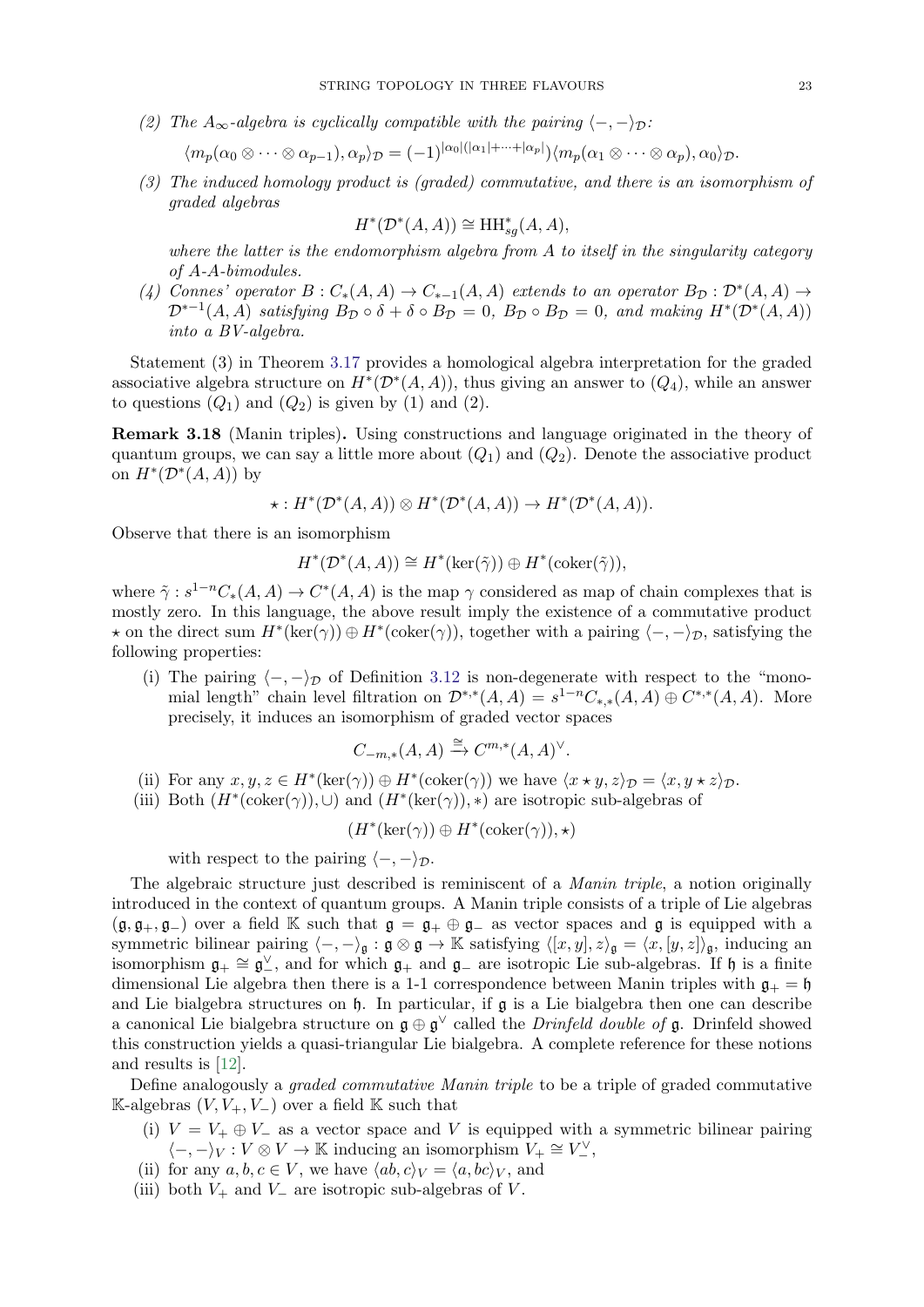As in the Lie case, one can use the duality given by the pairing to reformulate the defining equations of this structure in terms of a type of bialgebra structure on  $V$ . More precisely, if W is a finite dimensional graded commutative algebra, there is a 1-1 correspondence between graded commutative Manin triples with  $V_+ = W$  and graded commutative cocommutative *infinitesimal bialgebra* structures on  $W$ , as introduced by Joni and Rota in [\[48\]](#page-38-28). The data of a graded infinitesimal bialgebra structure on W consists of a product  $\cdot : W \otimes W \to W$  of degree 0 and coproduct  $\Delta: W \to W \otimes W$  of degree k such that  $\Delta$  is a derivation of the product, namely

$$
\Delta(a \cdot b) = \Delta(a) \cdot b + (-1)^{|a|k} a \cdot \Delta(b),
$$

where we define  $(a' \otimes a'') \cdot b := a' \otimes (a'' \cdot b)$  and  $a \cdot (b' \otimes b'') := (a \cdot b') \otimes b''$ . See [\[5\]](#page-37-29) for more about infinitesimal biaglebras. See [\[68\]](#page-38-29) for (a non-graded version of) the correspondence between commutative cocommutative infinitemsial bialgebras with Manin triples of commutative algebras and, more generally, between Poisson bialgebras and Manin triples of Poisson algebras.

The following result provides an answer to question  $(Q_3)$ .

<span id="page-23-0"></span>**Theorem 3.19.** [\[73,](#page-39-9) Theorem 1.1] Let K be a field and  $(A, \langle -, -\rangle_A)$  and  $(B, \langle -, -\rangle_B)$  be two simply connected symmetric dg Frobenius K-algebras of dimension n. Suppose that there is a zig-zag of quasi-isomorphisms of dg algebras

$$
A \xleftarrow{\simeq} \bullet \xrightarrow{\simeq} \cdots \xleftarrow{\simeq} \bullet \xrightarrow{\simeq} B.
$$

Then there is an isomorphism of algebras

$$
(H^*(\mathcal{D}^*(A, A)), \star) \cong (H^*(\mathcal{D}^*(B, B)), \star)
$$

restricting to an isomorphism of subalgebras

$$
(s^{1-n}\overline{\text{HH}}_*(A, A), *) \cong (s^{1-n}\overline{\text{HH}}_*(B, B), *).
$$

The proof the above theorem relies on the homological interpretation of the Tate-Hochschild cohomology algebra as the endomorphism algebra in the singularity category of A-A-bimodules (see Remark [3.13\)](#page-20-0). The isomorphism class of the latter, just like for the Hochschild cohomology algebra with cup product, is an invariant of the quasi-isomorphism type of the underlying dg algebra. A careful analysis of the relationship between Tate-Hochschild cohomology and singular Hochschild cohomology allows to conclude that the isomorphism  $(H^*(\mathcal{D}^*(A, A))$ ,  $\star) \cong$  $(H^*(\mathcal{D}^*(B,B)),\star)$  restricts to an isomorphism  $(s^{1-n}\overline{\text{HH}}_*(A,A),\star) \cong (s^{1-n}\overline{\text{HH}}_*(B,B),\star)$  in the simply connected case. We refer to [\[73\]](#page-39-9) for further details.

As a direct consequence of Theorem [3.19](#page-23-0) is the following.

## <span id="page-23-1"></span>Corollary 3.20. [\[73,](#page-39-9) Corollary 1.2]

- (1) Let M be a simply connected oriented closed manifold of dimension n and A a Poincaré duality model for the cdga of rational polynomial forms  $A_{pl}(M, \mathbb{Q})$ , as provided by The-orem [3.4.](#page-17-0) The isomorphism class of the graded algebra structure on  $s^{1-n}$  $\overline{H}^*(LM; \mathbb{Q})$ induced by the product  $* : s^{1-n} \overline{\text{HH}}_*(A, A)^{\otimes 2} \rightarrow s^{1-n} \overline{\text{HH}}_*(A, A)$  through the isomorphism  $\overline{H}^*(LM;\mathbb{Q}) \cong \overline{HH}_*(A, A)$  is independent of the choice of Poincaré duality model  $A \simeq \mathcal{A}_{pl}(M, \mathbb{Q}).$
- (2) If M and M' are homotopy equivalent simply connected oriented closed manifolds of dimension n, then the algebra structures on  $s^{1-n} \overline{H}^*(LM;\mathbb{Q})$  and  $s^{1-n} \overline{H}^*(LM';\mathbb{Q})$  are isomorphic.

<span id="page-23-2"></span>3.7. Final remarks. One would like to understand the complete algebraic chain level structure of the Tate-Hochschild complex of a symmetric dg Frobenius algebra. The type of cyclic  $A_{\infty}$ algebra described in Theorem [3.17](#page-21-2) is a finite type version of a notion discussed in [\[46\]](#page-38-30) under the name of Pre Calabi-Yau algebra. It is explain there how the associator  $m_3$  of a Pre-Calabi Yau algebra gives rise to a *double Poisson bracket*. A precise formula for the map  $m_3$  on the Tate-Hochschild complex may be found in Remark 6.4 of [\[72\]](#page-39-5).

This is only the tip of the iceberg of a very rich algebraic structure on the Tate-Hochschild complex. Part (4) of Theorem [3.17](#page-21-2) tells us that  $B_{\mathcal{D}}$  and the product  $\star$  define a BV-algebra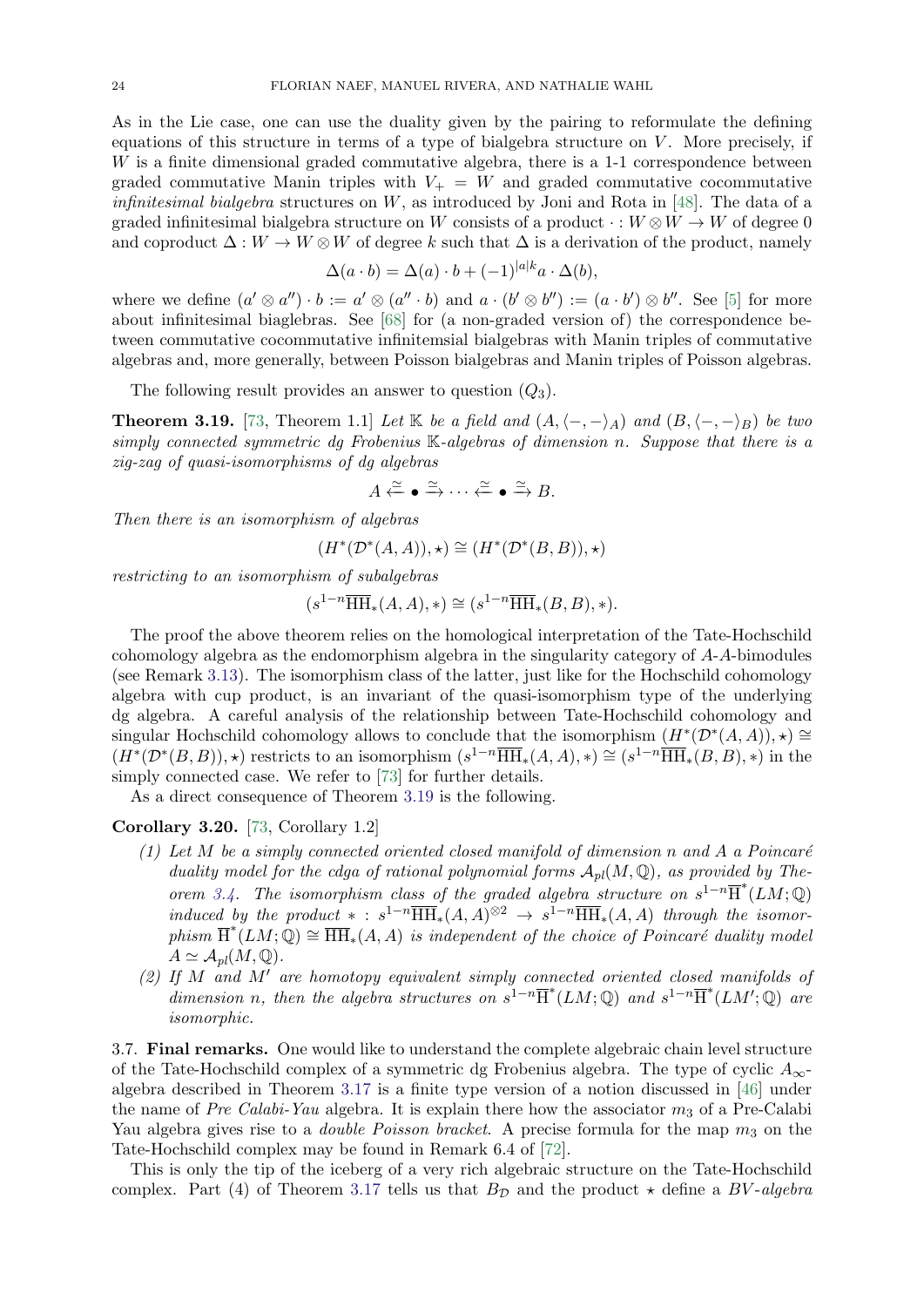structure on  $H^*(\mathcal{D}^*(A, A)) = H^*(\text{coker}(\gamma)) \oplus H^*(\text{ker}(\gamma))$ . By definition, a BV-algebra consists of a triple  $(V, \star, B)$  where  $(V, \star)$  is a graded commutative algebra,  $B: V \to V$  is a degree -1 operator satisfying  $B \circ B = 0$ , and the operation

$$
\{x, y\} := B(x \star y) - B(x) \star y - (-1)^{|x|} x \star B(y)
$$

is a Lie bracket pf degree  $-1$  which is a derivation of  $\star$  on each variable, i.e.  $\{-, -\}$  is Poisson compatible with  $\star$ .

The BV-algebra structure on Tate-Hochschild cohomology extends the BV -algebra structure of the Hochschild cohomology of a symmetric dg Frobenius algebra to the Tate-Hochschild co-homology. In [\[49\]](#page-38-31) we lift the BV-algebra structure of Tate-Hochschild cohomology to the chain level, building upon the framework of [\[50,](#page-38-8) [51\]](#page-38-7), and solve a cyclic Deligne conjecture for the Tate-Hochschild complex. The Lie bracket associated to the BV-algebra structure gives rise to a compatible (Lie) Manin triple structure on  $(H^*(\mathcal{D}^*(A, A)), H^*(\text{coker}(\gamma)), H^*(\text{ker}(\gamma)))$  extending the classical Gerstenhaber algebra structure on Hochschild cohomology. The Lie algebra structure on  $H^*(\mathcal{D}^*(A, A))$  was also lifted to a cyclic  $L_{\infty}$ -algebra structure on  $\mathcal{D}^*(A, A)$  in [\[72\]](#page-39-5). After dualizing and completing the tensor product appropriately, we obtain on  $H^*(\mathcal{D}^*(A, A))$ a graded commutative cocommutative infinitesimal bialgebra equipped with a Gerstenhaber bracket and a Gerstenhaber cobracket that are Lie bialgebra compatible. Furthermore, the Gerstenhaber bracket and the cocommutative coproduct, as well as the Gerstenhaber cobracket and the commutative product, satisfy additional second order compatibility equations. This algebraic structure, which may be called a Gerstenhaber bialgebra, is a graded version of a Poisson bialgebra, defined and studied in [\[68\]](#page-38-29).

Gerstenhaber bialgebras are reminiscent of similar structures appearing in the theory of quantum groups, where associated to a Lie bialgebra  $\mathfrak{g}$ , such as the structure induced on the tangent Lie algebra of a Poisson-Lie group, one may consider the commutative cocommutative Hopf algebra  $S(\mathfrak{g})$ , the symmetric algebra on the vector space  $\mathfrak{g}$ , with the Poisson bracket and Poisson cobracket induced by the Lie bialgebra structure on g. Then one proceeds to deform the product to obtain the non-commutative cocommutative universal enveloping algebra  $U(\mathfrak{g})$ and then deforms the coproduct in the Poisson cobracket direction to obtain a non-commutative non-cocommutative Hopf algebra  $U_h(\mathfrak{g})$ . Motivated by the above discussion and by the question of constructing examples of non-commutative non-cocommutative infinitesimal bialgebras one can replace the notion of Hopf algebra by infinitesimal bialgebra. More precisely, one could ask if given a Poission bialgebra A there exists a deformation to a (possibly non-commutative non-cocommutative) infinitesimal bialgebra  $A[[h]]$  in the direction of the Poisson bracket and cobracket. One may also study analogous questions in the graded setting for Gerstenhaber bialgebras.

Lie bialgebras also appear in  $S^1$ -equivariant string topology. In fact, the Chas-Sullivan loop product and the Goresky-Hingston loop coproduct induce a Lie bialgebra structure once we pass to the reduced  $S^1$ -equivariant homology of the free loop space of a manifold. This structure generalizes previous constructions of Goldman and Turaev from surfaces to manifolds of arbitrary dimension [\[75\]](#page-39-3), [\[36\]](#page-38-0), [\[78\]](#page-39-10). In the algebraic context, this construction is modeled by a dg Lie bialgebra structure on the reduced cyclic chain complex of a dg Frobenius algebra ([\[16\]](#page-37-30), [\[67\]](#page-38-4), [\[18\]](#page-37-31)), a construction foreshadowed by Ginzburg's necklace Lie bialgebra [\[34\]](#page-38-32). Turaev described the quantization of the Lie bialgebra structure on the zeroth  $S^1$ -equivariant homology of the free loop space of a surface in terms of skein invariants of links in 3-manifolds. This quantization has also been studied from an algebraic perspective: in [\[74\]](#page-39-11) a quantization of Ginzburg's necklace Lie bialgebra of a quiver is constructed and this is generalized in [\[16\]](#page-37-30) where a quantization of the Lie bialgebra on the cyclic homology of a Frobenius algebra is constructed. We expect that the functorial theory of quantization of Lie bialgebras described by Etingof and Kazhdan in [\[28\]](#page-37-32) may be adapted to quantize infinitesimal bialgebras in the direction of a compatible bracket and cobracket. This theory should give rise to explicit and interesting examples of non-commutative non-cocommutative infinitesimal bialgebras associated to dg Frobenius algebras by quantizing the infinitesimal bialgebra structure of  $H^*(\mathcal{D}^*(A, A))$  in the direction of the Gerstenhaber bracket and cobracket.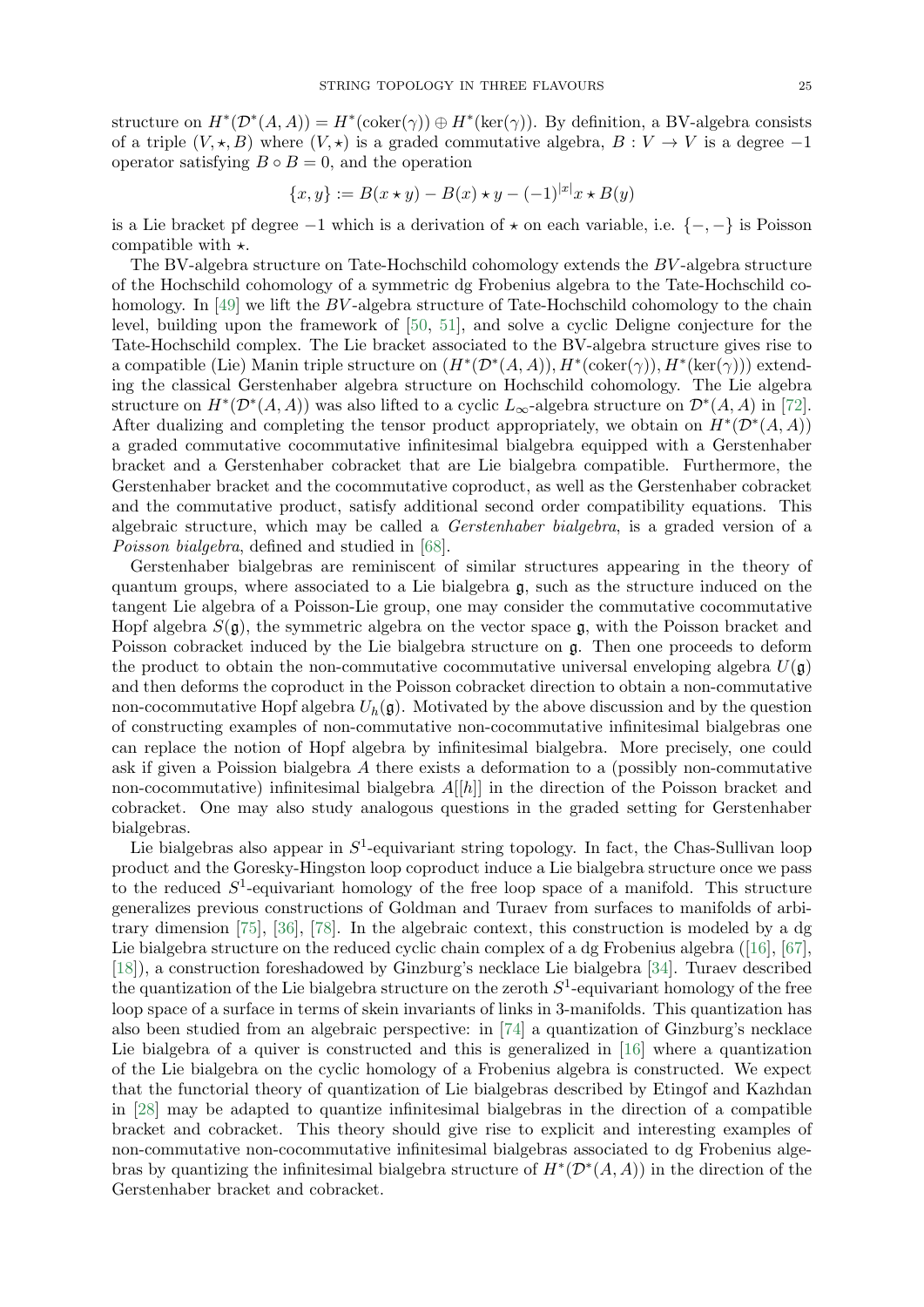#### 4. String topology and configuration spaces

<span id="page-25-2"></span>In this section we compare the geometrically defined string topology operations of Section [2](#page-5-0) with the ones defined algebraically using a dg Frobenius model as in Section [3,](#page-15-0) under the assumption that the coefficients  $\mathbb{K} = \mathbb{R}$  are the real numbers. The main ingredient is an algebraic model for the Fulton-McPherson compactification of  $M \times M \setminus M$ , the configuration space of two points in M.

Let M be a simply connected oriented closed manifold. By a theorem of Lambrechts and Stanley (stated here as Theorem [3.4\)](#page-17-0), applied to the case  $\mathbb{K} = \mathbb{R}$ , there exists a commutative symmetric dg Frobenius algebra A quasi-isomorphic to real cochains  $C^*(M,\mathbb{R})$ . As discussed in Remark [3.7,](#page-18-0) we have isomorphisms

(4.1) 
$$
HH_*(A, A) \cong HH_*(C^*(M; \mathbb{R}), C^*(M; \mathbb{R})) \cong H^*(LM; \mathbb{R}).
$$

<span id="page-25-0"></span>Definition 4.1. Define the relative Hochschild complex by

<span id="page-25-4"></span><span id="page-25-3"></span>
$$
\underline{C}_*(A, A) = \bigoplus_{m \ge 1} (s\overline{A})^{\otimes m} \otimes A
$$

Because A is commutative,  $\underline{C}_*(A, A)$  is a sub chain complex of  $C_*(A, A)$ .

The chain complex  $\underline{C}_*(A, A)$  may also be regarded as the kernel of the natural chain map  $C_*(A, A) \to A$ , which models the map cst:  $M \to LM$  (see Example [4.15\)](#page-31-0). Hence [\(4.1\)](#page-25-3) restricts to an isomorphism

(4.2) 
$$
\underline{HH}_*(A, A) \cong H^*(LM, M; \mathbb{R}).
$$

The algebraic Goresky-Hingston product given in Definition [3.15](#page-21-0) restricts to a product on this relative version of the Hochschild chain complex (see also e.g., [\[1,](#page-37-27) Sec 6]). The purpose of this section is to sketch a proof of the following result:

<span id="page-25-1"></span>**Theorem 4.2.** [\[67,](#page-38-4) Theorem 1.3] Let M be a simply-connected oriented closed manifold with commutative dg Frobenius algebra model  $A \simeq C^*(M; \mathbb{R})$ . Then the isomorphism [\(4.2\)](#page-25-4)

$$
\underline{HH}_*(A, A) \cong H^*(LM, M; \mathbb{R}),
$$

intertwines the algebraic with the topological Goresky-Hingston product of Definitions [2.2](#page-8-1) (dualised) and [3.15.](#page-21-0)

We will follow the line of argument of [\[67\]](#page-38-4). A similar argument to the one presented here gives the equivalence between the algebraic and topological Chas-Sullivan products of Definitions [2.1](#page-7-3) and [3.14](#page-20-2) (dualized), giving an alternative proof of [\[30,](#page-37-2) Theorem 11]. Here we focus on the Goresky-Hingston product.

We will use the definition of the coproduct given in Section [2.5.](#page-14-0) Before embarquing into the proof of the theorem in Section [4.4,](#page-30-0) we will take a closer look at the crucial step in the definition of the coproduct, namely the intersection map, defining a general notion of intersection products (see Sections [4.1](#page-26-0) and [4.2\)](#page-27-0). Section [4.3](#page-28-1) then analyses invariance properties of such intersection products.

**Remark 4.3** (Dependence on the manifold  $M$ ). Note that we can take A any commutative dg Frobenius model of  $C^*(M;\mathbb{R})$  in the statement. As the right hand side in the theorem is model-independent, it follows that the algebraic Goresky-Hingston product on  $H_*(A, A)$  does not depend on the particular model A. This partially recovers Corollary [3.20.](#page-23-1)

We saw in Section [2.3](#page-9-1) through a lens space example that the coproduct on  $H_*(LM)$  is in general not a homotopy invariant of  $M$ , at least with integral coefficients, see Theorem [2.10.](#page-13-1) In the proof of Theorem [4.2,](#page-25-1) the topology of  $M$  will enter through the homotopy type of the complement of the diagonal  $M \times M \setminus M$ . This last space identifies with the configuration space of 2 points, a space known to depend in general on more than the homotopy type from the same lens space example, see [\[58\]](#page-38-20). We will use a recent result by Campos-Willwacher and Idrissi [\[11,](#page-37-20) [45\]](#page-38-21) to obtain an algebraic model for this space in the case of simply-connected manifolds (together with some compatibility datum).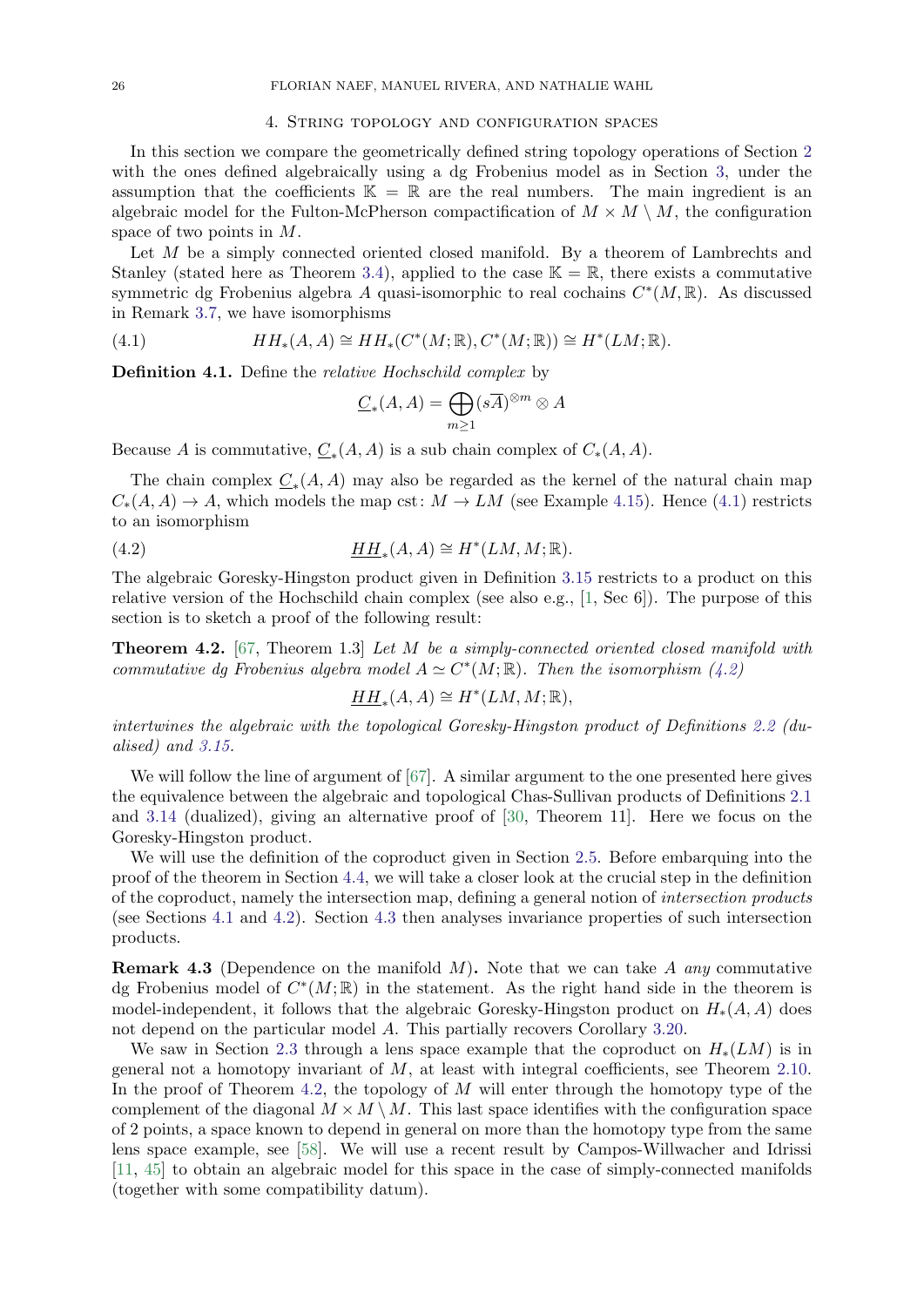To simplify presentation and notation, we will show the corresponding statement for the operation

<span id="page-26-1"></span>
$$
H_{*+n-1}(LM;\mathbb{R}) \to H_*(LM,M;\mathbb{R}) \xrightarrow{\vee} H_*(LM,M;\mathbb{R})^{\otimes 2},
$$

that is the pre-composition with the canonical map  $H_*(LM;\mathbb{R}) \to H_*(LM,M;\mathbb{R})$ .

<span id="page-26-0"></span>4.1. Intersection products. Recall from Section [2.5](#page-14-0) that the loop coproduct can be defined as a relative version of the trivial coproduct  $\vee$ <sub>1</sub>, intersecting with the figure eights space Fig(8) ⊂  $LM$ . The crucial step in this definition of the coproduct is the composition

(4.3) 
$$
R_{\frac{1}{2}} \circ ((ev_{0,\frac{1}{2}})^{*}\tau_{M}\cap) : H_{*}(LM, \mathcal{R}) \to H_{*-n}(\text{Fig}(8), \mathcal{R}),
$$

see [\(2.8\)](#page-15-2). Here  $R$  is the subspace of half-constant loops,  $ev_{0, \frac{1}{2}} = (ev_0, ev_{\frac{1}{2}})$ ):  $LM \to M \times M$  is the evalutation at 0 and  $\frac{1}{2}$ , the cochain  $\tau_M \in C^n(M \times M, M \times M \setminus M)$  is a representative of the Thom class of the normal bundle of the diagonal  $M \to M \times M$ , and  $R_{\frac{1}{2}}$  is a retraction map. In Sections [4.1–](#page-26-0)[4.3,](#page-28-1) homology can be taken with integral coefficients.

Note that Fig(8) is the pullback of  $\mathrm{ev}_{0,\frac{1}{2}}$  along the diagonal

$$
\begin{array}{ccc}\n\text{Fig(8)} & \longrightarrow LM \\
\text{ev}_0 & \downarrow & \downarrow \\
M & \xrightarrow{\Delta} & M \times M,\n\end{array}
$$

and one can show that, just like the evaluation map  $ev_0$ , the map  $ev_{0, \frac{1}{2}}$  is a fibration. The map [\(4.3\)](#page-26-1) is the lift along  $ev_{0,\frac{1}{2}}$  of the intersection product  $H_*(M\times M)\stackrel{\bullet}{\to} H_{*-n}(M)$ , taken relative to  $\mathcal{R}$ . We will think of it as a "relative intersection product" and will now abstract what is needed to define it.

4.1.1. Relative intersection products. The definition of the relative intersection product [\(4.3\)](#page-26-1) immediately generalizes to the following situation. Suppose  $p_{\mathcal{E}} : \mathcal{E} \to M \times M$  is a fibration, and R is a space equipped with maps  $p_{\mathcal{R}} : \mathcal{R} \to M$  and  $f : \mathcal{R} \to \mathcal{E}$  such that the diagram

<span id="page-26-2"></span>(4.4) 
$$
\begin{array}{ccc}\n\mathcal{R} & \xrightarrow{f} & \mathcal{E} \\
p_{\mathcal{R}} & & p_{\mathcal{E}} \\
M & \xrightarrow{\Delta} & M \times M\n\end{array}
$$

commutes. From this data, we can define the following zig-zag of chain maps:

$$
C_*(\mathcal{E}) \longrightarrow C_*(\mathcal{E}, \mathcal{E}|_{M \times M \setminus M}) \longleftarrow \sim C_*(\mathcal{E}|_{U_M}, \mathcal{E}|_{U_M \setminus M}) \stackrel{\cap p_{\mathcal{E}}^* \tau_M}{\longrightarrow} C_{*-n}(\mathcal{E}|_{U_M}) \longleftarrow \sim C_{*-n}(\mathcal{E}|_{M}),
$$

where  $TM \cong U_M \subset M \times M$  is a tubular neighborhood of the diagonal as in Section [2.1.](#page-6-1) Both wrong-way maps are quasi-isomorphisms: the first one by excision and the second one since we are pulling back a fibration along the homotopy equivalence  $M \stackrel{\sim}{\rightarrow} U_M$ . Thus we get a map in homology

<span id="page-26-4"></span>(4.5) 
$$
H_*(\mathcal{E}) \xrightarrow{\text{int}_M} H_{*-n}(\mathcal{E}|_M),
$$

which we call the *(absolute) intersection product* associated to the fibration  $p_{\mathcal{E}}$ . To refine this operation to a relative version, we note that the following diagram commutes. (4.6)

<span id="page-26-3"></span>C∗(E) C∗(E, E|M×M\M) C∗(E|U<sup>M</sup> , E|UM\M) C∗−n(E|U<sup>M</sup> ) C∗−n(E|M) C∗(R) C∗(R) C∗(R) C∗−n(R) C∗−n(R) ∼ ∩p ∗ E τ ∼ f f f ∩f ∗p ∗ E τ f f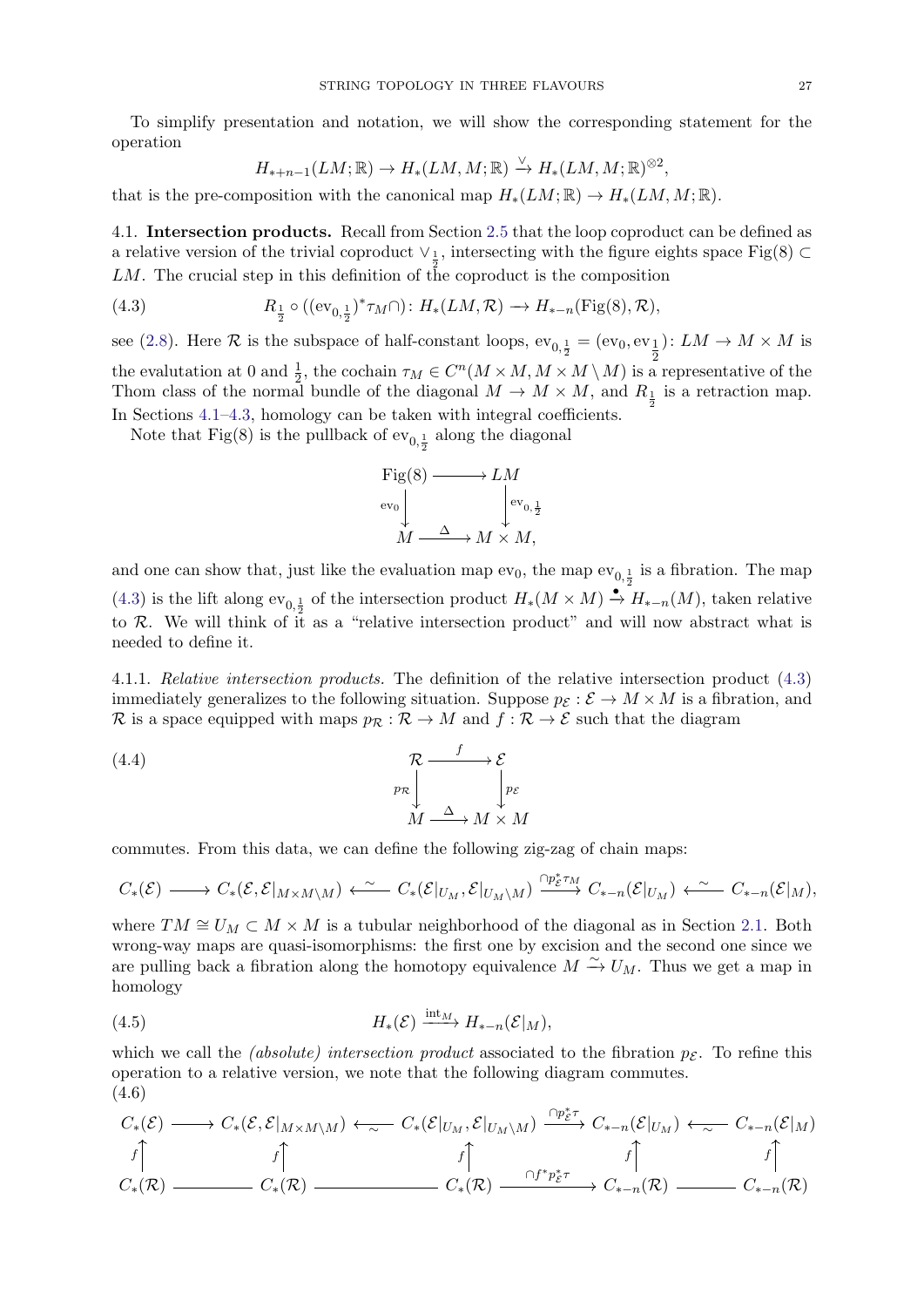Taking vertical mapping cones, this again defines a zig-zag of complexes such that the wrong-way maps are quasi-isomorphisms and thus we obtain a map in homology

(4.7) 
$$
H_*(\mathcal{E}, \mathcal{R}) \xrightarrow{\text{int}_M} H_{*-n}(\mathcal{E}|_M, \mathcal{R})
$$

which we call the *relative intersection product* associated to the diagram  $(4.4)$ .

**Proposition 4.4.** For  $\mathcal{E} = LM$  with  $p_{\mathcal{E}} = ev_{0,\frac{1}{2}} = (ev_0, ev_{\frac{1}{2}}) \colon LM \to M \times M$  and  $\mathcal{R} \hookrightarrow LM$ the space of half-constant loops, the operation

<span id="page-27-1"></span>
$$
int_M: H_*(LM, \mathcal{R}) \longrightarrow H_{*-n}(Fig(8), \mathcal{R})
$$

coincides with the corresponding map in the definition [\(2.8\)](#page-15-2) of the loop coproduct.

*Proof.* The first three commuting squares in  $(4.6)$  are simply spelling out the details in  $(2.8)$  (as in [\(2.3\)](#page-6-4)), with the only difference that a homotopy inverse to excision was chosen in [\(2.8\)](#page-15-2). The last step follows from the fact that the retraction map  $R_1$  in [\(2.8\)](#page-15-2) is a homotopy inverse to the inclusion Fig(8)  $\hookrightarrow LM|_{U_M}$  (this is essentially [\[43,](#page-38-14) Lemma 2.11]), thus inducing an inverse to the map  $H_*(\text{Fig}(8), \mathcal{R}) \to H_*(LM|_{U_M}, \mathcal{R})$  in relative homology.

Similarly, we obtain the loop product as an examle of the (non-relative) intersection product:

<span id="page-27-3"></span>**Proposition 4.5.** For  $\mathcal{E} = LM \times LM$  with  $p_{\mathcal{E}} = (ev_0, ev_0): LM \times LM \rightarrow M \times M$  and  $\mathcal{R} = \emptyset$ , the operation

$$
int_M: H_*(LM \times LM) \to H_{*-n}(\mathrm{Fig}(8))
$$

coincides with the corresponding map in the definition [\(2.5\)](#page-7-2) of the loop product.

The following properties of the relative intersection product follow directly from the definitions.

**Proposition 4.6.** The relative intersection product  $(4.7)$  is natural in diagrams  $(4.4)$  over a fixed manifold M and refines the absolute intersection product [\(4.5\)](#page-26-4) in the sense that

$$
H_*(\mathcal{E}, \mathcal{R}) \xrightarrow{\text{int}_M} H_{*-n}(\mathcal{E}|_M, \mathcal{R})
$$

$$
\uparrow \qquad \qquad \uparrow
$$

$$
H_*(\mathcal{E}) \xrightarrow{\text{int}_M} H_{*-n}(\mathcal{E}|_M)
$$

commutes. The absolute intersection product is natural in fibrations  $p_{\mathcal{E}}$ , and identifies with the classical intersection product of Section [2.1](#page-6-1) in the case  $\mathcal{E} = M \times M$  with  $p_{\mathcal{E}} = id$ :

<span id="page-27-2"></span>
$$
H_*(M \times M) \xrightarrow{\text{int}_M = \bullet} H_{*-n}(M).
$$

<span id="page-27-0"></span>4.2. Intersection contexts. The definition of the relative intersection product uses the following data from the manifold: the diagram

(4.8) 
$$
U_M \setminus M \longrightarrow M \times M \setminus M
$$

$$
M \xrightarrow{\sim} U_M \xrightarrow{\sim} M \times M
$$

$$
M \xrightarrow{\sim} U_M \xrightarrow{\sim} M \times M
$$

and the class  $\tau_M \in H^n(M \times M, M \times M \setminus M) \cong H^n(U_M, U_M \setminus M)$ . This is also the data used to define the classical intersection product. We note that the spaces  $U_M$ ,  $U_M \setminus M$  and  $M \times M \setminus M$ only appear in the intermediate steps of the definition.

We now describe a slight generalization of a relative intersection product

$$
H_*(\mathcal{E}, \mathcal{R}) \to H_{*-n}(\mathcal{E}|_M, \mathcal{R}).
$$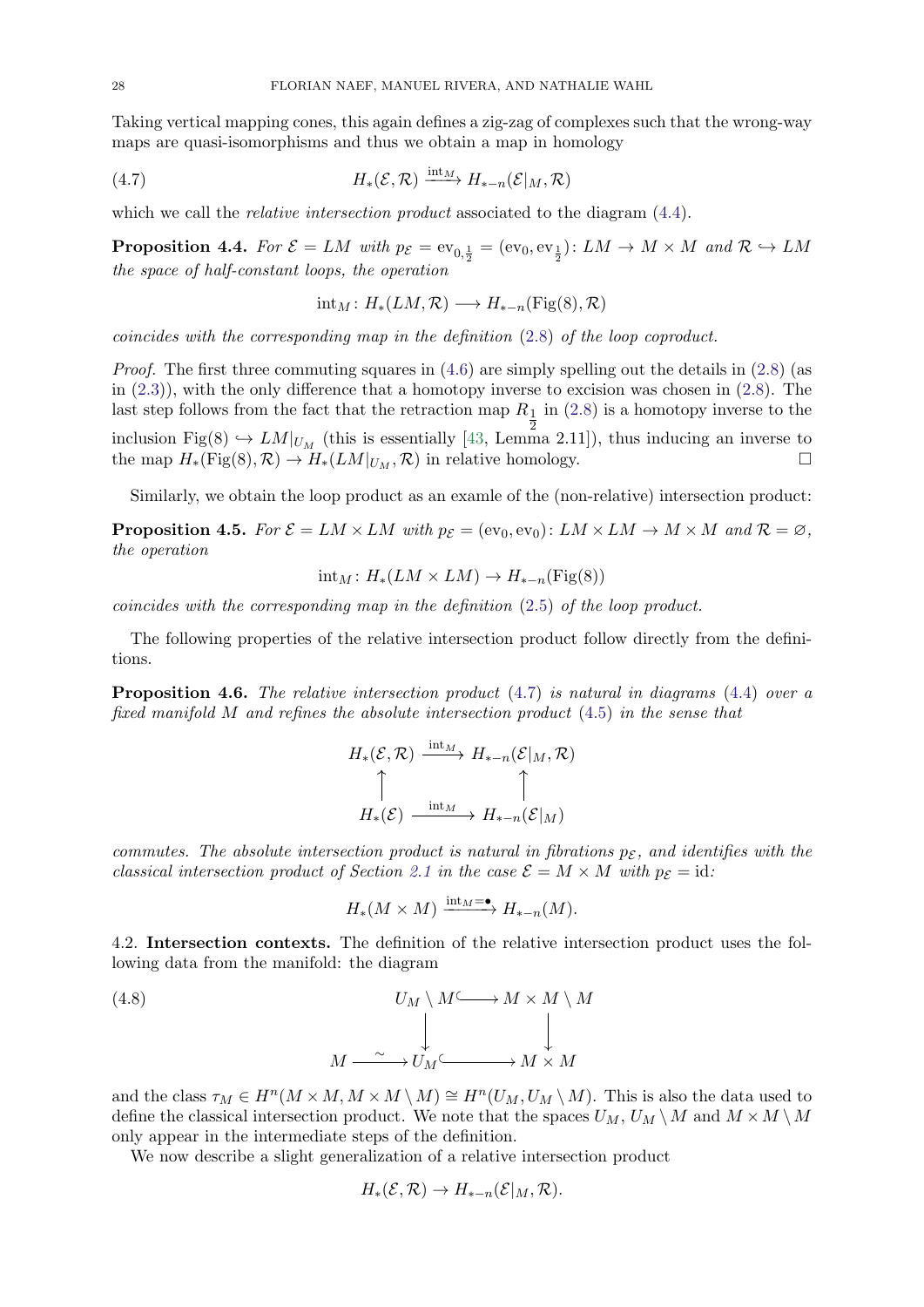Such a construction may be defined from the data of a diagram [\(4.4\)](#page-26-2) as before together with the "manifold data" recorded by any homotopy pushout diagram of the shape

(4.9) 
$$
\begin{array}{c}\n A \longrightarrow B \\
 \downarrow \qquad \qquad \downarrow \\
 M \longrightarrow C \longrightarrow M \times M\n\end{array}
$$

equipped with a class  $\tau \in H^n(C, A)$ . Indeed, if we denote  $\mathcal{E}|_A, \mathcal{E}|_B, \mathcal{E}|_C$  the pull-back of  $\mathcal E$  along the maps  $A, B, C \rightarrow M \times M$ , to construct the relative intersection using the corresponding zig-zag  $(4.6)$ , all we need is that the maps

<span id="page-28-2"></span>
$$
C_*(\mathcal{E}, \mathcal{E}|_B) \longleftarrow C_*(\mathcal{E}|_C, \mathcal{E}|_A)
$$

and

$$
C_*(\mathcal{E}|_C) \longleftarrow C_*(\mathcal{E}|_M)
$$

are quasi-isomorphisms. For the second one, this follows as before from our assumption that  $M \to C$  is a homotopy equivalence, given that  $p_{\mathcal{E}}$  is a fibration. For the first, it follows from the assumption that  $(4.9)$  is a homotopy pushout, using Mather's second cube theorem [\[60,](#page-38-33) Theorem 25 applied to the pullback of the square along the fibration  $p_{\mathcal{E}}$ , as a replacement of excision.

<span id="page-28-0"></span>**Definition 4.7.** We call a homotopy pushout diagram of the shape  $(4.9)$  an *intersection context*, and a cohomology class  $\tau \in H^n(C, A)$  an *n*-orientation.

We define two oriented intersection contexts to be equivalent if there is a zig-zag of diagrams that is a pointwise homotopy-equivalence, compatible with the orientations. A diagram chase gives the following.

Proposition 4.8. Two equivalent oriented intersection contexts associate the same relative intersection map

<span id="page-28-3"></span>
$$
{\rm int}_M\colon H_*({\mathcal E},{\mathcal R})\to H_{*-n}({\mathcal E}|_M,{\mathcal R})
$$

to a tuple  $(\mathcal{E}, \mathcal{R}, p_{\mathcal{E}}, p_{\mathcal{R}}, f)$  as in diagram [\(4.4\)](#page-26-2).

The intersection context we will be using in our proof of Theorem [4.2](#page-25-1) is the following. Let FM<sup>2</sup> denote the Fulton-McPherson compactification of the configurations space of two points. It is obtained as the real oriented blowup of  $M \times M$  along the diagonal. That is  $FM_2$  is a manifold with boundary whose interior is  $M \times M \setminus M$  and with boundary the unit tangent bundle  $UTM$  of M. In particular, it fits into the following commuting square

(4.10) 
$$
UTM \longrightarrow FM_2
$$

$$
\downarrow \qquad \qquad \downarrow
$$

$$
M \longrightarrow M \longrightarrow M \times M.
$$

**Proposition 4.9.** Together with the class  $\tau_M \in H^n(M, UTM) \cong H^n(U_M, U_M \backslash M)$ , Diagram [\(4.10\)](#page-28-3) defines an oriented intersection context equivalent to [\(4.8\)](#page-27-2).

Proof. There is a zig-zag of equivalences between the two diagrams coming from the pair of zig-zag  $UTM \longrightarrow \overline{U}_M \backslash M \longleftarrow U_M \backslash M$  and  $FM_2 = FM_2 \longleftarrow M \times M \backslash M$ , for  $\overline{U}_M \backslash M$  an epsilon neighborhood of  $UTM$  in  $FM_2$ .

<span id="page-28-1"></span>4.3. Invariance of intersection products. Suppose  $f : M \to N$  is a smooth map, and that M comes equipped with an intersection context, for example one of the form  $(4.10)$ . Composing with  $f$ , we obtain an intersection context for N from that of  $M$ . We denote the corresponding relative intersection product by  $f_* \text{int}_M$ . By construction we have the following naturality property: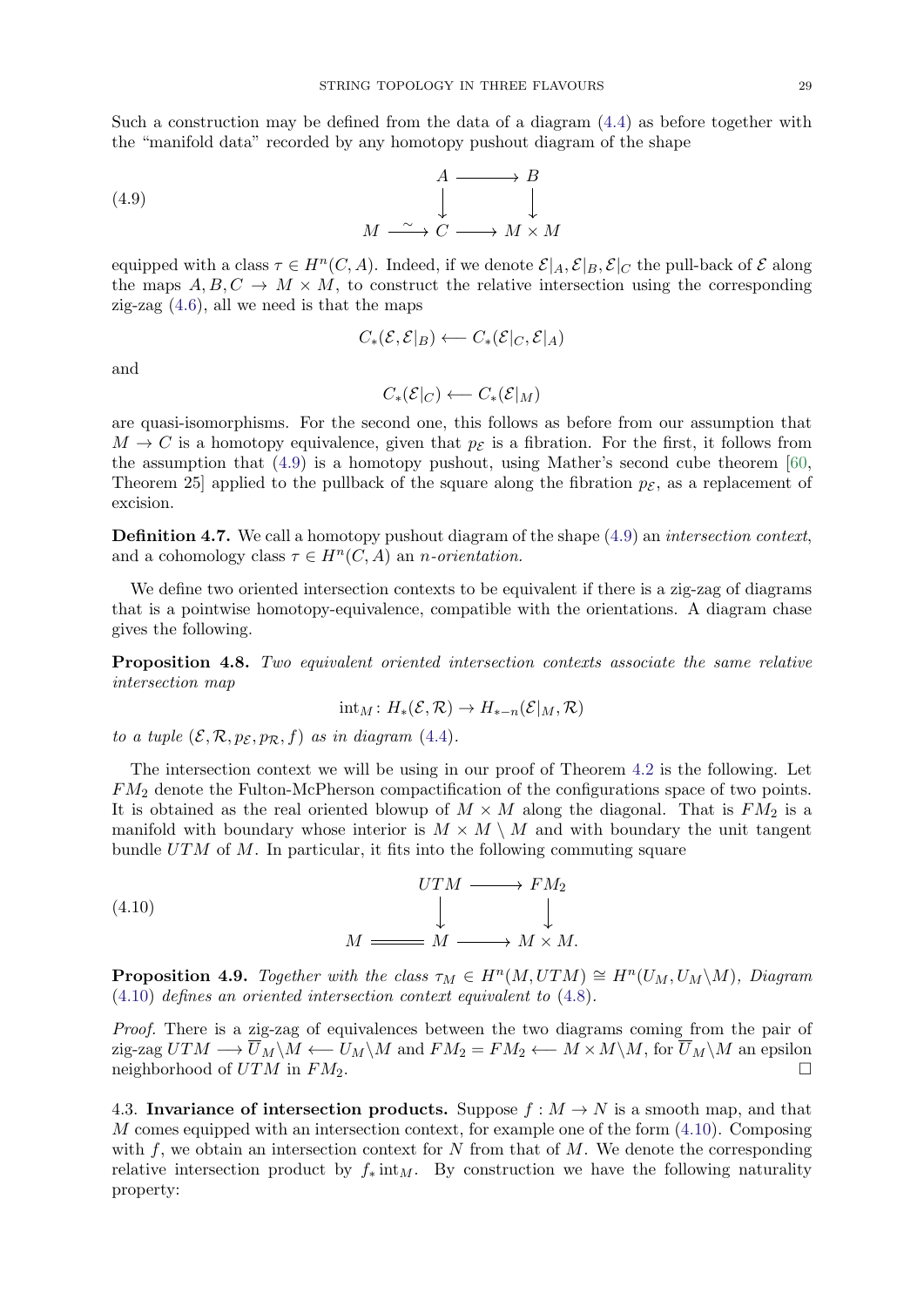<span id="page-29-1"></span>Lemma 4.10. For



as in [\(4.4\)](#page-26-2), the square

$$
H_*(f^*\mathcal{E}, f^*\mathcal{R}) \xrightarrow{\text{int}_M} H_{*-n}(f^*\mathcal{E}|_M, f^*\mathcal{R})
$$
  

$$
\downarrow \qquad \qquad \downarrow
$$
  

$$
H_*(\mathcal{E}, \mathcal{R}) \xrightarrow{f_* \text{int}_M} H_{*-n}(\mathcal{E}|_N, \mathcal{R})
$$

commutes, where  $f^*\mathcal{E}$  and  $f^*\mathcal{R}$  are the homotopy pullback of  $\mathcal{E}$  and  $\mathcal{R}$  along  $f \times f : M \times M \rightarrow$  $N \times N$  and  $f: M \to N$ . Note that the vertical maps are isomorphisms if f is a homotopy equivalence.

We are interested in the case  $\mathcal{E} = LN \to N \times N$  with  $\mathcal{R}_N \to N$  the space of half-constant loops, as defined in [2.5.](#page-14-0) In that case, f also induces compatible natural maps  $LM \rightarrow LN$  and  $\mathcal{R}_M \to \mathcal{R}_N$  giving a commuting diagram

$$
H_*(LM, \mathcal{R}_M) \xrightarrow{\text{int}_M} H_{*-n}(\text{Fig}(8)_M, \mathcal{R}_M)
$$
  
\n
$$
\downarrow \qquad \qquad \downarrow
$$
  
\n
$$
H_*(f^*LN, f^*\mathcal{R}_N) \xrightarrow{\text{int}_M} H_{*-n}(f^*LN|_M, f^*\mathcal{R}_N)
$$
  
\n
$$
\downarrow \qquad \qquad \downarrow
$$
  
\n
$$
H_*(LN, \mathcal{R}_N) \xrightarrow{f_* \text{int}_M} H_{*-n}(\text{Fig}(8)_N, \mathcal{R}_N),
$$

where again the vertical arrows are all isomorphisms if  $f$  is a homotopy equivalence. Hence comparing the loop coproduct for two manifolds  $M$  and  $N$  is equivalent to comparing the relative intersection products  $f_*$  int<sub>M</sub> and int<sub>N</sub> on the pair  $(LN, \mathcal{R}_N)$ . In general, these are not equal. Otherwise, since the loop coproduct may be described in terms of the above intersection products (as in Proposition [2.12\)](#page-15-3), this would yield a proof for homotopy invariance of the loop coproduct, contradicting Theorem [2.10.](#page-13-1)

In contrast, the loop product is known to satisfy homotopy invariance (see Theorem [2.9\)](#page-12-2), and the (failed) line of argument suggested above for the coproduct does go through for the product. The essential difference is that the loop product only uses the non-relative intersection product (see Proposition [4.5\)](#page-27-3). Its homotopy invariance follows from the following result.

<span id="page-29-0"></span>**Theorem 4.11.** Let  $f: M \to N$  be an orientation-preserving homotopy equivalence of manifolds, each equipped with its intersection context of the form  $(4.10)$ . Then for any fibration  $\mathcal{E} \to N \times N$  the intersection product

$$
int_N: H_*(\mathcal{E}) \longrightarrow H_{*-n}(\mathcal{E}|_N)
$$

coincides with the transferred intersection product  $f_*$  int<sub>M</sub>.

Sketch proof. The above theorem is proved in the papers [\[25,](#page-37-16) [26,](#page-37-17) [40,](#page-38-18) [30\]](#page-37-2) in the context of string topology, i.e. in the special case when  $\mathcal{E} = LN \rightarrow N \times N$ , as the crucial ingredient in the homotopy invariance of the loop product, and the proofs generalise to our context. The proof of Gruher-Salvatore in [\[40\]](#page-38-18) is closest to our langage, so we follow that paper. Translating to our notation, Theorem 8 in that paper defines a product preserving map  $\theta_f$  in homology from  $(\mathcal{E}, \text{int}_N)$  to  $(f^*\mathcal{E}, \text{int}_M)$ . This map can be composed by the product-preserving map  $(f^*\mathcal{E}, \text{int}_M) \to (\mathcal{E}, f_* \text{int}_M)$  given by the non-relative version of Lemma [4.10.](#page-29-1) As both maps preserve the product, it is enough to show that they compose to the identity on  $\mathcal{E}$ . This statement corresponds to the last display in the proof of Proposition 23 in [\[40\]](#page-38-18). This last computation is only stated in the case of the loop space in that paper, but it comes from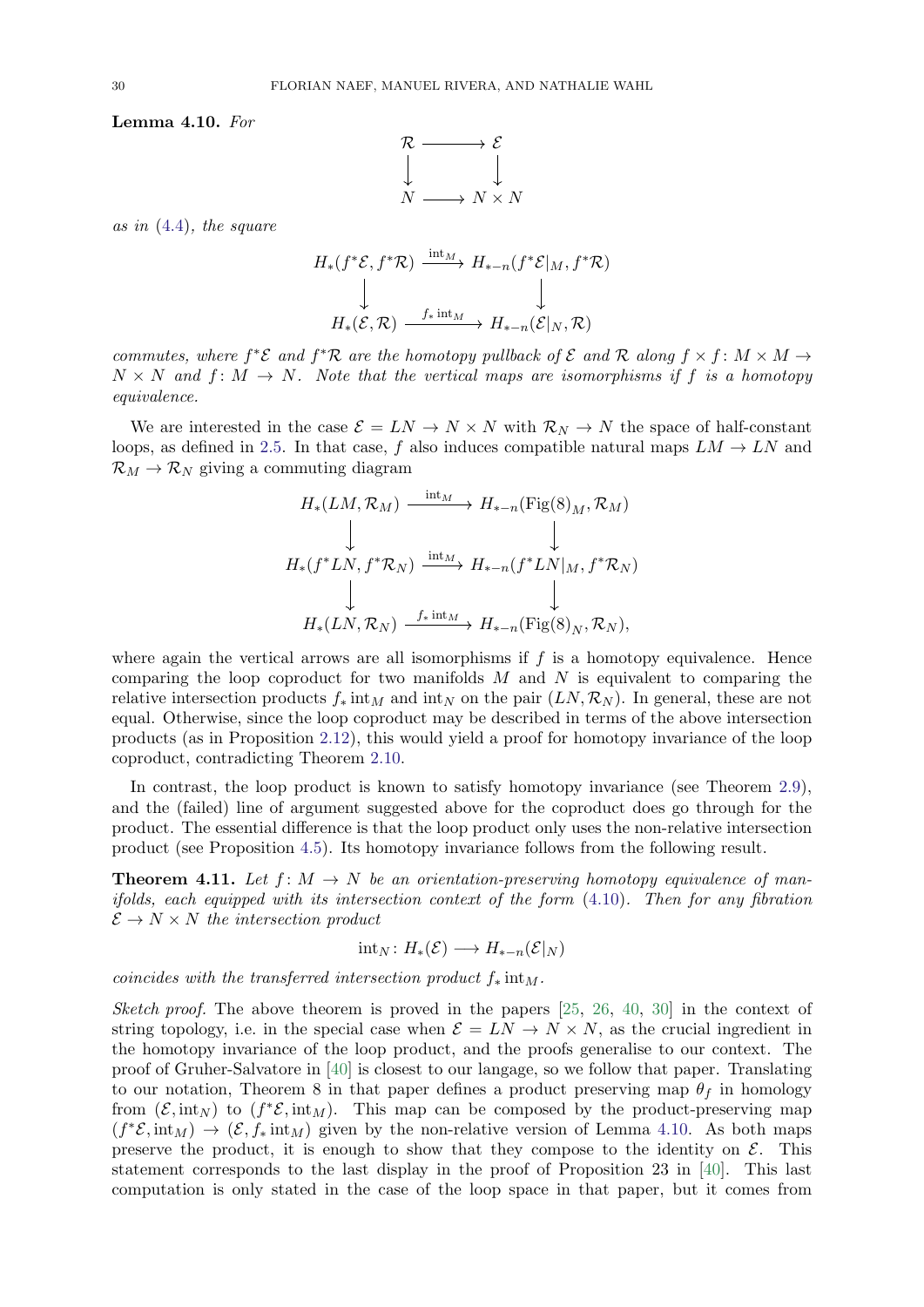an analysis of the maps using Thom isomorphisms that only use what the maps do on the underlying manifolds.

An alternative approach to the above statement is to use paramertrized homotopy theory as in [\[61\]](#page-38-34), identifying the intersection product considered here with the evaluation map of the Costenoble-Waner duality for M.

Remark 4.12. As the example of lens spaces shows (Theorem [2.10\)](#page-13-1), the above theorem does not generalize to the relative intersection product. The above argument fails in that the composition  $\iota \circ \theta_f$  may fail to be equal to the identity in relative homology. This is equivalent to the lack of a Thom isomorphism type map in the computation to be an isomorphism in relative homology, relating to the issue discussed in [\[44,](#page-38-19) Sec 3.8].

<span id="page-30-0"></span>4.4. Equivalence between algebraic and geometric models for the loop coproduct. We will now give a sketch of the proof of Theorem [4.2.](#page-25-1) We first describe real models (in the sense of rational homotopy theory) for each of the steps in the definition of the loop coproduct and compare the final result with the description in [3.15.](#page-21-0) More precisely, up to crossing with an interval, we can write the geometric coproduct [\(2.8\)](#page-15-2) as the composition of the following three maps:

<span id="page-30-2"></span>
$$
(4.11) \qquad C_{*+n}(LM \times I, LM \times \partial I) \xrightarrow{J} C_{*+n}(LM, \mathcal{R}) \xrightarrow{\text{int}} C_{*}(\text{Fig}(8), \mathcal{R}) \xrightarrow{\text{cut}} C_{*}(LM, M)^{\otimes 2},
$$

where the middel map is the intersection product discussed in Sections [4.1](#page-26-0) and [4.2.](#page-27-0) We will give models for each of these three maps. Most of what we do in this section can be done with rational coefficients; real coefficients will only be needed at the very end of the section, when picking a particular model of the configuration space  $FM<sub>2</sub>$ . For simplicity, we will ignore sign issues in this section.

A major ingredient will be the Eilenberg-Moore theorem, that we will use to give rational models of homotopy pull-backs. We will apply it to the functorial rational model of polynomial forms  $\mathcal{A}_{\text{pl}}$ , with  $\mathcal{A}_{\text{pl}}(X) \simeq C^*(X; \mathbb{Q})$ :

<span id="page-30-1"></span>Theorem 4.13 (Eilenberg-Moore; see for instance Theorem 7.14 in [\[62\]](#page-38-35)). Suppose that

$$
\begin{array}{ccc}\nW & \xrightarrow{f} & X \\
g & & \downarrow \\
Y & \xrightarrow{Z}\n\end{array}
$$

is a homotopy pullback of spaces, such that Z is simply-connected and either X or Y are connected. Then the natural map

$$
{\cal A}_{pl}(X)\otimes^L_{{\cal A}_{pl}(Z)}{\cal A}_{pl}(Y)\longrightarrow {\cal A}_{pl}(X)\otimes_{{\cal A}_{pl}(Z)}{\cal A}_{pl}(Y)\longrightarrow {\cal A}_{pl}(W)
$$

induced by  $f^*: \mathcal{A}_{pl}(X) \to \mathcal{A}_{pl}(W)$  and  $g^*: \mathcal{A}_{pl}(Y) \to \mathcal{A}_{pl}(W)$  is a quasi-isomorphism. Here  ${\mathcal A}_{pl}(X) \otimes_{{\mathcal A}_{pl}(Z)}^L {\mathcal A}_{pl}(Y)$  denotes the derived tensor product.

In the following we use the bar construction model for the derived tensor product:

$$
{\mathcal A}_{\rm pl}(X) \otimes_{{\mathcal A}_{\rm pl}(Z)}^L {\mathcal A}_{\rm pl}(Y) \;=\; \bigoplus_{p\geq 0} {\mathcal A}_{\rm pl}(X) \otimes s\overline{{\mathcal A}_{\rm pl}(Z)}^{\otimes p} \otimes {\mathcal A}_{\rm pl}(Y),
$$

with differential analogous to that of the Hochschild complex (see Definition [3.6\)](#page-17-3). Note that with this definition  $\mathcal{A}_{\text{pl}}(X)\otimes^L_{\mathcal{A}_{\text{pl}}(Z)}\mathcal{A}_{\text{pl}}(Y)$  is a quasi-free (i.e. free after forgetting the differential)  $\mathcal{A}_{\text{pl}}(X) \otimes \mathcal{A}_{\text{pl}}(Y)$ -module. Moreover, there is an  $\mathcal{A}_{\text{pl}}(X) \otimes \mathcal{A}_{\text{pl}}(Y)$ -module map

 ${\mathcal A}_{\rm pl}(X)\otimes{\mathcal A}_{\rm pl}(Y)\longrightarrow{\mathcal A}_{\rm pl}(X)\otimes^L_{{\mathcal A}_{\rm pl}(Z)}{\mathcal A}_{\rm pl}(Y)$ 

given by inclusion of the  $(p = 0)$ –summand.

The map

$$
\mathcal{A}_{\rm pl}(X) \otimes^L_{\mathcal{A}_{\rm pl}(Z)} \mathcal{A}_{\rm pl}(Y) \longrightarrow \mathcal{A}_{\rm pl}(W)
$$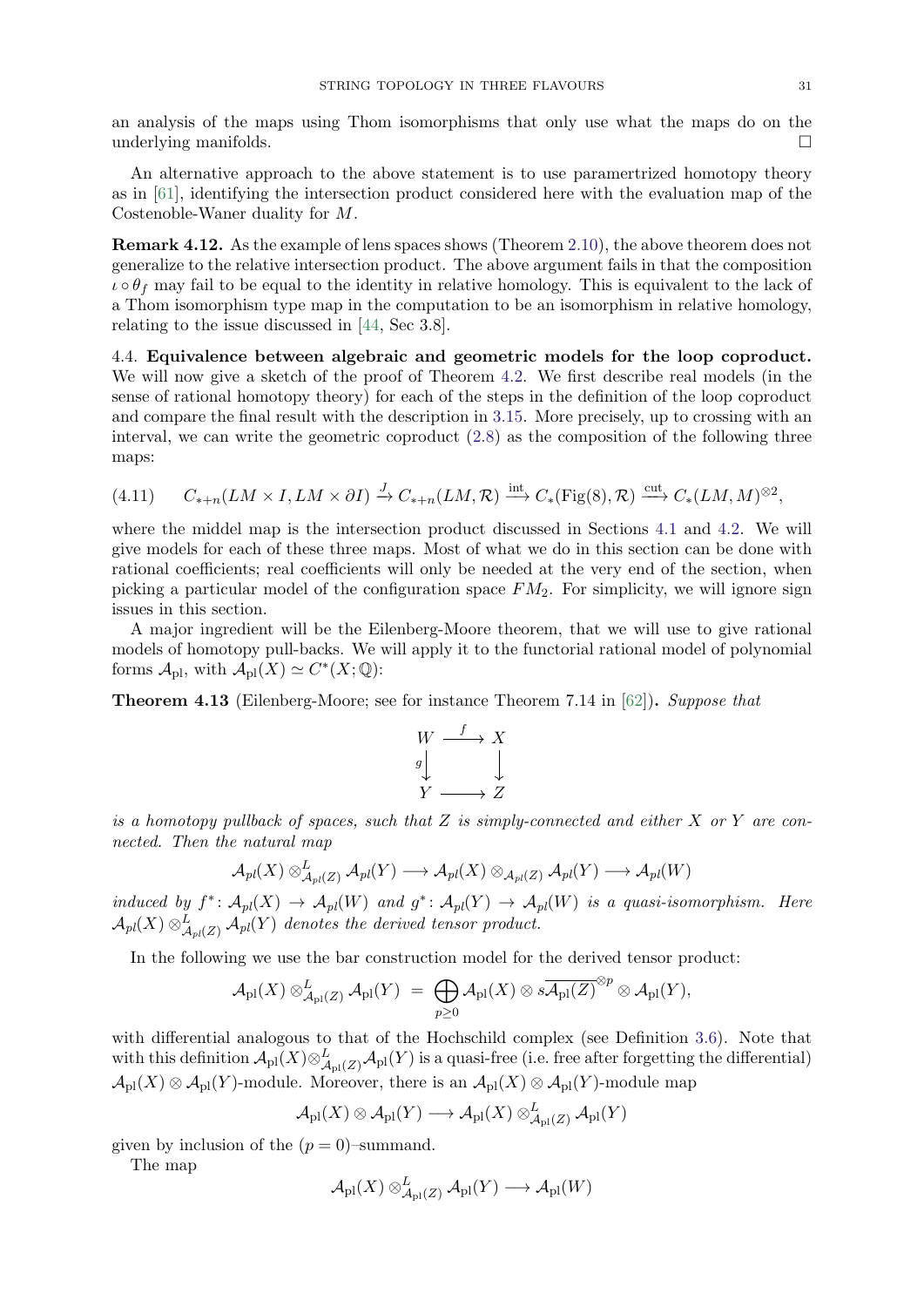in the theorem is then given by projecting onto the  $\mathcal{A}_{\text{pl}}(X) \otimes \mathcal{A}_{\text{pl}}(Y)$  summand on which the map is  $f^* \cup g^*$ . We obtain the following commutative diagram

(4.12) 
$$
\mathcal{A}_{\text{pl}}(X) \otimes_{\mathcal{A}_{\text{pl}}(Z)}^L \mathcal{A}_{\text{pl}}(Y) \xrightarrow{\sim} \mathcal{A}_{\text{pl}}(W)
$$

$$
\uparrow
$$

$$
\mathcal{A}_{\text{pl}}(X) \otimes \mathcal{A}_{\text{pl}}(Y)
$$

of  $\mathcal{A}_{\text{pl}}(X) \otimes \mathcal{A}_{\text{pl}}(Y)$ -modules. In other words, both  $\mathcal{A}_{\text{pl}}(X) \otimes^L_{\mathcal{A}_{\text{pl}}(Z)} \mathcal{A}_{\text{pl}}(Y)$  and  $\mathcal{A}_{\text{pl}}(W)$  come with a distinguished element, called the *pointing* and the equivalence respects that distinguished element. That is, we have the following

Corollary 4.14. The map  $\mathcal{A}_{pl}(X) \otimes_{\mathcal{A}_{pl}(Z)}^L \mathcal{A}_{pl}(Y) \stackrel{\sim}{\to} \mathcal{A}_{pl}(W)$  of Theorem [4.13](#page-30-1) is a quasiisomorphism of pointed  $\mathcal{A}_{pl}(X) \otimes \mathcal{A}_{pl}(Y)$ -modules.

<span id="page-31-0"></span>**Example 4.15** (The Hochschild complex as a model for  $LM$ ). The loop space  $LM$  can be defined as a pullback

$$
LM \xrightarrow{\text{ev}_0} M
$$
  
\n
$$
\downarrow_{PM \xrightarrow{\text{ev}_0 \times \text{ev}_1} M} M \times M.
$$

We then obtain the following zig-zag of pointed  $\mathcal{A}_{\text{pl}}(M) \otimes \mathcal{A}_{\text{pl}}(M)$ –modules

$$
\mathcal{A}_{\rm pl}(M)\otimes^L_{\mathcal{A}_{\rm pl}(M)\otimes\mathcal{A}_{\rm pl}(M)}\mathcal{A}_{\rm pl}(M) \xleftarrow{\sim} \mathcal{A}_{\rm pl}(PM)\otimes^L_{\mathcal{A}_{\rm pl}(M)\otimes\mathcal{A}_{\rm pl}(M)}\mathcal{A}_{\rm pl}(M) \xrightarrow{\sim} \mathcal{A}_{\rm pl}(LM),
$$

where the first arrow is the quasi-isomorphism induced by  $\mathcal{A}_{\text{pl}}(PM) \simeq \mathcal{A}_{\text{pl}}(M)$  and the second one comes from Theorem [4.13.](#page-30-1) The above zig-zag thus exhibits  $\mathcal{A}_{\text{pl}}(M) \otimes^L_{\mathcal{A}_{\text{pl}}(M) \otimes \mathcal{A}_{\text{pl}}(M)} \mathcal{A}_{\text{pl}}(M)$ as a model for  $C^*(LM; \mathbb{Q})$ . Additionally, we obtain a model for the map  $ev_0 : LM \rightarrow M$  as follows:

$$
\mathcal{A}_{\text{pl}}(M) \otimes_{\mathcal{A}_{\text{pl}}(M) \otimes \mathcal{A}_{\text{pl}}(M)}^L \mathcal{A}_{\text{pl}}(M) \longleftrightarrow \mathcal{A}_{\text{pl}}(PM) \otimes_{\mathcal{A}_{\text{pl}}(M) \otimes \mathcal{A}_{\text{pl}}(M)}^L \mathcal{A}_{\text{pl}}(M) \xrightarrow{\sim} \mathcal{A}_{\text{pl}}(LM)
$$
  
\n
$$
\downarrow \otimes \text{id}
$$
  
\n
$$
\mathcal{A}_{\text{pl}}(M) \xrightarrow{\text{eval} \uparrow} \mathcal{A}_{\text{pl}}(M) \xrightarrow{\text{eval} \uparrow} \mathcal{A}_{\text{pl}}(M) \xrightarrow{\text{eval} \uparrow} \mathcal{A}_{\text{pl}}(M).
$$

Finally, let

$$
B\mathcal{A}_{\mathrm{pl}}(M)=\oplus_{p\geq 0}\mathcal{A}_{\mathrm{pl}}(M)\otimes \overline{s\mathcal{A}_{\mathrm{pl}}(M)}^{\otimes p}\otimes \mathcal{A}_{\mathrm{pl}}(M)
$$

denote the two-sided bar construction computing  $\mathcal{A}_{\text{pl}}(M) \otimes_{\mathcal{A}_{\text{pl}}(M)}^L \mathcal{A}_{\text{pl}}(M)$ . There is a quasiisomorphism of pointed  $\mathcal{A}_{\text{pl}}(M) \otimes \mathcal{A}_{\text{pl}}(M)$ –modules

$$
B\mathcal{A}_{\rm pl}(M) \xrightarrow{\sim} \mathcal{A}_{\rm pl}(M).
$$

Since  $B\mathcal{A}_{\text{pl}}(M)$  is a quasi-free  $\mathcal{A}_{\text{pl}}(M) \otimes \mathcal{A}_{\text{pl}}(M)$ -module we obtain quasi-isomorphisms

$$
\mathit{BA}_{\mathrm{pl}}(M)\bigotimes_{\mathcal{A}_{\mathrm{pl}}(M)\otimes\mathcal{A}_{\mathrm{pl}}(M)}\mathcal{A}_{\mathrm{pl}}(M)\longleftrightarrow \mathit{BA}_{\mathrm{pl}}(M)\otimes^L_{\mathcal{A}_{\mathrm{pl}}(M)\otimes\mathcal{A}_{\mathrm{pl}}(M)}\mathcal{A}_{\mathrm{pl}}(M)\\ \downarrow\sim\\\mathcal{A}_{\mathrm{pl}}(M)\xrightarrow{\mathrm{1}\otimes\mathrm{id}}\qquad\qquad\downarrow\sim\\\mathcal{A}_{\mathrm{pl}}(M)\xrightarrow{\mathrm{1}\otimes\mathrm{id}}\mathcal{A}_{\mathrm{pl}}(M)\otimes^L_{\mathcal{A}_{\mathrm{pl}}(M)\otimes\mathcal{A}_{\mathrm{pl}}(M)}\mathcal{A}_{\mathrm{pl}}(M).
$$

The left hand side is now exactly the definition of the Hochschild complex:

$$
C_*(\mathcal{A}_{\mathrm{pl}}(M),\mathcal{A}_{\mathrm{pl}}(M))\equiv B\mathcal{A}_{\mathrm{pl}}(M)\otimes_{\mathcal{A}_{\mathrm{pl}}(M)\otimes\mathcal{A}_{\mathrm{pl}}(M)}\mathcal{A}_{\mathrm{pl}}(M).
$$

This shows that the Hochchild complex, as a pointed  $\mathcal{A}_{\text{pl}}(M)$ -module, is a model for ev<sub>0</sub>:  $LM \rightarrow$ M, giving a proof of the isomorphism  $(4.1)$  in the rational case. (See also [\[29,](#page-37-33) Proposition 1].)

Note that the above computations also shows that the map  $\mathcal{A}_{\text{pl}}(M) \otimes \mathcal{A}_{\text{pl}}(M) \to B\mathcal{A}_{\text{pl}}(M)$ is a model for the fibration  $PM \to M \times M$ .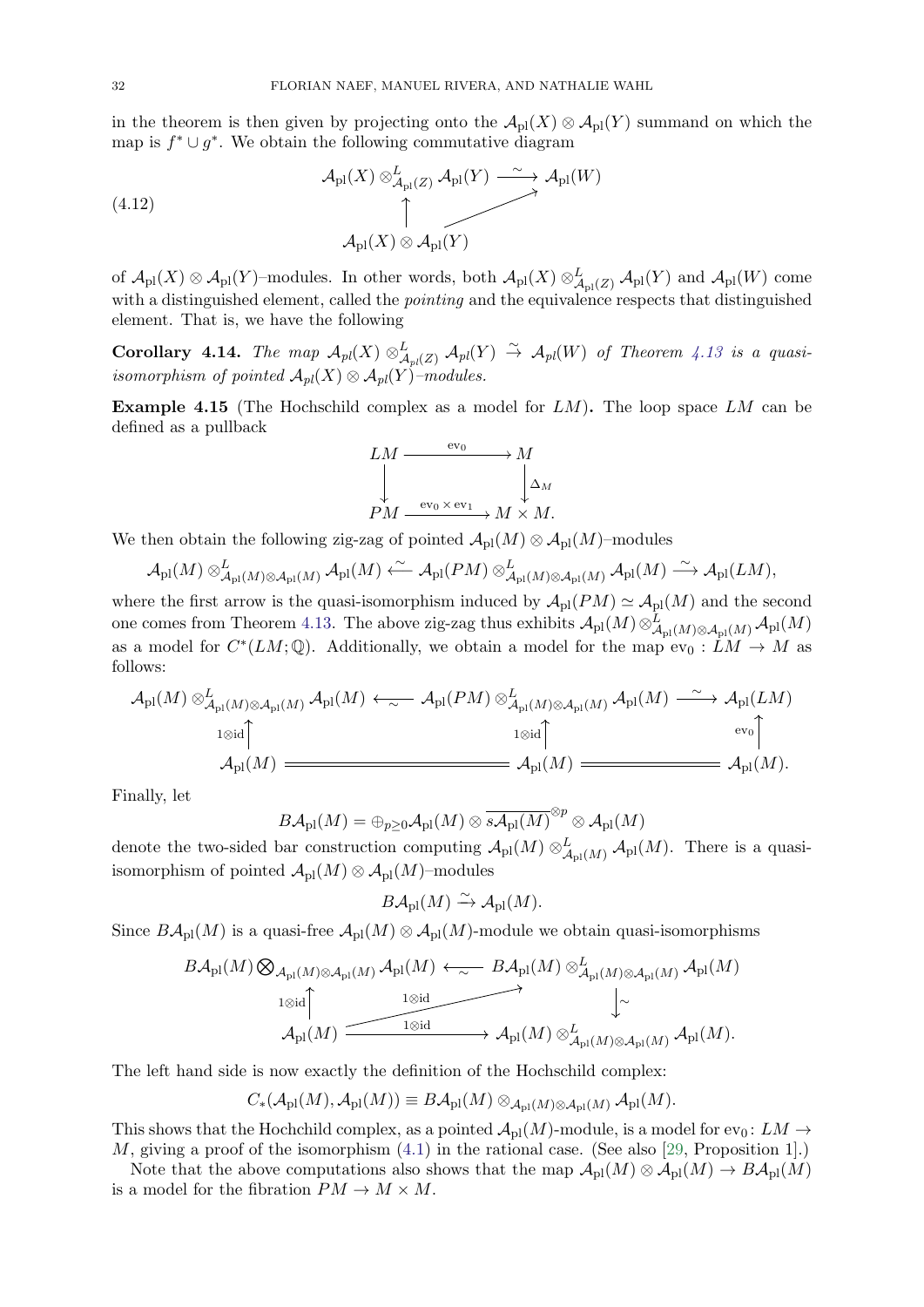Let  $A \simeq A_{\text{pl}}(M)$  be any commutative dg algebra model of M. We can now replace  $A_{\text{pl}}(M)$ by A in the models for LM and PM that we have obtained. As above, let

$$
BA = \bigoplus_{p \geq 0} A \otimes (s\overline{A})^{\otimes p} \otimes A
$$

be the two sided bar-resolution, considered as a pointed  $A \otimes A$ -module. We then have models

$$
A \otimes A \longrightarrow BA
$$
 and  $A \longrightarrow C_*(A, A)$ 

for the fibrations  $ev_0 \times ev_1 : PM \to M$  and  $ev_0 : LM \to M$ . The latter map admits a section cst:  $M \to LM$ , which, under the identification  $LM \cong PM \times_{M \times M} M$ , is given by the diagonal embedding. Analysing the zig-zags in Example [4.15](#page-31-0) we find that it is modelled by

$$
C_*(A, A) = BA \otimes_{A^{\otimes 2}} A \longrightarrow A \otimes_{A^{\otimes 2}} A \xrightarrow{m} A
$$

where  $m: A \otimes A \rightarrow A$  is the multiplication map of A.

<span id="page-32-1"></span>4.4.1. Reparametrization map J. In this section, we will give a model of the reparametrization map

$$
J: sC_*(LM) \cong C_*(LM \times I, LM \times \partial I) \longrightarrow C_*(LM, \mathcal{R}).
$$

We have so far seen that the Hochschild complex  $C_*(A, A)$  can be used to model the loop space together with the evaluation and inclusion maps  $LM \leftrightarrows M$ . This model however does not come with a convenient description of the map  $ev_{0,\frac{1}{2}} = (ev_0, ev_{\frac{1}{2}}) : LM \to M \times M$ . We start the section by giving a model of LM that is more convenient to describe that map.

**Lemma 4.16.** The fibration  $ev_{0,\frac{1}{2}}: LM \to M \times M$  admits the following pointed  $A \otimes A$ -module model:

$$
A \otimes A \longrightarrow A^{\otimes 2} \otimes_{A^{\otimes 4}} (BA)^{\otimes 2}
$$

where  $A^{\otimes 2}$  is an  $A^{\otimes 4}$  module via the map  $(x, y, z, w) \rightarrow (xz, yw)$ . As a vector space

$$
A^{\otimes 2}\otimes_{A^{\otimes 4}} (BA)^{\otimes 2} = \bigoplus_{p,q\geq 0} (s\bar{A})^{\otimes p}\otimes A \otimes (s\bar{A})^{\otimes q}\otimes A
$$

and the map is the inclusion into the summand with  $p, q = 0$ .

*Proof.* The map  $ev_{0,\frac{1}{2}} = (ev_0, ev_{\frac{1}{2}})$ :  $LM \to M \times M$  is the product over  $M \times M$  of two copies of the path fibration:

$$
LM \longrightarrow PM \times PM
$$
  
\n
$$
\downarrow \qquad \qquad \downarrow
$$
  
\n
$$
M \times M \xrightarrow{\Delta_M \times \Delta_M} (M \times M) \times (M \times M).
$$

As in the Example [4.15](#page-31-0) we use  $A \otimes A \rightarrow BA$  as a model for  $PM \rightarrow M \times M$ . Applying Theorem [4.13,](#page-30-1) we get a model for  $\mathrm{ev}_{0,\frac{1}{2}}\colon LM\to M\times M$  as

$$
\mathcal{A}_{\text{pl}}(LM) \xleftarrow{\sim} (A \otimes A) \otimes_{A \otimes 4}^{L} (BA \otimes BA) \simeq A^{\otimes 2} \otimes_{A \otimes 4} (BA)^{\otimes 2}
$$

where one checks that  $a \otimes b \in A \otimes A$  is mapped to the right-hand side as claimed in the statement.  $\Box$ 

<span id="page-32-0"></span>**Lemma 4.17.** The fibration  $\text{Fig}(8) \rightarrow M$  admits the following pointed A-module model

$$
A \to C_*(A, A) \otimes_A C_*(A, A) \cong A \otimes_{A^{\otimes 4}} (BA \otimes BA)
$$

with the cut map and inclusions  $LM \times LM \stackrel{cut}{\longleftarrow}$  Fig(8)  $\hookrightarrow LM$  given by the quotient maps

$$
C_*(A, A) \otimes C_*(A, A) \longrightarrow C_*(A, A) \otimes_A C_*(A, A) \cong A \otimes_{A^{\otimes 4}} (BA \otimes BA) \longleftarrow BA \otimes_{A^{\otimes 2}} BA.
$$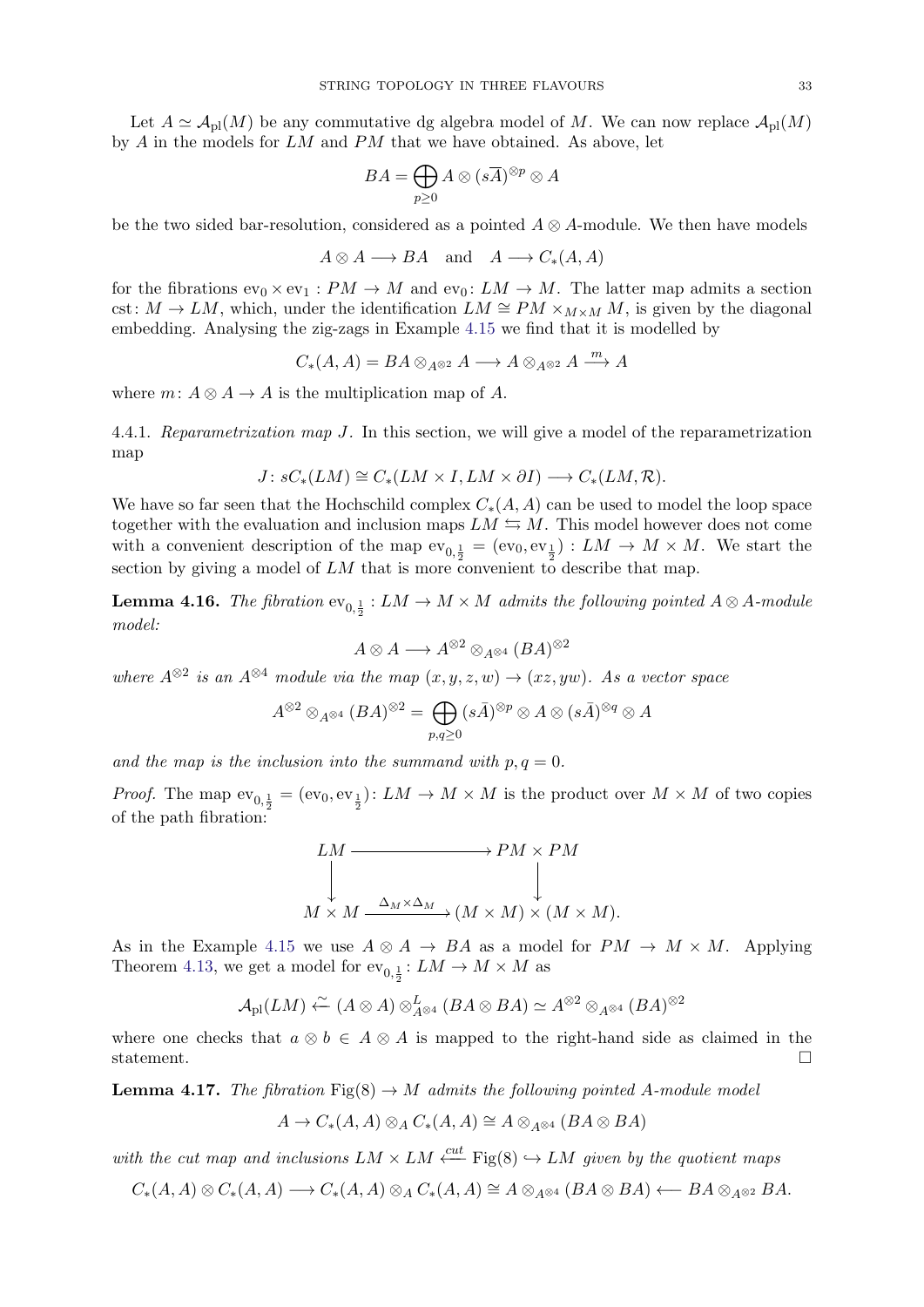*Proof.* The space Fig(8) can be seen to be the pullback of  $PM \times PM \rightarrow M^2 \times M^2 = M^4$ along the diagonal  $M \to M^4$ , which gives us a model for Fig(8)  $\to M$  as  $A \otimes_{A^{\otimes 4}} (BA)^{\otimes 2}$ . Consider the two factorizations of the diagonal as  $M \to M^2 \to M^4$ , where the second map  $M^2 \to M^4$  is either  $(x, y) \mapsto (x, x, y, y)$  or  $(x, y) \mapsto (x, y, x, y)$ . The first version exhibits Fig(8) as the pullback of  $LM \times LM \rightarrow M \times M$  along the diagonal and gives the description of the cut map. The second version exhibits Fig(8) as the pullback of  $ev_{0,\frac{1}{2}}: LM \to M \times M$  giving the description of the inclusion Fig(8)  $\rightarrow LM$ .

The above description of the figure eight space, allows us now to give a model for the map  $\mathcal{R} \to LM$ . Let

$$
C_*(A, A) \oplus_A C_*(A, A) = \text{cone}(C_*(A, A) \oplus C_*(A, A) \to A)
$$

where the map is the composition  $C_*(A, A) \oplus C_*(A, A) \to A \oplus A \to A$ , with the second map being the difference. Here, as we are working with cochain complexes, by "cone" we mean the following construction:

$$
cone(A \xrightarrow{f} B) = (A \oplus sB, d_A + d_B + f).
$$

<span id="page-33-0"></span>**Lemma 4.18.** The map  $\mathcal{R} \to \text{Fig(8)}$  is modelled by the map

$$
C_*(A, A) \otimes_A C_*(A, A) \longrightarrow C_*(A, A) \oplus_A C_*(A, A)
$$

$$
\overline{\mathbf{a}} \otimes \overline{\mathbf{b}} \otimes c \longmapsto \epsilon(\overline{\mathbf{a}})(\overline{\mathbf{b}} \otimes c) \oplus \epsilon(\overline{\mathbf{b}})(\overline{\mathbf{a}} \otimes c),
$$

where  $\epsilon(\overline{a_1} \otimes \cdots \otimes \overline{a_n}) = 0$  if  $p \ge 1$  and  $1$  if  $p = 0$ .

Proof. Consider the commuting diagram

$$
LM \times LM \longleftarrow LM \times M
$$
  
\n
$$
\uparrow \qquad \qquad \uparrow
$$
  
\n
$$
M \times LM \longleftarrow M \times M
$$

of spaces over  $M \times M$ . By pulling back along the diagonal we obtain

$$
\begin{array}{ccc}\n\text{Fig(8)} & \longleftarrow & LM \\
\uparrow & & \uparrow \\
LM & \longleftarrow & M\n\end{array}
$$

and  $R$  is the pushout of the lower right triangle; the diagram thus encodes the inclusion map  $\mathcal{R} \to \text{Fig(8)}$ . Hence we can get a model for that commuting square in algebra, by pulling-back in the same way the previous square and using the naturally part of Theorem [4.13.](#page-30-1) This becomes

$$
C_*(A, A) \otimes_A C_*(A, A) \xrightarrow{\mathrm{id} \otimes \epsilon} C_*(A, A)
$$

$$
\downarrow_{\epsilon \otimes \mathrm{id}} \qquad \downarrow_{\epsilon}
$$

$$
C_*(A, A) \xrightarrow{\epsilon} A,
$$

from which one can read off the map given in the statement.

We now assemble the models of  $LM$ , Fig(8) and  $\mathcal R$  just obtained to give a model of reparametrization map:

<span id="page-33-1"></span>**Proposition 4.19.** In our models, the reparametrization map  $J^*$ :  $\mathcal{A}_{pl}(LM, \mathcal{R}) \to s\mathcal{A}_{pl}(LM)$ 

$$
\text{cone}\left(A^{\otimes 2}\otimes_{A^{\otimes 4}} (BA)^{\otimes 2} \longrightarrow C_*(A, A) \oplus_A C_*(A, A)\right) \xrightarrow{J^*} sC_*(A, A)
$$

takes  $\alpha = (\overline{a_1} \otimes \cdots \otimes \overline{a_p}) \otimes c \otimes (\overline{b_1} \otimes \cdots \otimes \overline{b_q}) \otimes d$  of the subcomplex  $A^{\otimes 2} \otimes_{A^{\otimes 4}} (BA)^{\otimes 2}$  of the source to

 $B(\alpha) := \pm(\overline{a_1} \otimes \cdots \otimes \overline{a_n} \otimes \overline{c} \otimes \overline{b_1} \otimes \cdots \otimes \overline{b_n}) \otimes d$ 

in the target and maps  $\beta \oplus \gamma \in C_*(A, A) \oplus_A C_*(A, A)$  to  $\beta - \gamma$ .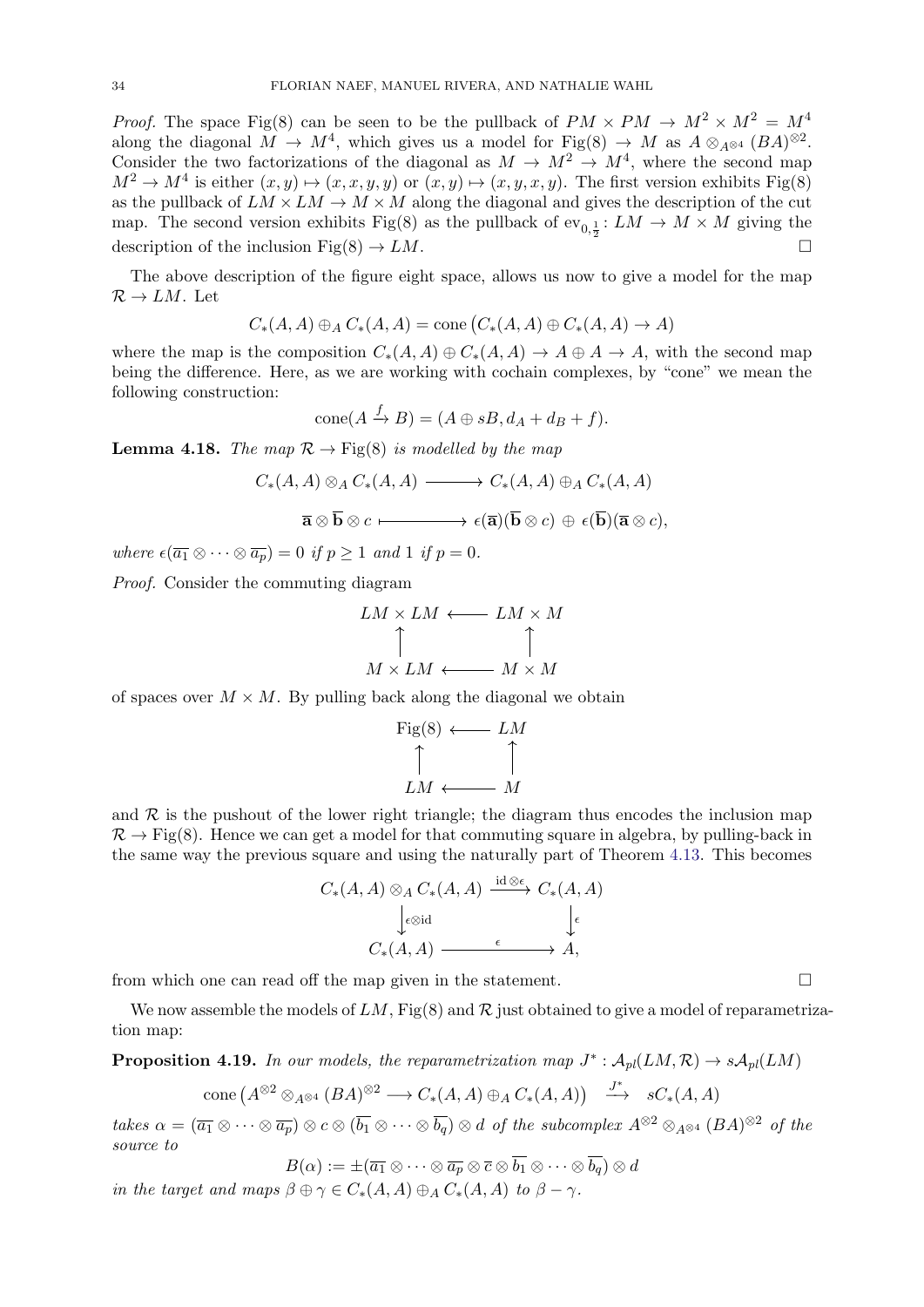One can give a proof of the above proposition using Chen's iterated integrals, see [\[67,](#page-38-4) Section 4.2]. We give here an alternative proof.

Proof. We split the reparametrization into two maps

$$
(LM \times I, LM \times \partial I) \xrightarrow{\simeq} (LM, LM \sqcup LM) \rightarrow (LM, \mathcal{R})
$$

where  $LM \sqcup LM \rightarrow LM$  maps the two copies of LM to the left (resp. right) half-constant loops. Now there is an equivalence of pairs (an equivalence of the corresponding cones, to be precise)

$$
(LM \times I, LM \times \partial I) \xrightarrow{\simeq} (\text{pt}, LM \sqcup \text{pt})
$$

via the map that sends one of the LM factors to  $\{pt\}$ . We can thus think of the reparametrization map as the zig-zag

$$
(\text{pt}, LM \sqcup \text{pt}) \xleftarrow{\simeq} (LM, LM \sqcup LM) \rightarrow (LM, \mathcal{R}).
$$

In our rational model, this becomes a map

$$
sC_{*}(A,A) \xrightarrow{\sim} \text{cone}\left(\begin{array}{c} A^{\otimes 2} \otimes_{A^{\otimes 4}} (BA)^{\otimes 2} \\ \downarrow \\ C_{*}(A,A) \oplus C_{*}(A,A) \end{array}\right) \longleftarrow \text{cone}\left(\begin{array}{c} A^{\otimes 2} \otimes_{A^{\otimes 4}} (BA)^{\otimes 2} \\ \downarrow \\ C_{*}(A,A) \oplus_{A} C_{*}(A,A) \end{array}\right)
$$

where the first map is the inclusion  $C_*(A, A) \to C_*(A, A) \oplus C_*(A, A)$  in the first summand, and the second map is the natural projection. It remains to give a left-inverse to the first map. One can check that sending  $(\alpha, \beta \oplus \gamma) \to B(\alpha) + \beta - \gamma$  defines such a chain model for such a homotopy inverse. The result follows.  $\Box$ 

4.4.2. Cut map. We give now a model for the cut map used in the definition of the coproduct. Its target is  $C^*(LM \times LM, M \times LM \cup LM \times M) \simeq C^*(LM, M)^{\otimes 2}$ . Recall that the relative Hochschild chain complex  $\underline{C}_*(A, A)$  is the kernel of the (surjective) map  $C_*(A, A) \to A$  and hence a model for  $C^*(LM, M)$ .

<span id="page-34-0"></span>**Proposition 4.20.** The cut map  $(Fig(8), R) \rightarrow (LM \times LM, M \times LM \cup LM \times M)$  can be modelled as the map

(4.13) cone 
$$
\begin{pmatrix} C_*(A, A) \otimes_A C_*(A, A) \\ \downarrow \\ C_*(A, A) \oplus_A C_*(A, A) \end{pmatrix} \xleftarrow{\text{cut}} \text{cone } \begin{pmatrix} C_*(A, A) \\ \downarrow \\ A \end{pmatrix} \stackrel{\otimes 2}{\leftarrow} \underline{C}_*(A, A)^{\otimes 2}.
$$

defined by

$$
cut((\overline{a_1} \otimes \cdots \otimes \overline{a_p} \otimes a_{p+1}) \otimes (\overline{b_1} \otimes \cdots \otimes \overline{b_p} \otimes b_{p+1})) = \pm (\overline{a_1} \otimes \cdots \otimes \overline{a_p}) \otimes (\overline{b_1} \otimes \cdots \otimes \overline{b_q}) \otimes a_{p+1}b_{q+1}
$$
  
sitting in the subcomplex  $C_*(A, A) \otimes_A C_*(A, A)$  of the target.

*Proof.* We have already seen in Lemma [4.17](#page-32-0) that the cut map  $\text{Fig}(8) \rightarrow LM \times LM$  can be described as the quotient map

$$
C_*(A, A) \otimes_A C_*(A, A) \longleftarrow C_*(A, A) \otimes C_*(A, A).
$$

To see that this map descends to a relative map, we use the same diagrams of spaces as in the proof of Lemma [4.18.](#page-33-0)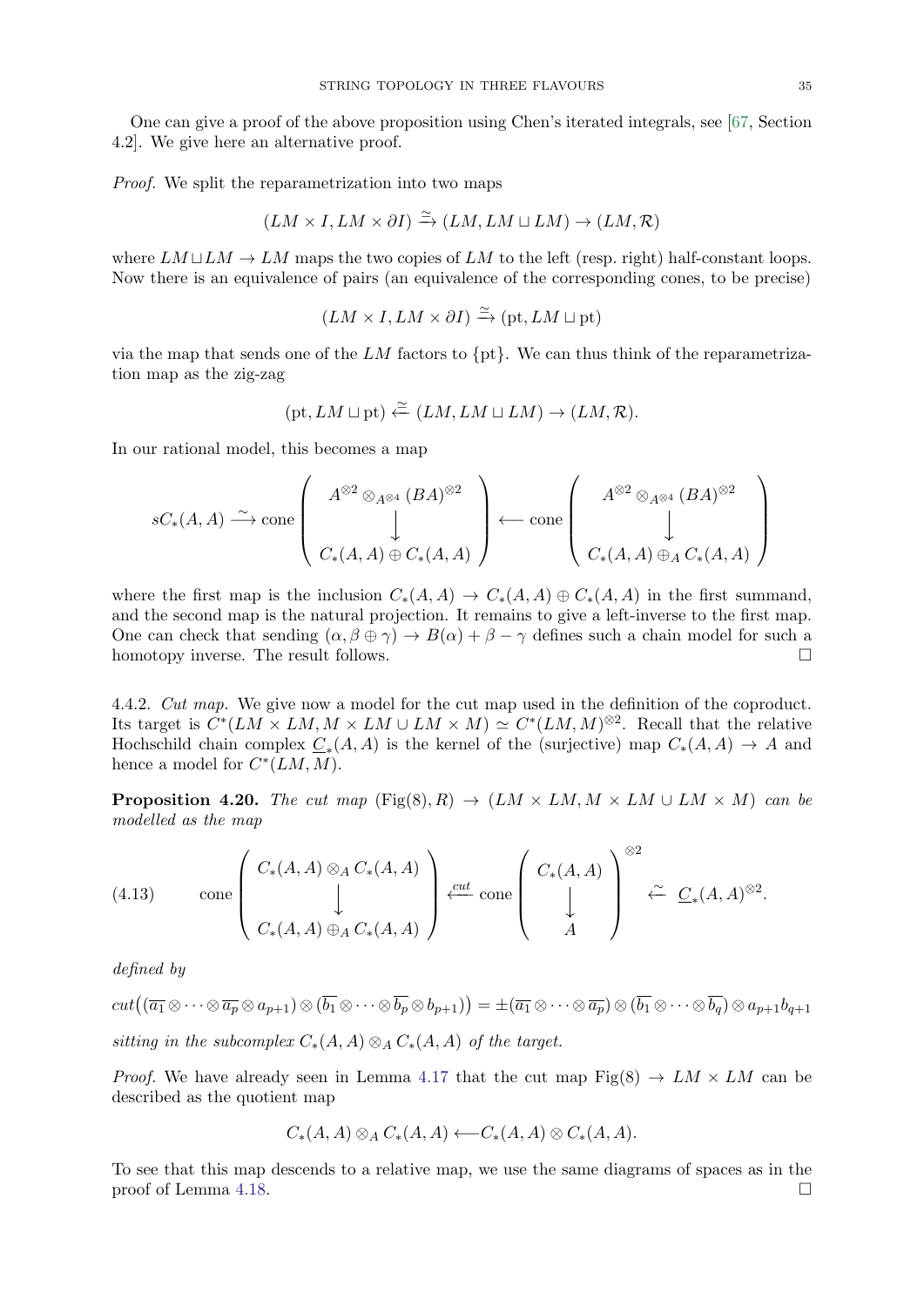4.4.3. Model for the relative intersection. We are left to find a model for the relative intersection step of [\(4.11\)](#page-30-2). We will use the decomposition of this map given by the relative intersection product using the oriented intersection context [\(4.10\)](#page-28-3):

<span id="page-35-1"></span>
$$
(4.14) \quad C_*(LM) \longrightarrow C_*(LM, LM|_{FM_2}) \longleftarrow C_*(LM|_M, LM|_{UTM}) \xrightarrow{\cap p^*_{\mathcal{E}} \tau} C_{*-n}(LM|_M)
$$

$$
f \qquad \qquad f \qquad \qquad f \qquad \qquad f \qquad \qquad f \qquad \qquad f \qquad \qquad f \qquad \qquad f \qquad \qquad f \qquad \qquad f \qquad \qquad f \qquad \qquad f \qquad \qquad f \qquad \qquad f \qquad \qquad f \qquad \qquad f \qquad \qquad f \qquad \qquad f \qquad \qquad f \qquad \qquad f \qquad \qquad f \qquad \qquad f \qquad \qquad f \qquad \qquad f \qquad \qquad f \qquad \qquad f \qquad \qquad f \qquad \qquad f \qquad \qquad f \qquad \qquad f \qquad \qquad f \qquad \qquad f \qquad \qquad f \qquad \qquad f \qquad \qquad f \qquad \qquad f \qquad \qquad f \qquad \qquad f \qquad \qquad f \qquad \qquad f \qquad \qquad f \qquad \qquad f \qquad \qquad f \qquad \qquad f \qquad \qquad f \qquad \qquad f \qquad \qquad f \qquad \qquad f \qquad \qquad f \qquad \qquad f \qquad \qquad f \qquad \qquad f \qquad \qquad f \qquad \qquad f \qquad \qquad f \qquad \qquad f \qquad \qquad f \qquad \qquad f \qquad \qquad f \qquad \qquad f \qquad \qquad f \qquad \qquad f \qquad \qquad f \qquad \qquad f \qquad \qquad f \qquad \qquad f \qquad \qquad f \qquad \qquad f \qquad \qquad f \qquad \qquad f \qquad \qquad f \qquad \qquad f \qquad \qquad f \qquad \qquad f \qquad \qquad f \qquad \qquad f \qquad \qquad f \qquad \qquad f \qquad \qquad f \qquad \qquad f \qquad \qquad f \qquad \qquad f \qquad \qquad f \qquad \qquad f \qquad \qquad f \qquad \qquad f \qquad \qquad f \qquad \qquad f \qquad \qquad f \qquad \qquad f \qquad \qquad f \qquad \qquad f \qquad \qquad f \qquad \qquad f \qquad \qquad f \qquad \qquad f \qquad \qquad f \qquad \qquad f
$$

The middle map is the "excision" map

$$
C_*\left(\mathrm{Fig}(8), LM|_{UTM}\right) \cong C_*\left(LM|_M, LM|_{UTM}\right) \xrightarrow{\sim} C_*\left(LM, LM|_{FM_2}\right),
$$

and we need a cochain model for a homotopy inverse of that map. We start by giving a model of the spaces involved, starting from appropriate models of  $UTM$  and  $FM<sub>2</sub>$ .

Suppose now that  $A = A_M$  is a Poincare duality model for M, as given by Theorem [3.4.](#page-17-0) Then A has a coproduct map  $\Delta: s^{-n}A \to A \otimes A$  (dual to the intersection product of M, see Example [3.3\)](#page-16-1). Lambrechts-Stanley conjectured in [\[57\]](#page-38-36) explicit commutative dg algebra models for configuration spaces. This conjecture was shown to hold over the reals by Idrissi and Campos-Willwacher, see [\[45\]](#page-38-21), [\[11,](#page-37-20) Appendix A].

For  $FM<sub>2</sub>$ , this model is the quotient of the truncated polynomial algebra

$$
\mathcal{F}_A = \left( \frac{A \otimes A[\omega_{1,2}]}{(\omega_{1,2}^2 = 0, (a \otimes 1)\omega_{1,2} = (1 \otimes a)\omega_{1,2})} , d\omega_{1,2} = \Delta(1) \right),
$$

where  $\omega_{1,2}$  is a degree  $n-1$  class. The spherical fibration  $UTM$  more classically admits a model

<span id="page-35-0"></span>
$$
\mathcal{U}_A = \left(\frac{A[\vartheta]}{(\vartheta^2 = 0)}, \ d\vartheta = e\right),\,
$$

where  $\vartheta$  has degree  $n-1$ , representing the fiber, and  $e = (m \circ \Delta)(1) \in A$  is the Euler class of  $M$ .

These algebras fit into the commutative diagram

(4.15) 
$$
\begin{array}{ccc}\n U_A & \longleftarrow & \mathcal{F}_A \\
 \uparrow & & \uparrow \\
 A & \longleftarrow & A \otimes A,\n \end{array}
$$

where the vertical maps are the natural inclusions and the top map takes  $\vartheta$  to  $\omega_{1,2}$ .

<span id="page-35-2"></span>**Theorem 4.21.** Let A be a Poincare duality model for a simply-connected manifold  $M$ . Then the following hold:

- (1) The diagram  $(4.15)$  is a real model for  $(4.10)$ , i.e. there exists a zig-zag of quasiisomorphisms of squares of commutative dg  $\mathbb R$ -algebras connecting [\(4.15\)](#page-35-0) to the diagram *obtained from* [\(4.10\)](#page-28-3) by applying  $A_{pl}(-)$ .
- (2) The map  $\phi : \text{cone}(A \to \mathcal{U}_A) \to \text{cone}(A \otimes A \to \mathcal{F}_A)$  taking  $(x, y + \vartheta z) \in A \oplus \vartheta \mathcal{U}_A$  to  $(\Delta(z), (z \otimes 1)\omega_{1,2}) \in A \otimes A \oplus s\mathcal{F}_A$ , is a model for the homotopy inverse of the map of pairs  $\iota : (UTM, M) \xrightarrow{\sim} (FM_2, M \times M)$ , and is a map of  $A \otimes A$ -modules.
- (3) A representative of the Thom class  $\tau \in \text{cone}(A \to \mathcal{U}_A)$  is given by

 $\tau = (e, \vartheta),$ 

where  $e = m \circ \Delta(1) \in A$  is the Euler class as above.

*Proof sketch.* Part (1) follows from the works [\[11\]](#page-37-20) and [\[45\]](#page-38-21): the model of  $FM<sub>2</sub>$  given here is that of Lambrechts-Stanley, and it is a commutative dg algebra model of  $FM<sub>2</sub>$  over the reals by these two papers. Analysing the models, we see that the maps in Diagram [\(4.10\)](#page-28-3) are modeled as stated, as the multiplication of A models the diagonal, and the class  $\omega_{1,2}$  corresponds to the class of the sphere in UTM. Going through the proof in [\[11\]](#page-37-20) or [\[45\]](#page-38-21) that  $\mathcal{F}_A$  is quasi-isomorphic to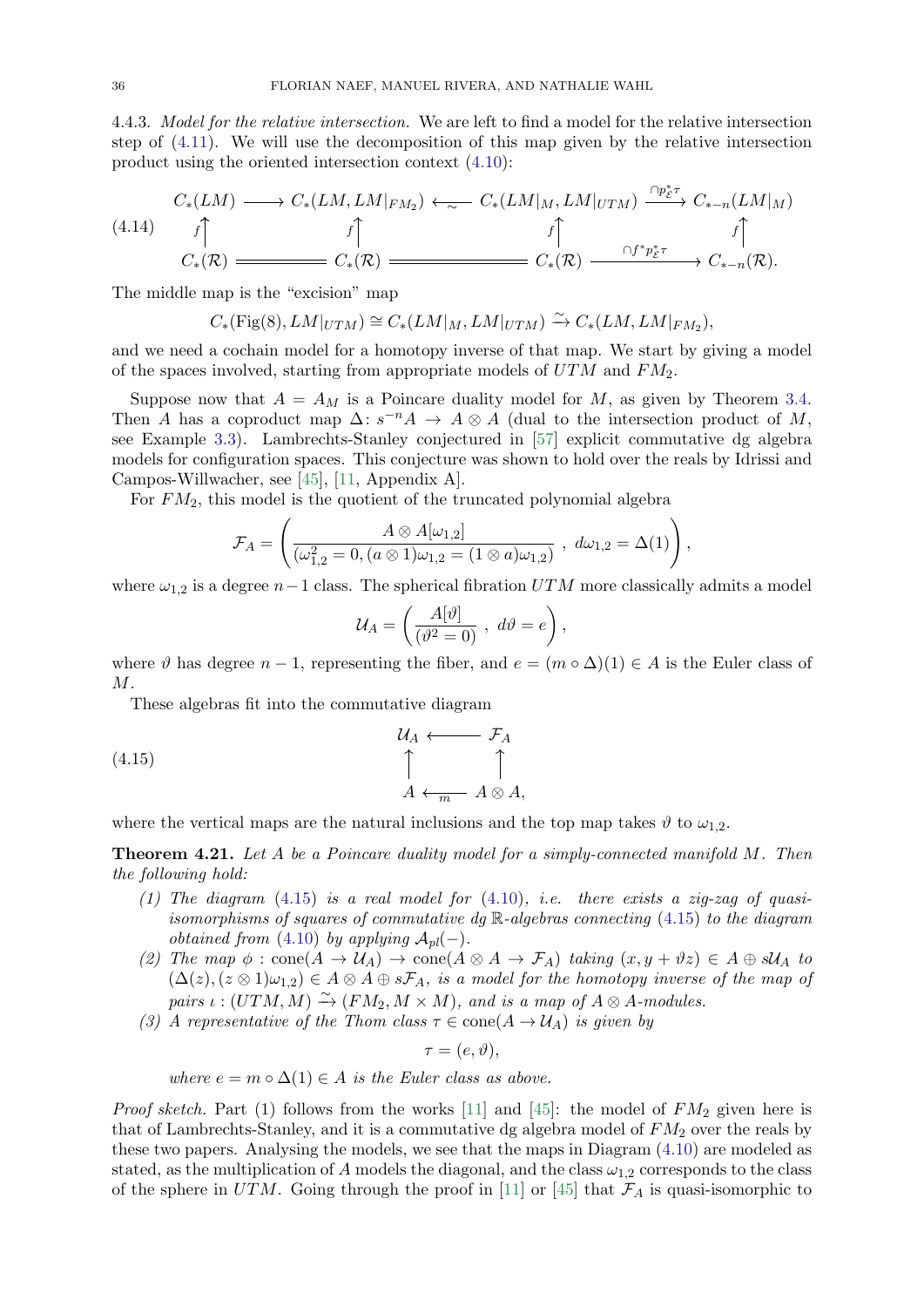$\mathcal{A}_{\text{pl}}(FM_2, \mathbb{R})$ , one can strengthen the statements to obtain a zig-zag of squares of commutative dg algebras, as claimed. See also [\[67,](#page-38-4) Proposition 8.3].

For part (2), we know that the map of pairs is a homotopy equivalence, and that it is modeled by the map  $\hat{m}$  coming from the diagram. So it is enough to check that  $\phi$  a 1-sided homotopy inverse to  $\hat{m}$ . The composite  $\hat{m} \circ \phi$  takes  $(x, y + \vartheta z)$  to  $(ze, z\vartheta)$  in cone( $A \to \mathcal{U}_A$ ). This map is homotopic to the identity by the homotopy  $h(x, y + \vartheta z) \mapsto (y, 0)$ . One checks that  $\phi$  is a map of  $A \otimes A$ –modules.

Part (3) follows from the analysis of the models in (1). Alternativly, note that cone  $(A \rightarrow$  $\mathcal{U}_A$ ) ~  $s^{n-1}A$  and thus there is only one candidate up to a scalar for the Thom class. The scalar is determined by the condition that the image of the Thom class under the isomorphism  $H^n(M,UTM) \cong H^n(M \times M, M \times M \setminus M) \to H^n(M \times M)$  is the diagonal class. By (2) this image is  $\Delta(1) \in A \times A$ , which is the diagonal class. □

4.4.4. Proof of Theorem [4.2.](#page-25-1) We now assemble the results of the previous sections to give a sketch proof of Theorem [4.2.](#page-25-1) Let

$$
\overline{a_1} \otimes \cdots \otimes \overline{a_p} \otimes a_{p+1}, \ \overline{b_1} \otimes \cdots \otimes \overline{b_q} \otimes b_{q+1} \ \in \ \underline{C}_*(A, A)
$$

be two Hochschild chains. By Proposition [4.20,](#page-34-0) applying the cut map to their tensor product we get

$$
\pm(\overline{a_1}\otimes\cdots\otimes \overline{a_p})\otimes (\overline{b_1}\otimes\cdots\otimes \overline{b_q})\otimes a_{p+1}b_{q+1}\in C_*(A,A)\otimes_A C_*(A,A).
$$

Next we apply the relative intersection product as given by our algebraic model of Diagram [\(4.14\)](#page-35-1): writing  $\mathcal{L}_A := A^{\otimes 2} \otimes_{A^{\otimes 4}} (BA)^{\otimes 2}$  and  $\mathcal{R}_A := C_*(A, A) \oplus_A C_*(A, A)$  for our models of  $LM$  and  $\mathcal R$  of Section [4.4.1,](#page-32-1) and applying Theorem [4.13](#page-30-1) to the pullbacks of LM along the maps of Diagram [\(4.10\)](#page-28-3), as modeled by [\(4.15\)](#page-35-0), the intersection product is modeled by

$$
\mathcal{L}_A \leftarrow \mathcal{L}_A \otimes_{A^{\otimes 2}} \text{cone}(A^{\otimes 2} \to \mathcal{F}_A) \xrightarrow{\sim} \mathcal{L}_A \otimes_{A^{\otimes 2}} \text{cone}(A \to \mathcal{U}_A) \stackrel{\cup \tau_M}{\leftarrow} \mathcal{L}_A \otimes_{A^{\otimes 2}} A
$$
  

$$
\downarrow \qquad \qquad \downarrow
$$
  

$$
\mathcal{R}_A \xleftarrow{\cup \tau_M} \mathcal{R}_A,
$$

where the first map has degree  $n$ , with source

$$
\mathcal{L}_A \otimes_{A^{\otimes 2}} A = (A^{\otimes 2} \otimes_{A^{\otimes 4}} (BA)^{\otimes 2}) \otimes_{A^{\otimes 2}} A \cong C_*(A, A) \otimes_A C_*(A, A).
$$

Recall from Theorem [4.21\(](#page-35-2)3) that the Thom class is given by  $\tau_M = (e, \vartheta)$  in our model, so applying the first map to our element gives

$$
\pm(\overline{a_1}\otimes\cdots\otimes \overline{a_p})\otimes (\overline{b_1}\otimes\cdots\otimes \overline{b_q})\otimes (a_{p+1}b_{q+1}e,a_{p+1}b_{q+1}\vartheta)
$$

in  $C_*(A, A) \otimes_A C_*(A, A) \otimes_A \text{cone}(A \to \mathcal{U}_A) \cong \mathcal{L}_A \otimes_{A \otimes^2} \text{cone}(A \to \mathcal{U}_A)$ . Now we apply the explicit inverse of cone( $A \otimes A \to \mathcal{F}_A$ )  $\to$  cone( $A \to \mathcal{U}_A$ ) given in Theorem [4.21](#page-35-2) which yields

$$
\pm(\overline{a_1}\otimes\cdots\otimes \overline{a_p})\otimes (\overline{b_1}\otimes\cdots\otimes \overline{b_q})\otimes (\Delta(a_{p+1}b_{q+1}),(a_{p+1}b_{q+1}\otimes 1)\omega_{1,2})
$$

in  $\mathcal{L}_A \otimes_{A^{\otimes 2}} \text{cone}(A \otimes A \to \mathcal{F}_A)$ . Next applying  $\text{cone}(A^{\otimes 2} \to \mathcal{F}_A) \to A^{\otimes 2}$ , we obtain

$$
\pm(\overline{a_1}\otimes\cdots\otimes \overline{a_p})\otimes (\overline{b_1}\otimes\cdots\otimes \overline{b_q})\otimes \Delta(a_{p+1}b_{q+1})
$$

in  $\mathcal{L}_A \otimes_{A^{\otimes 2}} A^{\otimes 2} \cong A^{\otimes 2} \otimes_{A^{\otimes 4}} (BA)^{\otimes 2}$ . Finally, the reparametrization map J is given by Proposition [4.19](#page-33-1) after applying the last identification and yields the formula for the coproduct as

$$
\sum \pm (\overline{a_1} \otimes \cdots \otimes \overline{a_p} \otimes \overline{a_{p+1}} e_i \otimes \overline{b_1} \otimes \cdots \otimes \overline{b_q}) \otimes b_{q+1} f_i \in sC_*(A, A)
$$

matching the formula for the algebraic Goresky-Hingston product of Definition [3.15](#page-21-0) (up to switching the factors, which does not make a difference on cohomology by the graded commutativity of the product, see Theorem [3.17\)](#page-21-2).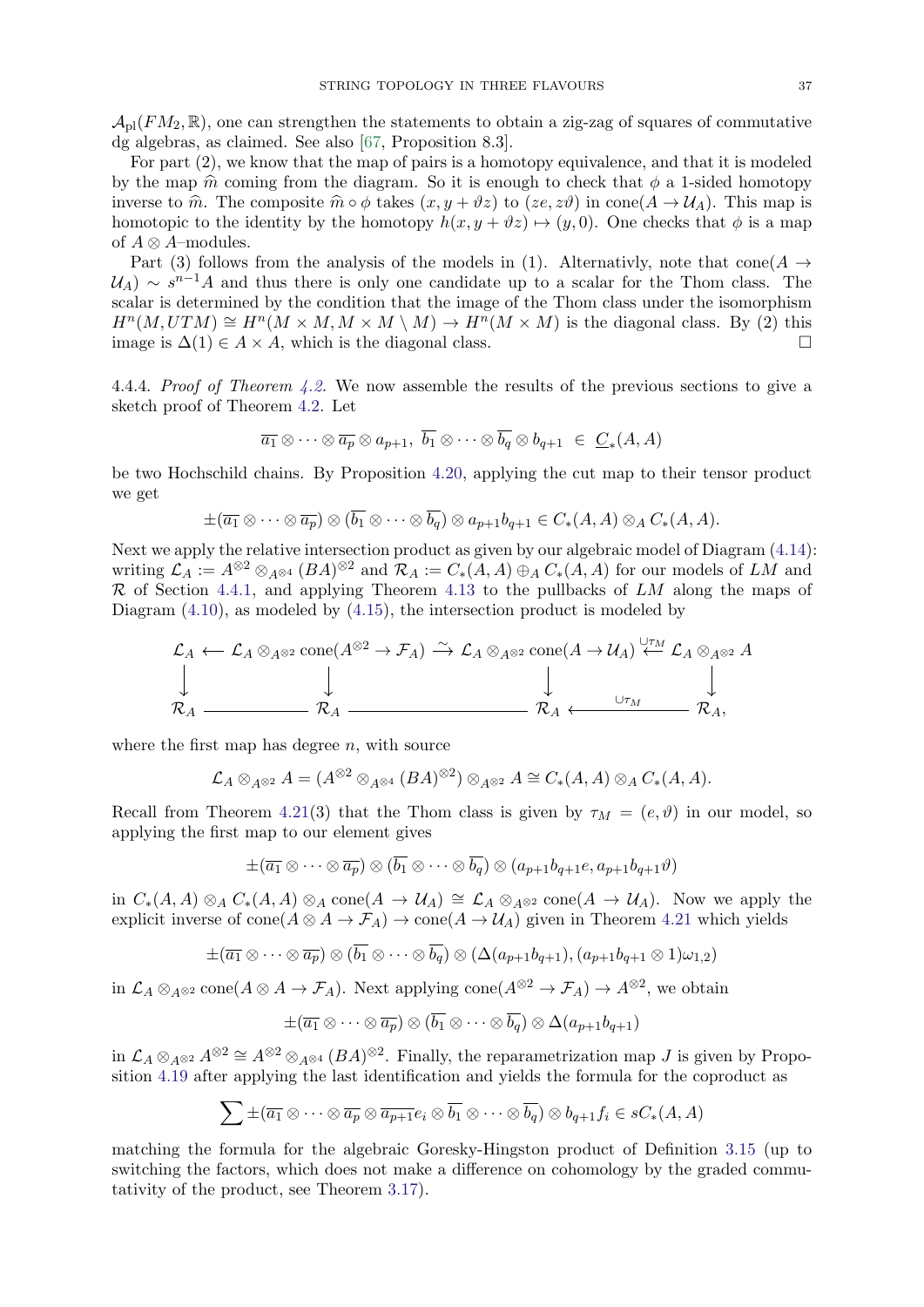#### <span id="page-37-21"></span>**REFERENCES**

- <span id="page-37-27"></span>[1] Hossein Abbaspour. On algebraic structures of the Hochschild complex. In Free loop spaces in geometry and topology, volume 24 of IRMA Lect. Math. Theor. Phys., pages 165-222. Eur. Math. Soc., Zürich, 2015.
- <span id="page-37-9"></span>[2] Hossein Abbaspour. On the Hochschild homology of open Frobenius algebras. J. Noncommut. Geom., 10(2):709–743, 2016.
- <span id="page-37-3"></span>[3] Alberto Abbondandolo and Matthias Schwarz. On the Floer homology of cotangent bundles. Comm. Pure Appl. Math., 59(2):254–316, 2006.
- <span id="page-37-4"></span>[4] Alberto Abbondandolo and Matthias Schwarz. Floer homology of cotangent bundles and the loop product. Geom. Topol., 14(3):1569–1722, 2010.
- <span id="page-37-29"></span>[5] Marcelo Aguiar. Infinitesimal hopf algebras. In New trends in Hopf algebra theory (La Falda, 1999), volume 267 of Contemp. Math., pages 1–29. Amer. Math. Soc., Providence, RI, 2000.
- <span id="page-37-23"></span>[6] Anton Alekseev, Nariya Kawazumi, Yusuke Kuno, and Florian Naef. The goldman–turaev lie bialgebra in genus zero and the kashiwara–vergne problem. Advances in Mathematics, 326:1–53, 2018.
- <span id="page-37-18"></span>[7] Somnath Basu. Transversal string topology and invariants of manifolds. ProQuest LLC, Ann Arbor, MI, 2011. Thesis (Ph.D.)–State University of New York at Stony Brook.
- <span id="page-37-8"></span>[8] Kai Behrend, Grégory Ginot, Behrang Noohi, and Ping Xu. String topology for stacks. Astérisque, (343):xiv+169, 2012.
- <span id="page-37-11"></span>[9] Clemens Berger and Ralph M. Kaufmann. Trees, graphs and aggregates: a categorical perspective on combinatorial surface topology, geometry, and algebra, 2022.
- <span id="page-37-22"></span>[10] Glen E. Bredon. Topology and geometry, volume 139 of Graduate Texts in Mathematics. Springer-Verlag, New York, 1993.
- <span id="page-37-20"></span>[11] Ricardo Campos and Thomas Willwacher. A model for configuration spaces of points. To appear in Alg. Geom. Topol.
- <span id="page-37-28"></span>[12] Vyjayanthi Chari and Andrew Pressley. A guide to quantum groups. Cambridge University Press, Cambridge, 1994.
- <span id="page-37-0"></span>[13] M. Chas and D. Sullivan. String topology. Preprint 1999 (arXiv:math.GT/9911159).
- <span id="page-37-7"></span>[14] David Chataur and Luc Menichi. String topology of classifying spaces. J. Reine Angew. Math., 669:1–45, 2012.
- <span id="page-37-24"></span>[15] Kuo-tsai Chen. Iterated integrals of differential forms and loop space homology. Ann. of Math. (2), 97:217– 246, 1973.
- <span id="page-37-30"></span>[16] Xiaojun Chen, Farkhod Eshmatov, and Wee Liang Gan. Quantization of the Lie bialgebra of string topology. Comm. Math. Phys., 301(1):37–53, 2011.
- <span id="page-37-12"></span>[17] Kai Cieliebak, Urs Frauenfelder, and Alexandru Oancea. Rabinowitz Floer homology and symplectic homology. Ann. Sci. Éc. Norm. Supér.  $(4)$ , 43 $(6)$ :957–1015, 2010.
- <span id="page-37-31"></span>[18] Kai Cieliebak, Kenji Fukaya, and Janko Latschev. Homological algebra related to surfaces with boundary. Quantum Topol., 11(4):691–837, 2020.
- <span id="page-37-19"></span>[19] Kai Cieliebak, Pavel Hajek, and Evgeny Volkov. Chain-level equivariant string topology for simply connected manifolds, 2022.
- <span id="page-37-15"></span>[20] Kai Cieliebak, Nancy Hingston, and Alexandru Oancea. Loop coproduct in morse and floer homology, 2020.
- <span id="page-37-14"></span>[21] Kai Cieliebak, Nancy Hingston, and Alexandru Oancea. Poincaré duality for loop spaces, 2020.
- <span id="page-37-5"></span>[22] Kai Cieliebak and Janko Latschev. The role of string topology in symplectic field theory. In New perspectives and challenges in symplectic field theory, volume 49 of CRM Proc. Lecture Notes, pages 113–146. Amer. Math. Soc., Providence, RI, 2009.
- <span id="page-37-13"></span>[23] Kai Cieliebak and Alexandru Oancea. Multiplicative structures on cones and duality, 2020.
- <span id="page-37-1"></span>[24] Ralph L. Cohen and John D. S. Jones. A homotopy theoretic realization of string topology. Math. Ann., 324(4):773–798, 2002.
- <span id="page-37-16"></span>[25] Ralph L. Cohen, John R. Klein, and Dennis Sullivan. The homotopy invariance of the string topology loop product and string bracket. J. Topol., 1(2):391–408, 2008.
- <span id="page-37-17"></span>[26] M. C. Crabb. Loop homology as fibrewise homology. Proc. Edinb. Math. Soc. (2), 51(1):27–44, 2008.
- <span id="page-37-6"></span>[27] Gabriel C. Drummond-Cole, Kate Poirier, and Nathaniel Rounds. Chain level string topology operations. Preprint 2015 (arXiv:1506.02596).
- <span id="page-37-32"></span>[28] Pavel Etingof and David Kazhdan. Quantization of Lie bialgebras. I. Selecta Math. (N.S.), 2(1):1–41, 1996.
- <span id="page-37-33"></span>[29] Yves Félix and Jean-Claude Thomas. Rational BV-algebra in string topology. Bull. Soc. Math. France, 136(2):311–327, 2008.
- <span id="page-37-2"></span>[30] Yves Félix and Jean-Claude Thomas. String topology on gorenstein spaces. Mathematische Annalen, 345(2):417–452, 2009.
- <span id="page-37-10"></span>[31] Yves Félix, Jean-Claude Thomas, and Micheline Vigué-Poirrier. Rational string topology. J. Eur. Math. Soc.  $(JEMS), 9(1):123-156, 2007.$
- <span id="page-37-26"></span>[32] Murray Gerstenhaber and Hyo Chul Myung. On commutative power-associative nilalgebras of low dimension. Proc. Amer. Math. Soc., 48:29–32, 1975.
- <span id="page-37-25"></span>[33] Ezra Getzler, John D. S. Jones, and Scott Petrack. Differential forms on loop spaces and the cyclic bar complex. Topology, 30(3):339–371, 1991.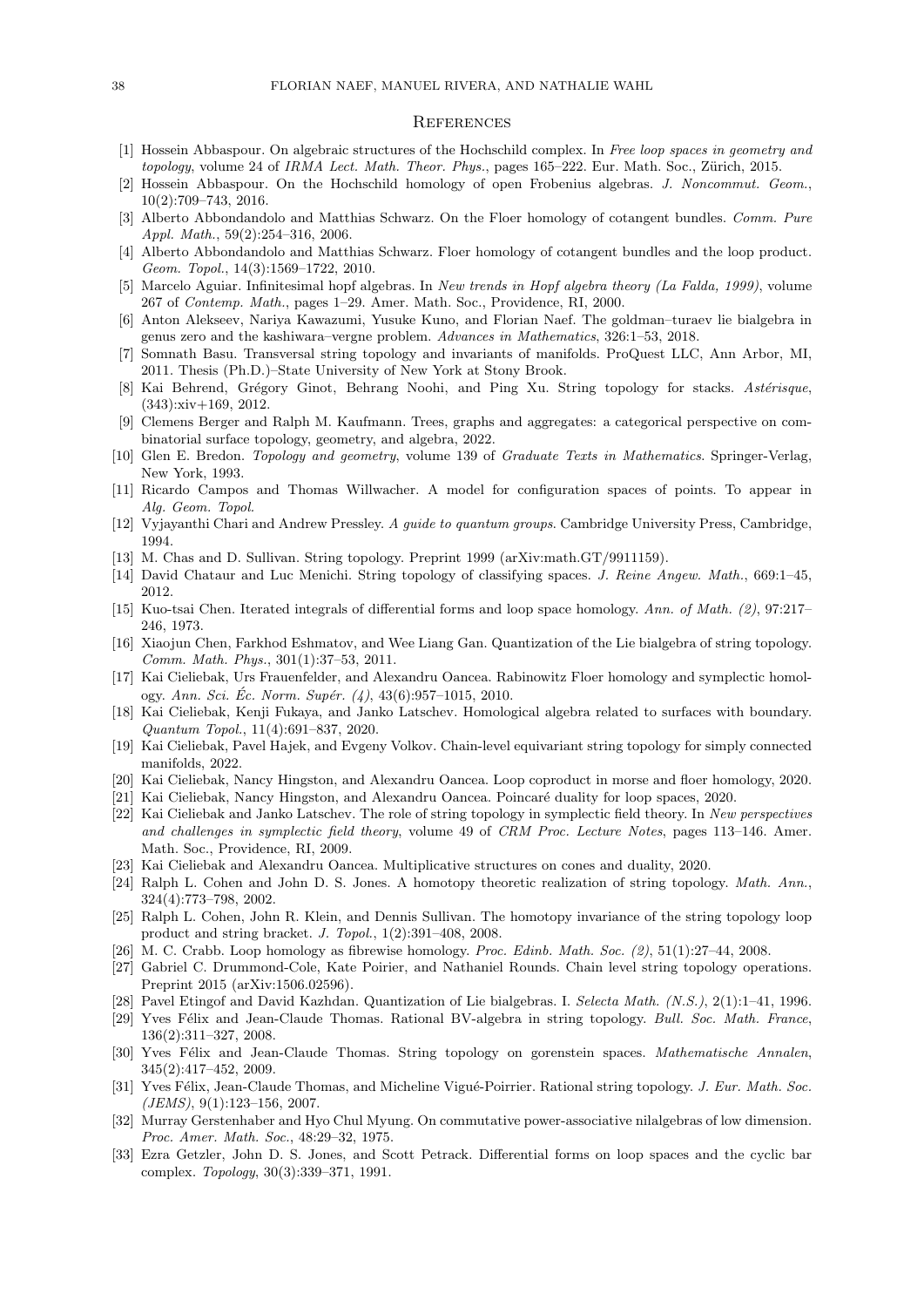- <span id="page-38-32"></span>[34] Victor Ginzburg. Non-commutative symplectic geometry, quiver varieties, and operads. Math. Res. Lett., 8(3):377–400, 2001.
- <span id="page-38-6"></span>[35] Véronique Godin. Higher string topology operations. Preprint 2007. (arXiv:0711.4859).
- <span id="page-38-0"></span>[36] William M. Goldman. Invariant functions on Lie groups and Hamiltonian flows of surface group representations. Invent. Math., 85(2):263–302, 1986.
- <span id="page-38-2"></span>[37] Thomas G. Goodwillie. Cyclic homology, derivations, and the free loop space. Topology, 24(2):187–215, 1985.
- <span id="page-38-9"></span>[38] Mark Goresky and Nancy Hingston. Loop products and closed geodesics. Duke Math. J., 150(1):117–209, 2009.
- <span id="page-38-13"></span>[39] Jesper Grodal and Anssi Lahtinen. String topology of finite groups of lie type, 2020.
- <span id="page-38-18"></span>[40] Kate Gruher and Paolo Salvatore. Generalized string topology operations. Proc. Lond. Math. Soc. (3), 96(1):78–106, 2008.
- <span id="page-38-11"></span>[41] Richard Hepworth and Anssi Lahtinen. On string topology of classifying spaces. Adv. Math., 281:394–507, 2015.
- <span id="page-38-10"></span>[42] Nancy Hingston and Hans-Bert Rademacher. Resonance for loop homology of spheres. J. Differential Geom., 93(1):133–174, 2013.
- <span id="page-38-14"></span>[43] Nancy Hingston and Nathalie Wahl. Product and coproduct in string topology. To appear in Ann. Sci. Éc. Norm. Supér.
- <span id="page-38-19"></span>[44] Nancy Hingston and Nathalie Wahl. On the invariance of the string topology coproduct, 2021.
- <span id="page-38-21"></span>[45] Najib Idrissi. The Lambrechts–Stanley model of configuration spaces. Inventiones mathematicae, 216(1):1– 68, 2019.
- <span id="page-38-30"></span>[46] Natalia Iyudu, Maxim Kontsevich, and Yannis Vlassopoulos. Pre-Calabi-Yau algebras as noncommutative Poisson structures. J. Algebra, 567:63–90, 2021.
- <span id="page-38-1"></span>[47] John D. S. Jones. Cyclic homology and equivariant homology. Invent. Math., 87(2):403–423, 1987.
- <span id="page-38-28"></span>[48] S. A. Joni and G.-C. Rota. Coalgebras and bialgebras in combinatorics. 6:1–47, 1982.
- <span id="page-38-31"></span>[49] Ralph Kaufmann, Manuel Rivera, and Zhengfang Wang. The algebraic structure of the Tate-Hochschild complex via a geometric moduli space action. In preparation.
- <span id="page-38-8"></span>[50] Ralph M. Kaufmann. Moduli space actions on the Hochschild co-chains of a Frobenius algebra. I. Cell operads. J. Noncommut. Geom., 1(3):333–384, 2007.
- <span id="page-38-7"></span>[51] Ralph M. Kaufmann. Moduli space actions on the Hochschild co-chains of a Frobenius algebra. II. Correlators. J. Noncommut. Geom., 2(3):283–332, 2008.
- <span id="page-38-17"></span>[52] Ralph M. Kaufmann. A detailed look on actions on hochschild complexes especially the degree 1 co-product and actions on loop spaces, 2021.
- <span id="page-38-23"></span>[53] Nariya Kawazumi. A regular homotopy version of the goldman-turaev lie bialgebra, the enomoto-satoh traces and the divergence cocycle in the kashiwara-vergne problem, 2014.
- <span id="page-38-16"></span>[54] Angela Klamt. Natural operations on the Hochschild complex of commutative Frobenius algebras via the complex of looped diagrams. Preprint 2013 (arXiv:1309.4997).
- <span id="page-38-12"></span>[55] Anssi Lahtinen. Higher operations in string topology of classifying spaces. Math. Ann., 368(1-2):1–63, 2017.
- <span id="page-38-25"></span>[56] Pascal Lambrechts and Don Stanley. Poincaré duality and commutative differential graded algebras. Ann. Sci. Éc. Norm. Supér.  $(4)$ , 41(4):495–509, 2008.
- <span id="page-38-36"></span>[57] Pascal Lambrechts and Don Stanley. A remarkable DGmodule model for configuration spaces. Algebr. Geom. Topol., 8(2):1191–1222, 2008.
- <span id="page-38-20"></span>[58] Riccardo Longoni and Paolo Salvatore. Configuration spaces are not homotopy invariant. Topology, 44(2):375–380, 2005.
- <span id="page-38-5"></span>[59] Eric James Malm. String Topology and the Based Loop Space. ProQuest LLC, Ann Arbor, MI, 2010. Thesis (Ph.D.)–Stanford University.
- <span id="page-38-33"></span>[60] Michael Mather. Pull-backs in homotopy theory. Canadian J. Math., 28(2):225–263, 1976.
- <span id="page-38-34"></span>[61] J Peter May and Johann Sigurdsson. Parametrized homotopy theory. Number 132. American Mathematical Soc., 2006.
- <span id="page-38-35"></span>[62] John McCleary. A user's guide to spectral sequences. Number 58. Cambridge University Press, 2001.
- <span id="page-38-26"></span>[63] James E. McClure and Jeffrey H. Smith. Multivariable cochain operations and little n-cubes. J. Amer. Math. Soc., 16(3):681-704, 2003.
- <span id="page-38-3"></span>[64] S. A. Merkulov. De Rham model for string topology. Int. Math. Res. Not., (55):2955–2981, 2004.
- <span id="page-38-24"></span>[65] Pavel Mnev. Lecture notes on torsions. Preprint 2014. (arXiv:1406.3705).
- <span id="page-38-15"></span>[66] Florian Naef. The string coproduct "knows" reidemeister/whitehead torsion. Preprint 2021. (arXiv:2106.11307).
- <span id="page-38-4"></span>[67] Florian Naef and Thomas Willwacher. String topology and configuration spaces of two points. Preprint 2019. (arXiv:1911.06202).
- <span id="page-38-29"></span>[68] Xiang Ni and Chengming Bai. Poisson bialgebras. J. Math. Phys., 54(2):023515, 14, 2013.
- <span id="page-38-22"></span>[69] Alexandru Oancea. Morse theory, closed geodesics, and the homology of free loop spaces. In Free loop spaces in geometry and topology, volume 24 of IRMA Lect. Math. Theor. Phys., pages 67-109. Eur. Math. Soc., Zürich, 2015. With an appendix by Umberto Hryniewicz.
- <span id="page-38-27"></span>[70] D. O. Orlov. Triangulated categories of singularities, and equivalences between Landau-Ginzburg models. Mat. Sb., 197(12):117–132, 2006.